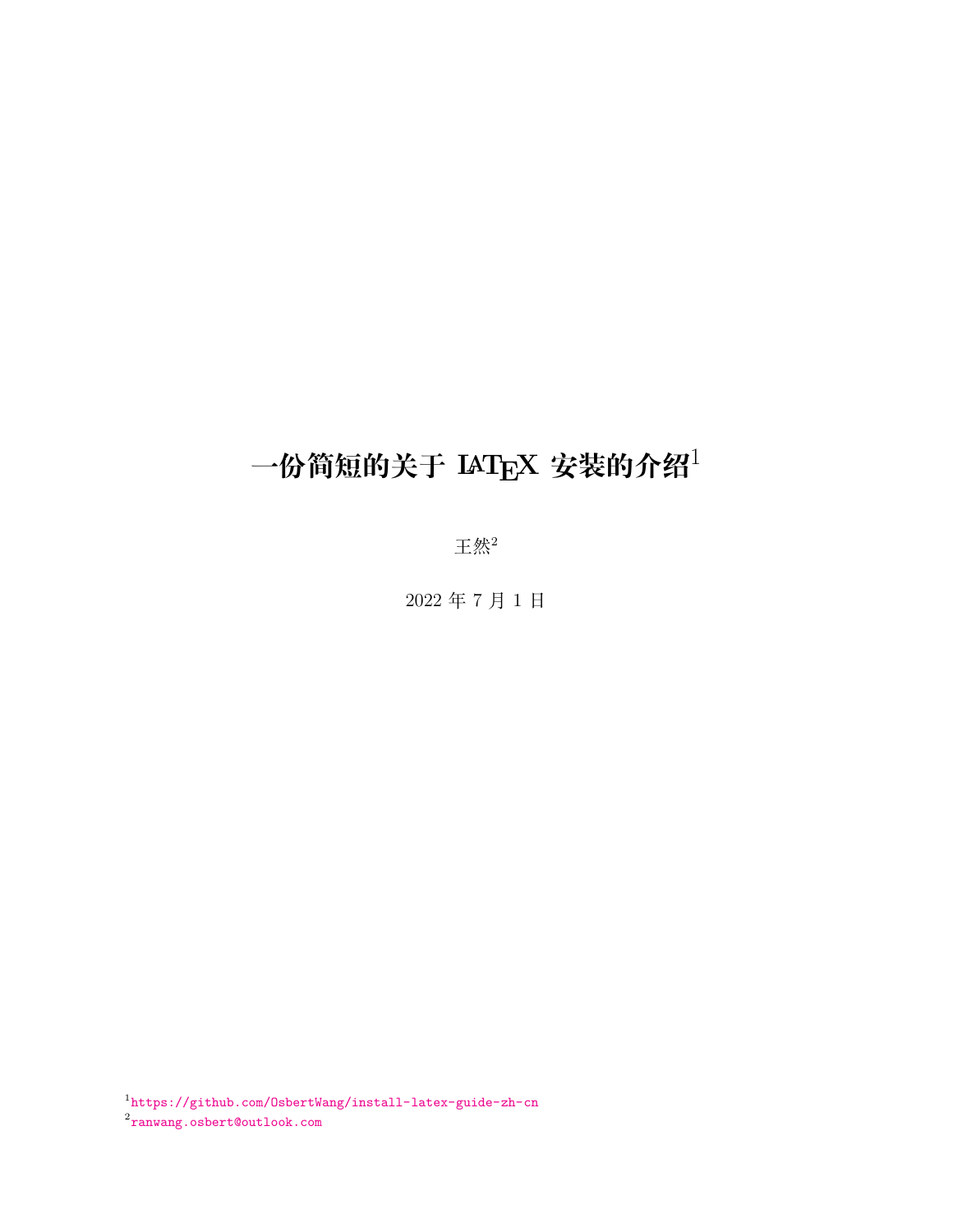# **前言**

以 "啸行" 名义加入 QQ 群 91940767、478023327 和 640633524 后, 经常有群友咨询如何安装 LATEX. 实际上, 用户安装的是 LATEX 的**发行版**和相关的**编辑器**. 本文将介绍在**不存在其他 LATEX 发行版 (如** CTFX 套装) 的前提下, 在 Windows 10、Ubuntu 20.04 和 macOS 系统中安装 TFX Live (macOS 中介 绍 MacTEX)、升级宏包、编译简易文档等相关操作, 并多以介绍命令行操作为主. 有关 MiKTEX 的安装, 可以参考 MiKTFX [的基本使用](https://camusecao.top/2020-05-09/MiKTeX/).

本文还将简要介绍几款常见编辑器的使用方法, 其他编辑器如 [VS Code,](https://code.visualstudio.com/) [Vim](https://www.vim.org/), 用户可自行了解它们 的使用方法.

除在本地安装 LATFX 发行版和编辑器之外, 本文还将额外补充两款在线的 LATFX 平台, 即 [Overleaf](http://www.overleaf.com) 和 [TeXPage](https://www.texpage.com/) 的相关内容.

本文所涉及到的代码需结合上下文说明, 不能简单地复制粘贴. 红色文字都是可点的超链接, 可直接 跳转. 菜单 表示软件菜单. [k] 表示键盘按键. 建议用户阅读 [texlive-zh-cn](https://www.tug.org/texlive/doc/texlive-zh-cn/texlive-zh-cn.pdf) 和 [lshort-zh-cn](http://mirrors.ctan.org/info/lshort/chinese/lshort-zh-cn.pdf) 以更全面地 了解基础内容.

必须声明的是, 即便你已经通读本手册和上面提到的两本书, 有很大概率还会碰到很多问题. 这时我 希望用户可以按照正确方式提问, 例如提供**最小工作示例**, 并在论坛上面留下你的问题和相应解答以方便 后来者.

本文大部分内容是个人过去一段时间的使用总结, 其中难免有不甚合理或晦涩难懂的部分. 若用户在 阅读本文档的过程中有任何意见和建议, 请[发邮件或](mailto:ranwang.osbert@outlook.com)在 [GitHub](https://github.com/OsbertWang/install-latex-guide-zh-cn/) 中提 issue. 本文另[在码云有](https://gitee.com/OsbertWang/install-latex-guide-zh-cn)备份, 并于 2020 年 7 月提交至 CTAN.

本手册发布后, [Dongsheng Deng,](https://github.com/EthanDeng) [muzimuzhi](https://github.com/muzimuzhi), [Xiangdong Zeng](https://github.com/stone-zeng) 对本手册提出了很好的建议, 并提供 了帮助, 其中, 有关 macOS 的内容最初由 Xiangdong Zeng 草拟完成. 在此一并感谢.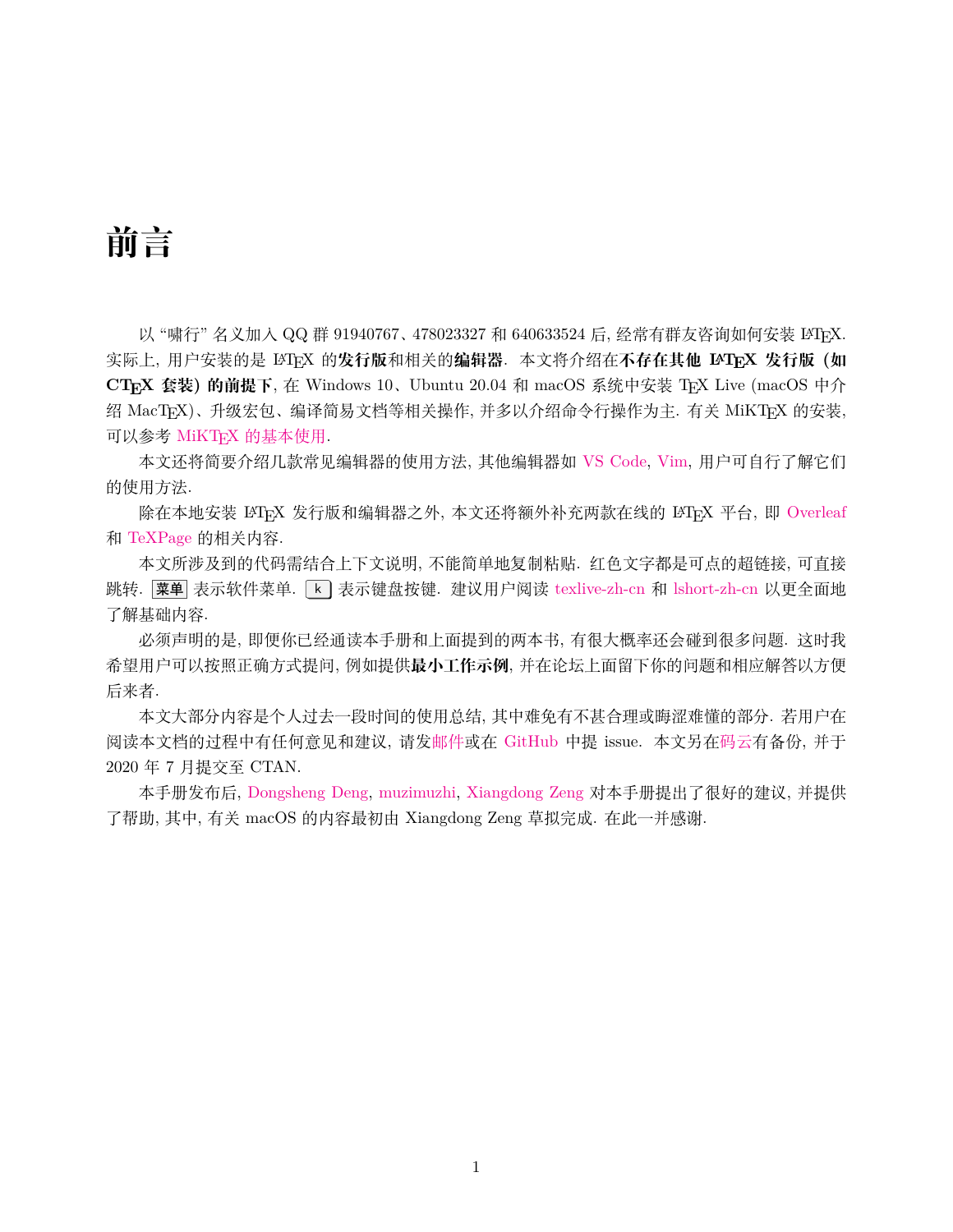# 目录

|                |     | 1 Windows 10 系统         | 5              |
|----------------|-----|-------------------------|----------------|
|                | 1.1 |                         | $\overline{5}$ |
|                |     | 下载镜像一直不成功的处理办法<br>1.1.1 | 8              |
|                |     | 1.1.2                   | 8              |
|                |     | 1.1.3                   | 9              |
|                | 1.2 |                         | 9              |
|                |     | 1.2.1                   | 9              |
|                |     | 1.2.2                   | 10             |
|                | 1.3 |                         | 10             |
|                | 1.4 |                         | 10             |
|                |     | 1.4.1                   | 10             |
|                |     | 1.4.2                   | 10             |
|                |     | 1.4.3                   | 11             |
|                | 1.5 |                         | 11             |
|                | 1.6 |                         | 11             |
|                | 1.7 |                         | 11             |
|                |     | 1.7.1                   | 12             |
|                |     | 1.7.2                   | 13             |
| $\overline{2}$ |     | <b>Ubuntu 20.04 系统</b>  | 14             |
|                | 2.1 |                         | 14             |
|                |     | 2.1.1                   | 16             |
|                |     | 2.1.2                   | 17             |
|                | 2.2 |                         | 18             |
|                |     | 2.2.1                   | 18             |
|                |     | 2.2.2<br>手动卸载           | 18             |
|                |     | 2.2.3                   | 19             |
|                | 2.3 |                         | 19             |
|                | 2.4 |                         | 19             |
|                | 2.5 | 安装宏包                    | 20             |
|                | 2.6 |                         | 20             |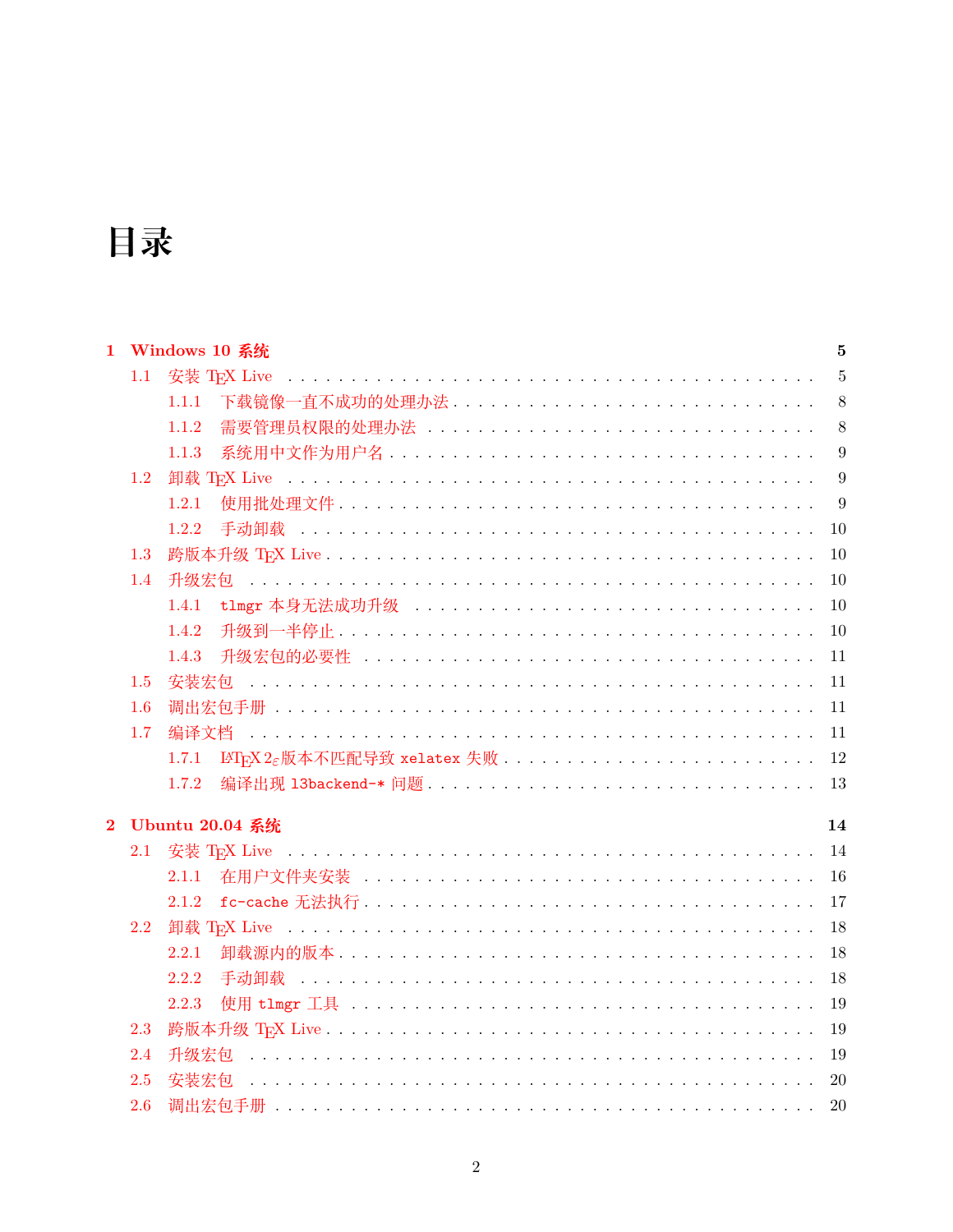|              | 2.7   |                               |    |
|--------------|-------|-------------------------------|----|
|              |       | 2.7.1                         |    |
|              |       |                               |    |
| $\mathbf{3}$ | macOS |                               | 22 |
|              | 3.1   |                               |    |
|              |       | 3.1.1                         |    |
|              |       | 3.1.2                         | 22 |
|              | 3.2   |                               |    |
|              | 3.3   |                               |    |
|              | 3.4   |                               | 24 |
|              | 3.5   |                               | 24 |
|              | 3.6   |                               |    |
|              | 3.7   |                               |    |
|              |       | 4 Windows Subsystem for Linux | 25 |
|              |       |                               |    |
|              | 4.1   |                               |    |
|              |       |                               |    |
|              | 4.2   |                               |    |
|              | 4.3   |                               |    |
|              | 4.4   |                               | 28 |
|              | 4.5   |                               |    |
|              | 4.6   |                               | 28 |
|              | 4.7   |                               | 29 |
|              | 4.8   |                               |    |
| $5^{\circ}$  |       | 使用编辑器                         | 32 |
|              | 5.1   |                               |    |
|              |       | 5.1.1                         |    |
|              |       |                               |    |
|              | 5.2   |                               | 37 |
|              | 5.3   |                               | 38 |
|              |       | 5.3.1                         | 39 |
|              |       | 5.3.2                         | 39 |
|              | 5.4   |                               | 39 |
|              | 5.5   |                               | 39 |
|              |       |                               | 40 |
|              | 5.6   |                               |    |
| $6^{\circ}$  |       | 在线的 IAT <sub>E</sub> X 平台     | 41 |
|              | 6.1   |                               | 41 |
|              |       | 6.1.1                         | 41 |
|              |       | 6.1.2                         | 41 |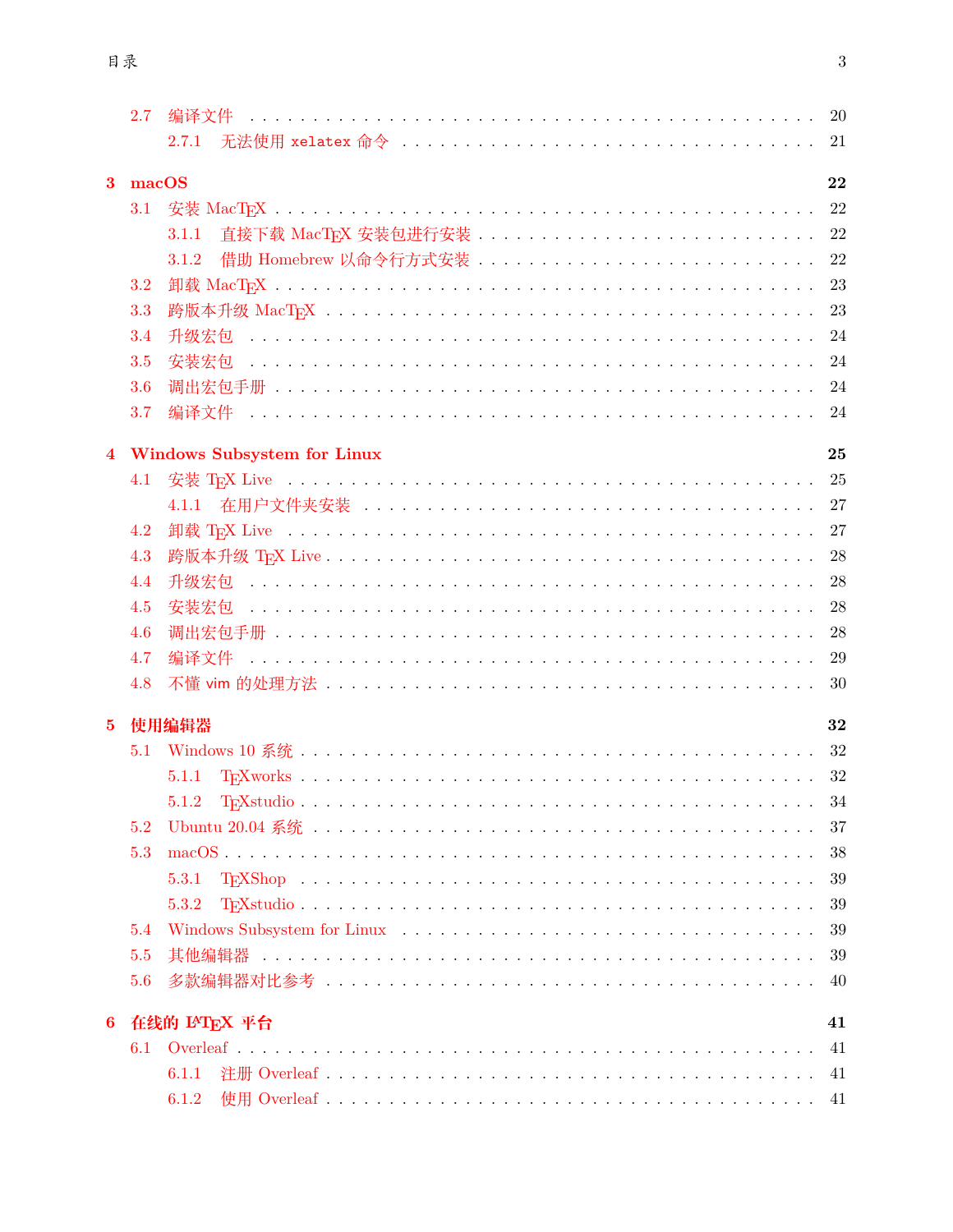|           | 6.2.1 |                     |    |
|-----------|-------|---------------------|----|
|           | 6.2.2 |                     |    |
|           |       |                     |    |
|           |       |                     |    |
|           |       | 附录 A 大陆地区的源         | 43 |
|           |       | 附录 B 有关 WSL 的一点补充内容 | 45 |
|           |       | 附录 C 离线安装宏包         | 48 |
| 附录 D 版本信息 |       |                     | 49 |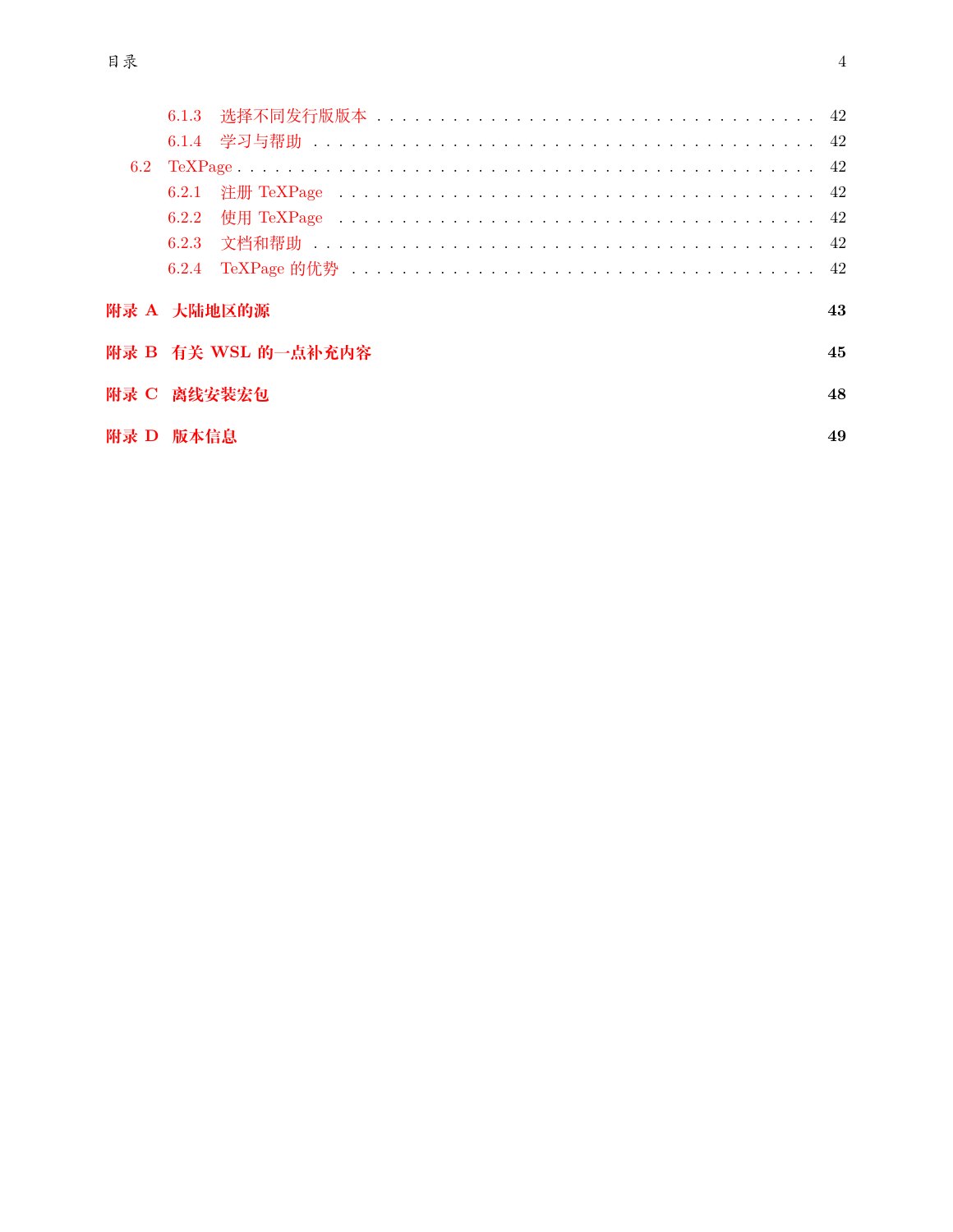# <span id="page-5-0"></span>**1 Windows 10 系统**

## <span id="page-5-1"></span>1.1 安装 **T<sub>E</sub>X** Live

在安装 TFX Live 之前, 在文件夹菜单栏 查看》显示/隐藏 中选择 文件扩展名.

用户可以从最近的 CTAN 源<sup>[1](#page-5-2)</sup>下载 TEX Live 的 iso [镜像文件](https://mirrors.ctan.org/systems/texlive/Images/texlive2022.iso), 也可以找大陆地区的源自行下载<sup>[2](#page-5-3)</sup>. 通 过大陆地区的源下载 iso 文件的方法请参考附录 [A](#page-43-0).

假设镜像文件被下载到本地后, 其存放路径为 X:\Y<sup>[3](#page-5-4)</sup>. 下载完毕后, 用户打开 cmd 窗口[4](#page-5-5), 执行

```
_1 echo %path:;=&echo.%
```
查看环境变量. 若 C:\Windows\system32 不在结果中<sup>[5](#page-5-6)</sup>, 则关闭 cmd 窗口, 将 C:\Windows\system32 添 加到环境变量中<sup>[6](#page-5-7)</sup>. <mark>根据以往经验, 安装过 CT<sub>E</sub>X 套装的用户往往会有 system32 <mark>丢失的问题</mark>. 另外, 如</mark> 果环境变量中有 mingw 或 jdk 相关的内容, 也请暂时删除<sup>[7](#page-5-8)</sup>. 同时国内常见的 2345 好压也会对安装构成 影响, 建议删除它并在安装 TEX Live 后更换其他同类软件<sup>[8](#page-5-9)</sup>.

下面我们要确保下载到的 iso 文件没有损坏, 一种常用做法是检查其 MD5 值. 当然, 如果确信自己 下载到的文件没有问题, 也可以跳过这一步. 打开 cmd 窗口依次执行以下代码

```
cd /d X:\Y
```
certutil -hashfile texlive2022.iso md5

若系统显示

```
_1 MD5 的 texlive2022.iso 哈希:
```

```
2 adadcf7ea5224f174ec2abcea6923a42
```
CertUtil: -hashfile 命令成功完成。

则表明下载的镜像文件正常. 除 MD5 值外, 还可检查 SHA512 值. 依然是在 cmd 执行

 $cd$  /d X:\Y

<sup>2</sup> certutil -hashfile texlive2022.iso sha512

#### 若系统显示

<span id="page-5-9"></span><sup>8</sup>推荐 [WinRAR](http://www.winrar.com.cn/) 或 [7-Zip](https://www.7-zip.org/)

<span id="page-5-2"></span><sup>1</sup>这里所谓的最近, 其实是由系统判定的, 实际上系统可能会误判

<span id="page-5-3"></span><sup>2</sup>新版本发布时, 各镜像网站同步的进度会有不同

<span id="page-5-4"></span><sup>3</sup>这里, X 表示盘符, 如 C、D、E 等; Y 表示文件夹; 默认路径名称为不带空格的英文

<span id="page-5-5"></span> ${}^4$ 点击  $\blacksquare$ , 输入 cmd, 点击 Enter]; 或在任意文件夹中按  $\boxed{\mathsf{Ctrl}}$  +  $\boxed{\mathsf{L}}$ , 输入 cmd, 点击  $\boxed{\mathsf{Enter}}$ 

<span id="page-5-6"></span> $5$ 这里默认系统盘为 C 盘

<span id="page-5-7"></span> $^6$ 在 桌面 》此电脑 》属性 》高级系统设置 》环境变量 》系统变量 》Path 中添加

<span id="page-5-8"></span><sup>7</sup>具体原因参见 [stackexchange](https://tex.stackexchange.com/questions/445086/error-installing-latest-version-of-tex-live-on-windows-10) 的解释, 待安装结束后, 再将 mingw 或 jdk 环境变量添加至 TEX Live 的环境变量之后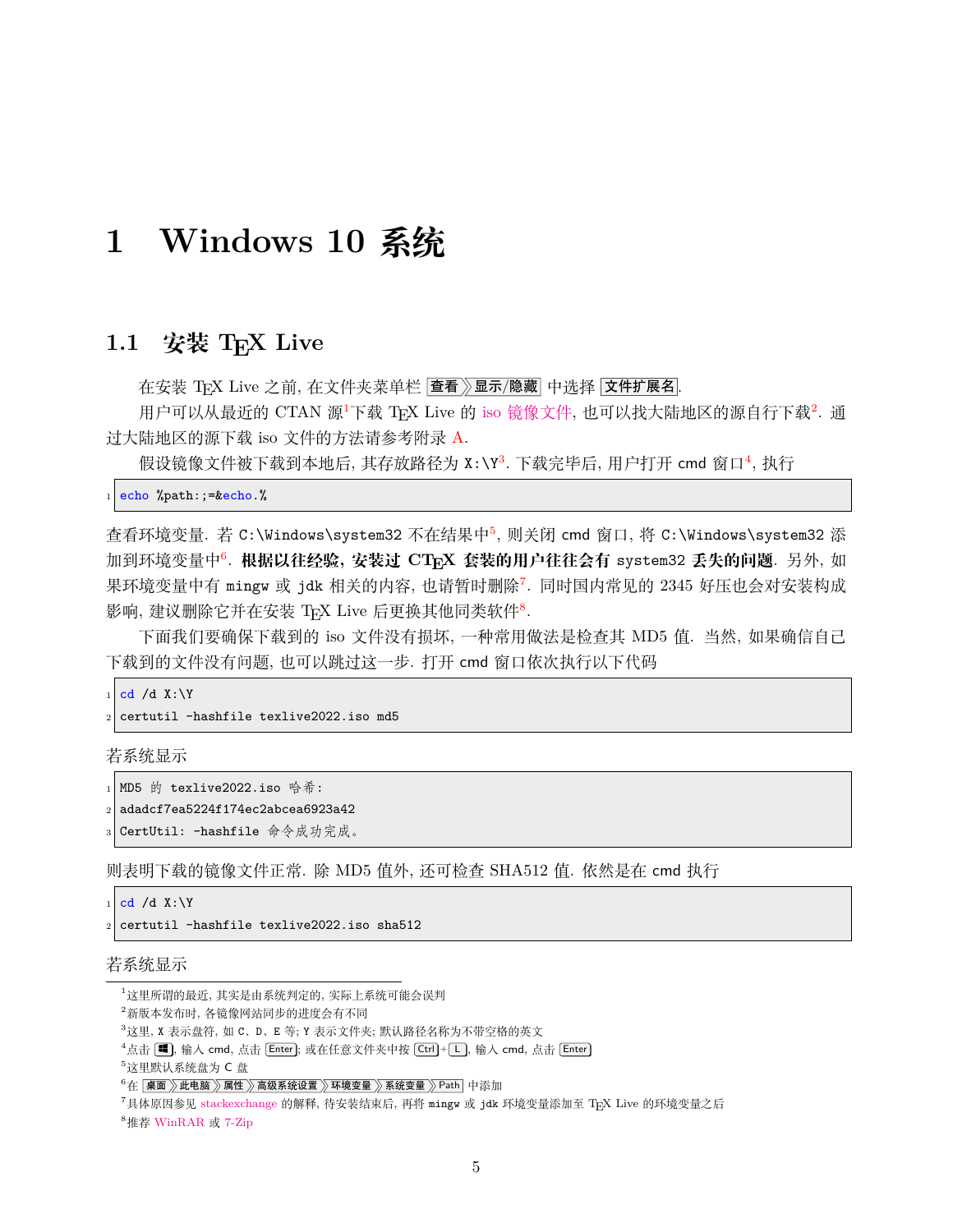| 1 SHA512 的 texlive2022.iso 哈希:                                                                      |
|-----------------------------------------------------------------------------------------------------|
| 2 b3d4d2e9b0e3d34a7ca0763fb5c669bb9a26518f86af5cc292c56f7d61ff25dc5fce3373f814d970d99b0d40df393ad_2 |
| 594336cf1b35a95a9655289666d964d59                                                                   |
| 3 CertUtil: -hashfile 命令成功完成。                                                                       |

即为验证成功.

 $\Box$ 

接下来开始安装. 推荐用户先手动建立 TFX Live 的安装路径 (文件夹) 再进行安装, 注意路径的名称 是**不带空格的英文**, 默认路径为 C:\texlive\2022. 假如系统用了中文作为用户名, 那么用户需要先按照 [1.1.3](#page-9-0) 节的方法更改临时环境变量后再安装. 将镜像文件装载至虚拟光驱[9](#page-6-0). 假设加载后的路径为 Z:\. 在 卸载了国内第三方安全软件的前提下, 打开 cmd 窗口并执行

 $_1$  Z:\install-tl-windows.bat --no-gui

即可看到如下结果

```
========> TeX Live installation procedure <===============
 2
_3 ======> Letters/digits in <angle brackets> indicate <=======
_4 ======> menu items for actions or customizations <=======
  5 = help> https://tug.org/texlive/doc/install-tl.html <=======
 6
7 Detected platform: Windows
 8
  9 <B> set binary platforms: 1 out of 6
10
_{11} <S> set installation scheme: scheme-full
12
_{13} <C> set installation collections:
14 41 collections out of 41, disk space required: 7462 MB
15
16 <D> set directories:
17 TEXDIR (the main TeX directory):
18 C:/texlive/2022
19 TEXMFLOCAL (directory for site-wide local files):
20 C:/texlive/texmf-local
|21| TEXMFSYSVAR (directory for variable and automatically generated data):
22 C:/texlive/2022/texmf-var
23 TEXMFSYSCONFIG (directory for local config):
24 C:/texlive/2022/texmf-config
25 TEXMFVAR (personal directory for variable and automatically generated data):
26 \sim /.texlive2022/texmf-var
27 TEXMFCONFIG (personal directory for local config):
28 ~/.texlive2022/texmf-config
29 TEXMFHOME (directory for user-specific files):
30 \sim/texmf
```
<span id="page-6-0"></span><sup>9</sup>Windows 10 默认双击镜像文件便可装载; 受某些压缩软件影响双击失效时, 可在文件夹菜单栏 [管理 》)光盘映像工具 》装载; 第三方虚拟光驱软 件可考虑 WinCDEmu 或 UltraISO; 不鼓励解压缩镜像文件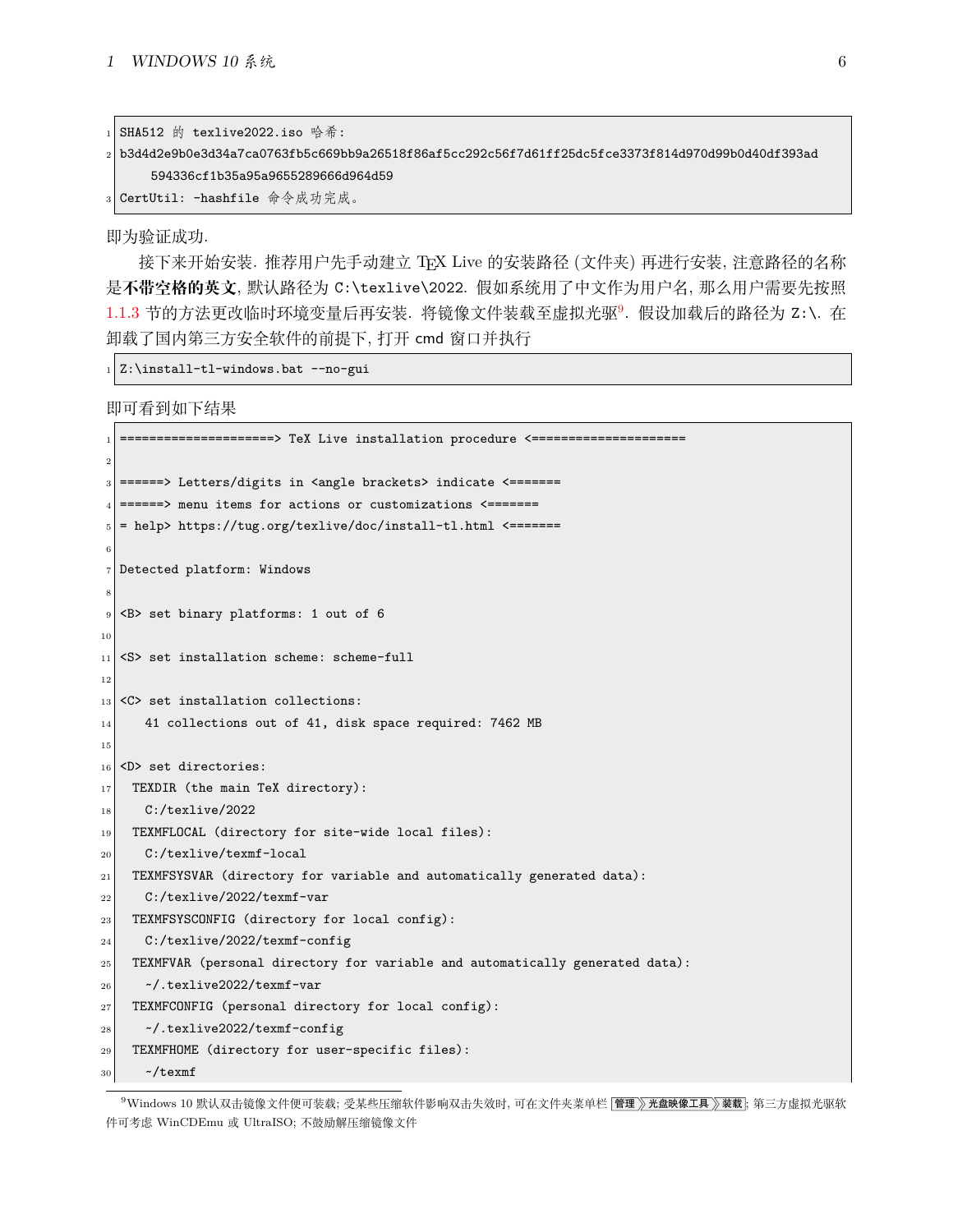#### *1 WINDOWS 10* 系统 7

 <0> options: [ ] use letter size instead of A4 by default [X] allow execution of restricted list of programs via \write18 [X] create all format files [X] install macro/font doc tree [X] install macro/font source tree 38 [X] adjust search path [1] add menu items, shortcuts, etc. 40 [1] update file associations 41 [X] install TeXworks front end [X] after install, set CTAN as source for package updates <V> set up for portable installation Actions: <I> start installation to hard disk <P> save installation profile to 'texlive.profile' and exit  $_{49}$  <Q> quit Enter command:

这时, 用户可可直接按键盘 [1] 在默认路径中直接安装 TFX Live, 也可按键盘 [D] 来更改安装路径. 按 D 后, 用户可看到

```
1 ==============================================================================
2 Directories customization:
3
_4 <1> TEXDIR: C:/texlive/2022
      5 main tree: C:/texlive/2022/texmf-dist
 6
7 <2> TEXMFLOCAL: C:/texlive/texmf-local
8 <3> TEXMFSYSVAR: C:/texlive/2022/texmf-var
9 <4> TEXMFSYSCONFIG: C:/texlive/2022/texmf-config
10
_{11} <5> TEXMFVAR: \sim/.texlive2022/texmf-var
12 <6> TEXMFCONFIG: ~/.texlive2022/texmf-config
_{13} <7> TEXMFHOME: ~/texmf
14
15 Note: \sim will expand to %USERPROFILE%
16
17 Actions:
18 <R> return to main menu
_{19} <Q> quit
20
21 Enter command:
```
这时按键盘 1, 将看到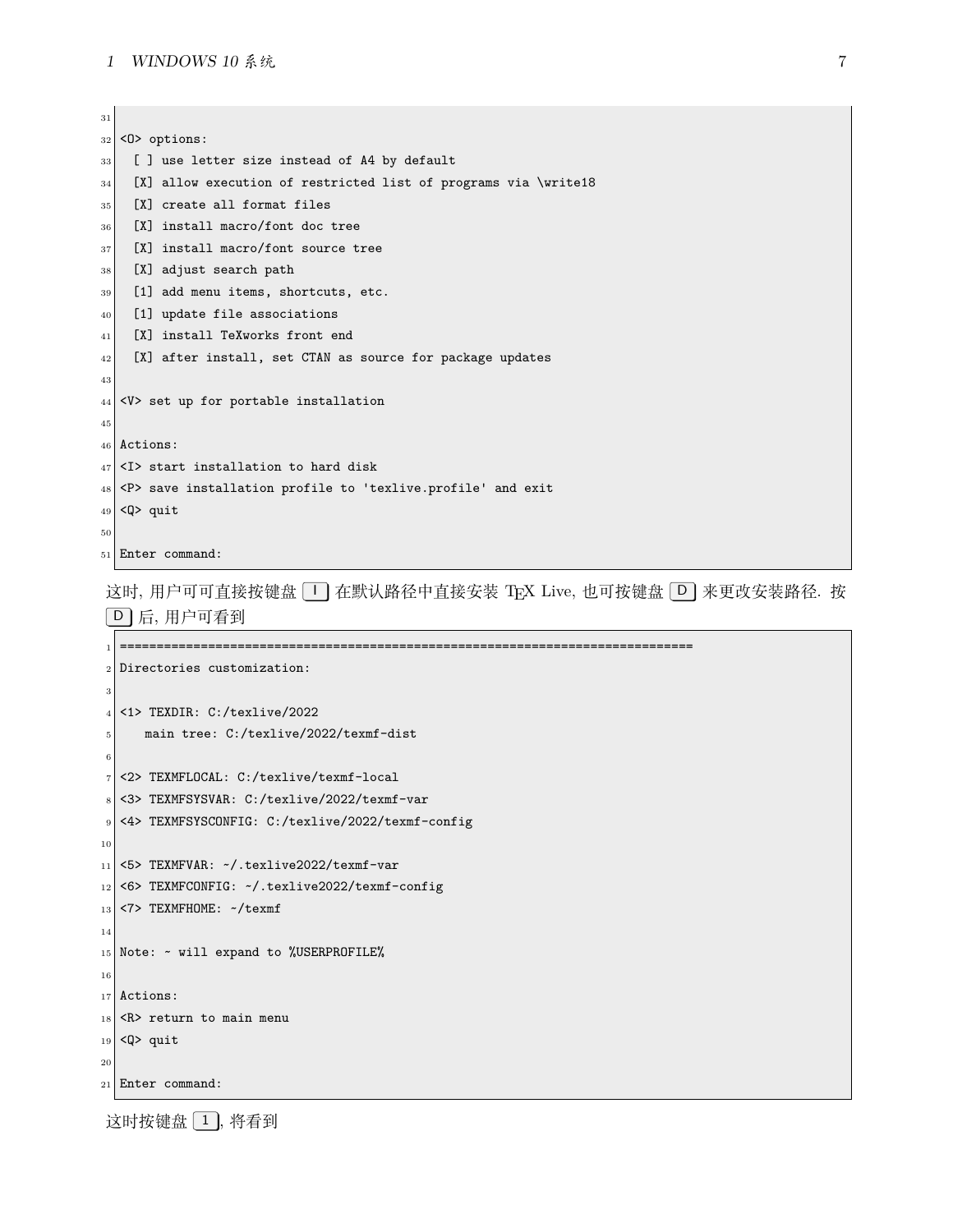<sup>1</sup> New value for TEXDIR [C:/texlive/2022]:

这时可更改路径, 如 D:/texlive/2022. 接下来, 按键盘 R 即可回到初始的安装界面, 再按键盘 I 图便 可在刚才指定的路径安装. 用户可通过阅读英文执行其他操作, 这里不再赘述. 至此, 用户只需耐心等待 安装完成, 并且不要点击 cmd 窗口<sup>[10](#page-8-2)</sup>. 安装完成后, 关闭再打开 cmd 窗口<sup>[11](#page-8-3)</sup>, 执行

 $_{1}$  tex -v

显示

| $_1$  TeX 3.141592653 (TeX Live 2022)                      |
|------------------------------------------------------------|
| $_2$ kpathsea version 6.3.4                                |
| $_3$ Copyright 2022 D.E. Knuth.                            |
| 4 There is NO warranty. Redistribution of this software is |
| 5 covered by the terms of both the TeX copyright and       |
| $_6$ the Lesser GNU General Public License.                |
| $7$ For more information about these matters, see the file |
| 8 named COPYING and the TeX source.                        |
| 9 Primary author of TeX: D.E. Knuth.                       |
|                                                            |

即可认为安装顺利完成[12](#page-8-4). 弹出前面装载的光盘镜像, 安装到此结束.

#### <span id="page-8-0"></span>**1.1.1 下载镜像一直不成功的处理办法**

目前发现有些用户使用某些浏览器时无法正常下载镜像文件. 这时, 用户可以选择使用 [wget](https://eternallybored.org/misc/wget/) 对镜像 进行下载. 具体用法是: 将 wget 所在目录添加到环境变量中. 打开 cmd 窗口执行以下代码

 $_1$  wget http://mirrors.ctan.org/systems/texlive/Images/texlive2022.iso

即可下载最近的镜像. 类似地, 也可以指定国内的源进行下载, 例如选择清华大学镜像

<sup>1</sup> wget https://mirrors.tuna.tsinghua.edu.cn/CTAN/systems/texlive/Images/texlive2022.iso

其他国内镜像只需要将链接替换即可, 链接和方法请参考附录 [A.](#page-43-0)

#### <span id="page-8-1"></span>**1.1.2 需要管理员权限的处理办法**

有些用户反馈安装过程中需要管理员权限. 以管理员身份打开 cmd 窗口的方法是点击 | cmd, 按  $[Ctr] + [T] + [Enter]$  三个键. 一般而言, 在系统盘内直接安装 TFX Live 会碰到此类问题, 因此鼓励 用户在安装前先手动建立安装路径. 直接使用管理员身份打开 cmd 窗口进行安装可能会对以后的升级造 成影响.

<span id="page-8-2"></span><sup>10</sup>Windows 10 默认采取快速编辑模式, 一旦点击 cmd 窗口, 将显示 "选择命令提示符" 而导致进程暂停

<span id="page-8-4"></span><span id="page-8-3"></span><sup>11</sup>正常安装 TEX Live 后, 环境变量会变化, 关闭原 cmd 窗口再重新打开才能获取新的环境变量

<sup>12</sup>若未能正确显示结果, 则可能是因为环境变量未改变, 用户可手动添加 <TEXDIR>\bin\win32 至环境变量, <TEXDIR> 需与你方才的安装路径一 致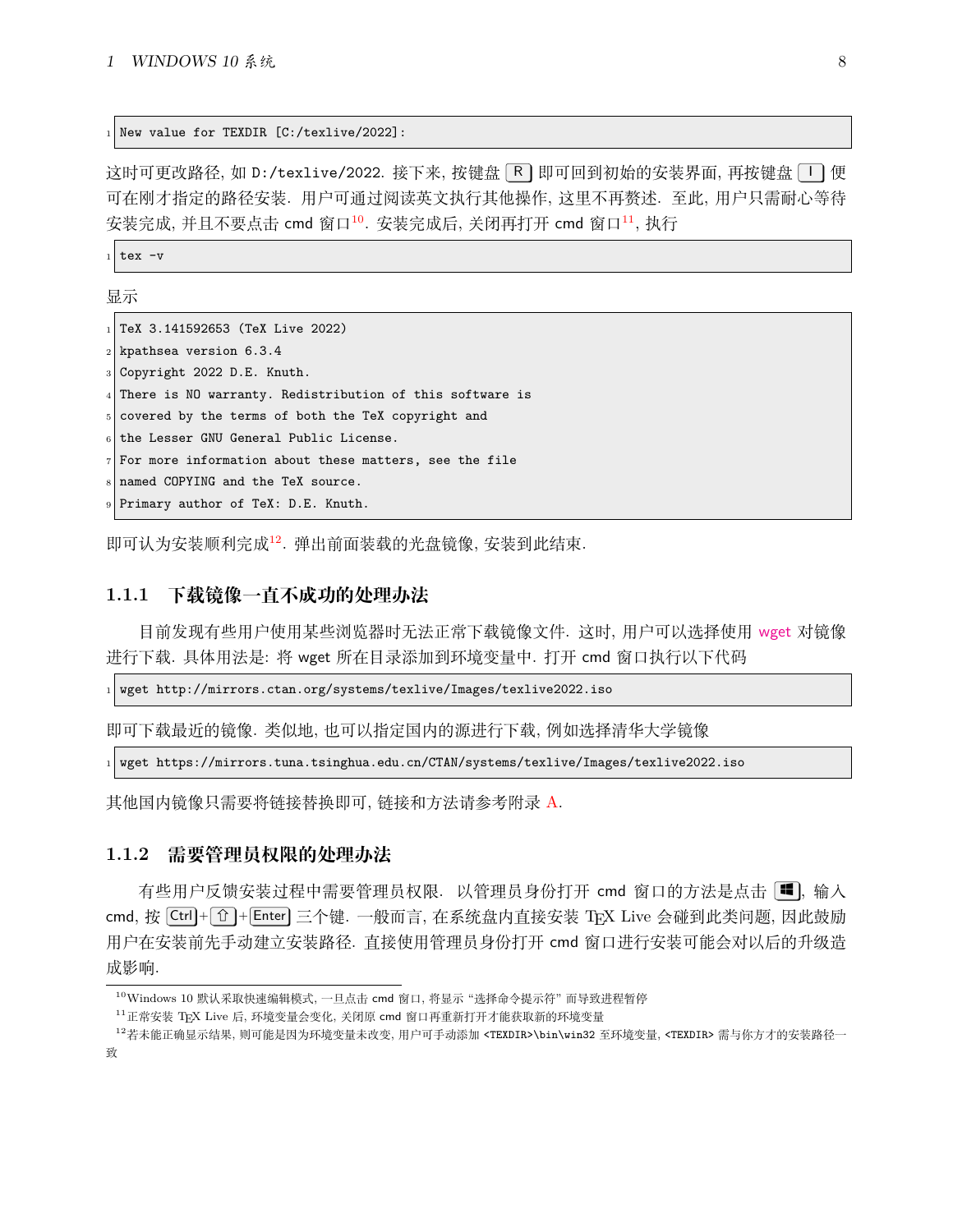### <span id="page-9-0"></span>**1.1.3 系统用中文作为用户名**

很多中文 Windows 用户习惯于用中文作为用户名, 但是这样会导致 TEX Live 2021 安装失败. 更改 系统的 TEMP 和 TMP 这两个环境变量可以避免这样的问题. 在 cmd 中执行

```
_1 mkdir C:\temp
2 set TEMP=C:\temp
```

```
set TMP=C:\temp
```
便可更改这两个环境变量为 C:\temp. 更改后按照前述内容安装 TEX Live 2022 即可. 这样的更改是临时 的, 待 cmd 窗口关闭, 环境变量将恢复为原始状态.

# <span id="page-9-1"></span>1.2 卸载 TFX Live

在跨版本升级 TEX Live 时, 通常需要卸载旧版 TEX Live. 下面介绍几种卸载方法.

### <span id="page-9-2"></span>**1.2.1 使用批处理文件**

在命令行执行

 $_1$  kpsewhich -var-value TEXMFROOT

可以查看 TEXMFROOT 的值, 该值即为 TEX Live 的安装路径<sup>[13](#page-9-3)</sup>. 接下来, 用户只需执行<sup>[14](#page-9-4)</sup>安装路径中的卸 载批处理文件即可实现卸载, 如默认安装时执行

 $_1$  C:\texlive\2022\tlpkg\installer\uninst.bat

结束以上步骤后, 手动删除用户文件夹中的 .texlive2022. 如果用户安装 TpX Live 时需要管理员权限, 那么在卸载时同样需要管理员权限.

卸载后, 用户需要清理注册表

| HKEY_CURRENT_USER\Software\Classes\TL.bitmap2eps.convert.2022                                                                              |
|--------------------------------------------------------------------------------------------------------------------------------------------|
| $_2$   HKEY_CURRENT_USER\Software\Classes\TL.DVIOUT.view.2022                                                                              |
| 3  HKEY_CURRENT_USER\Software\Classes\TL.TeXworks.edit.2022                                                                                |
| 4  HKEY CURRENT USER\Software\Classes\TL.PSViewer.view.2022                                                                                |
| .FiHKEY_CURRENT_USER\SOFTWARE\Microsoft\Windows\CurrentVersion\ApplicationAssociationToasts\TL.                                            |
| bitmap2eps.convert.2022_.jpg                                                                                                               |
| $_6$  HKEY_CURRENT_USER\SOFTWARE\Microsoft\Windows\CurrentVersion\ApplicationAssociationToasts\TL.                                         |
| bitmap2eps.convert.2022_.png                                                                                                               |
| $_{7}\mid$ HKEY_CURRENT_USER\SOFTWARE\Microsoft\Windows\CurrentVersion\ApplicationAssociationToasts\TL.                                    |
| TeXworks.edit.2022_.sty                                                                                                                    |
| $\mathrm{s} \mid \mathrm{HKEV\_CURRENT\_USER\set{N}IdC}$ and $\mathrm{V}Indows\_CurrentVersion\left(AnpholizationAssociationToasts\right)$ |
|                                                                                                                                            |

TeXworks.edit.2022\_.tex

但若在安装时使用管理员权限 "为所有人安装", 则注册表位置将变为

<span id="page-9-3"></span><sup>13</sup>除这里提供的 TEXMFROOT, 还有很多其他变量, 可在 [texlive-zh-cn](https://www.tug.org/texlive/doc/texlive-zh-cn/texlive-zh-cn.pdf) 第 2.3 节处找到

<span id="page-9-4"></span> $14$  双击或在 cmd 中运行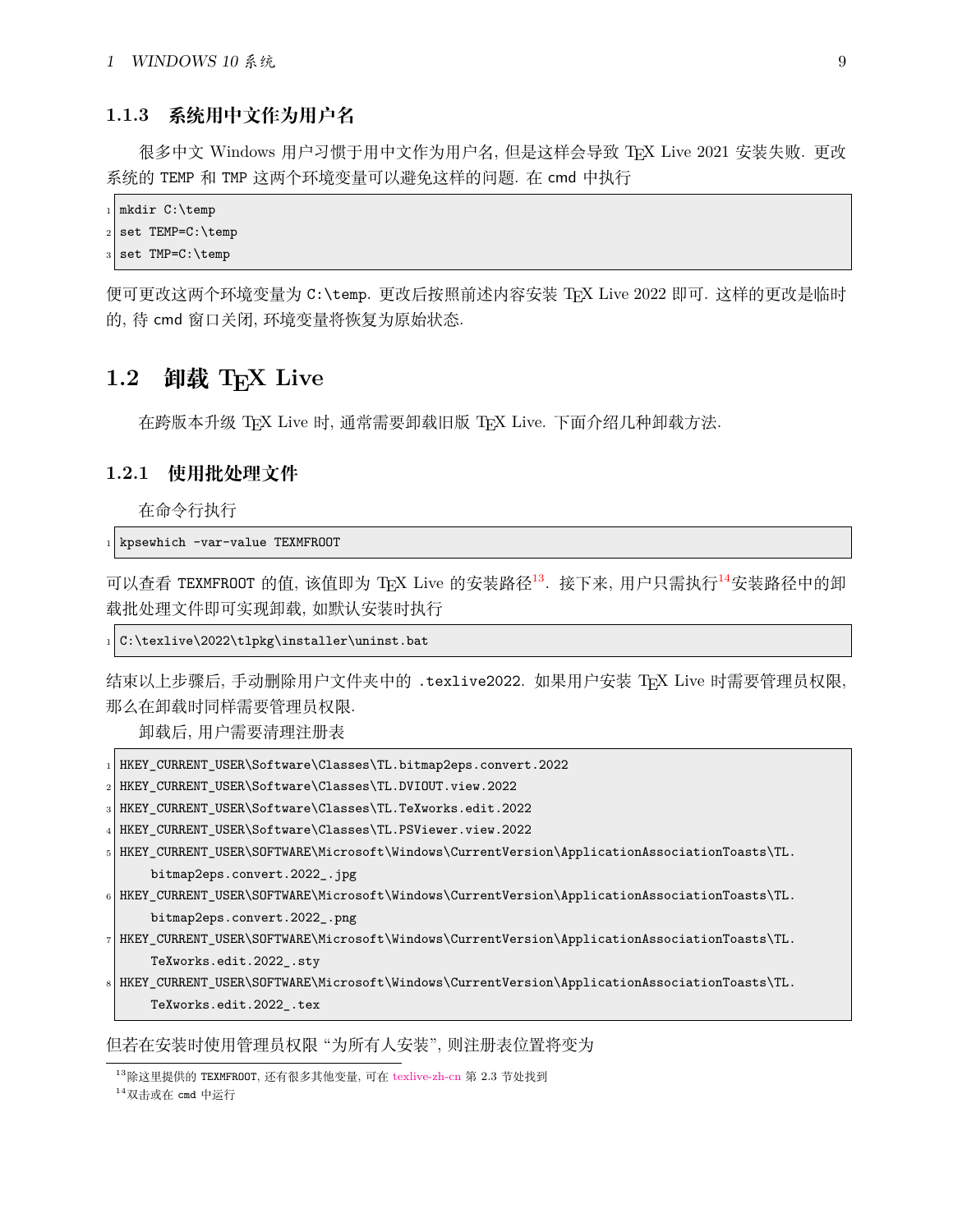1 HKEY\_LOCAL\_MACHINE\SOFTWARE\Classes\TL.bitmap2eps.convert.2022

<sup>2</sup> HKEY\_LOCAL\_MACHINE\SOFTWARE\Classes\TL.DVIOUT.view.2022

<sup>3</sup> HKEY\_LOCAL\_MACHINE\SOFTWARE\Classes\TL.TeXworks.edit.2022

HKEY\_LOCAL\_MACHINE\SOFTWARE\Classes\TL.PSViewer.view.2022

#### <span id="page-10-0"></span>**1.2.2 手动卸载**

如果执行批处理文件 uninst.bat 出错, 用户也可手动删除安装文件夹, 之后再清理 TFX Live 的环 境变量, 并且清理注册表.

### <span id="page-10-1"></span>**1.3 跨版本升级 TEX Live**

目前在 [tug.org](https://www.tug.org/texlive/upgrade.html) 上面提供的说法是: Windows 没有类似 Unix 的升级程序, 需要进行新安装[15](#page-10-5).

# <span id="page-10-2"></span>**1.4 升级宏包**

安装完成后, 用户可以升级宏包以获得更好的使用体验. 下面将介绍使用命令行升级宏包的方法. 打 开 cmd 窗口, 首先执行下面命令指定升级使用的镜像源. ctan 表示系统在升级时将自动寻求最近的源进 行下载.

 $_1$  tlmgr option repository ctan

用户同样可以指定其他的镜像源, 方法见附录 [A](#page-43-0).

接下来, 用户执行命令

 $_1$  tlmgr update --list

可查看目前源上可升级的宏包都有哪些. 高级用户可以根据自己的需求选择升级特定宏包. 建议初级用 户直接升级全部宏包. 用户只需执行

| tlmgr update --self --all

同时升级 tlmgr 本身和全部宏包.

### <span id="page-10-3"></span>**1.4.1 tlmgr 本身无法成功升级**

遇到这种情况时, 用户需自行下载 [update-tlmgr-latest.exe,](https://mirrors.ctan.org/systems/texlive/tlnet/update-tlmgr-latest.exe) 然后再执行升级命令即可[16](#page-10-6) .

### <span id="page-10-4"></span>**1.4.2 升级到一半停止**

这种情况下, 用户需要执行另外一个命令继续升级

```
tlmgr update --reinstall-forcibly-removed --all
```
<span id="page-10-5"></span> $^{15}$ 原文是: There is no comparable upgrade procedure for Windows. Doing a new installation is necessary.

<span id="page-10-6"></span><sup>16</sup>这里依旧让系统自动选择镜像源, 用户可以自行选择国内镜像以加快下载速度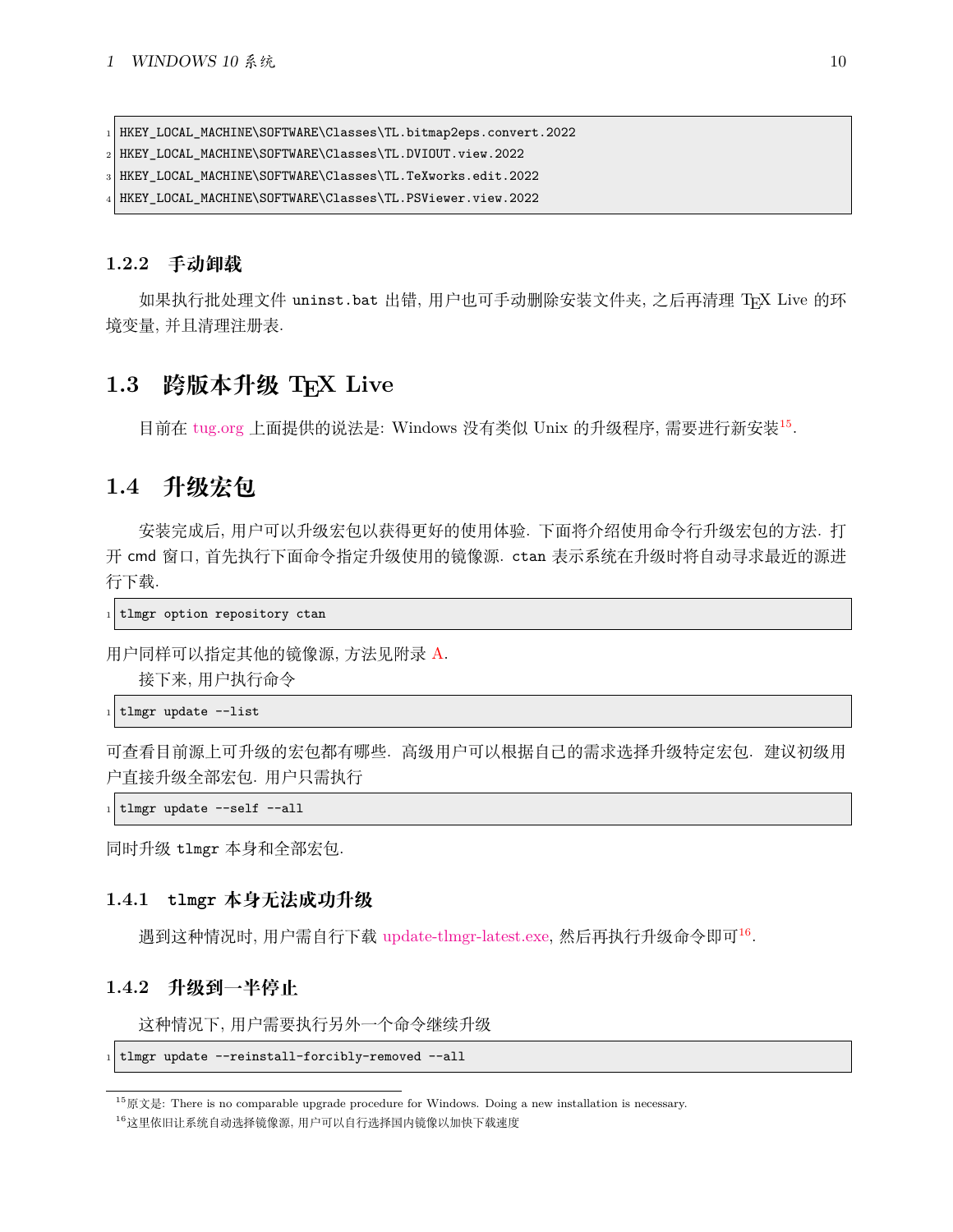#### <span id="page-11-0"></span>**1.4.3 升级宏包的必要性**

自本手册撰写以来, 每年镜像文件打包时都可能存在一些问题, 具体讨论见[这里](https://github.com/CTeX-org/ctex-kit/issues/569). 用户安装完毕后, 请按照本节提供的方法升级.

## <span id="page-11-1"></span>**1.5 安装宏包**

在默认状态下, 用户将完整安装 TEX Live, 因此用户极少碰到需要手动安装宏包的情形. 同时, 在 [lshort-zh-cn](http://mirrors.ctan.org/info/lshort/chinese/lshort-zh-cn.pdf) 中也明确提到, **如非万不得已, 尽量不要手动安装宏包**. 因此在这里我只介绍从源处安装宏 包的命令. 假设用户想安装 mcmthesis 宏包, 只需在 cmd 执行

```
tlmgr install mcmthesis
```
需要注意的是, 用户一定要清楚所要安装的宏包名称, 并且在安装宏包前先确保镜像源设置正确.

## <span id="page-11-2"></span>**1.6 调出宏包手册**

当正确安装后, 用户可以调出宏包手册以查阅相应内容. 例如在 cmd 执行

texdoc texlive-zh-cn

```
或
```
texdoc lshort-zh-cn

就可分别调出 texlive-zh-cn.pdf 和 lshort-zh-cn.pdf, 这两本手册中都有讲解安装的相关内容, 建议 用户阅读.

本手册业已被 TEX Live 收录, 调出本手册的命令为

texdoc install-latex-guide-zh-cn

# <span id="page-11-3"></span>**1.7 编译文档**

升级宏包完成后, 用户可以编译文档. 这里依旧使用命令行来完成这一过程. 首先, 用户需要在指定位置[17](#page-11-4)建立一个 tex 文件:

```
_1 mkdir D:\work-latex
```

```
cd /d D:\work-latex
```
notepad main.tex

第 1 行表示创建一个工作路径 D:\work-latex, 第 2 行表示进入工作路径, 第 3 行表示用记事本打开 main.tex 文件, 若文件不存在, 系统将询问用户是否创建该文件[18](#page-11-5). 在打开的记事本中编写一个最小示例

<span id="page-11-4"></span><sup>17</sup>以下称工作路径

<span id="page-11-5"></span><sup>18</sup>Windows 10 较新版本可能对中文名友好一些, 但这里不建议用户使用中文命名工作路径和文件名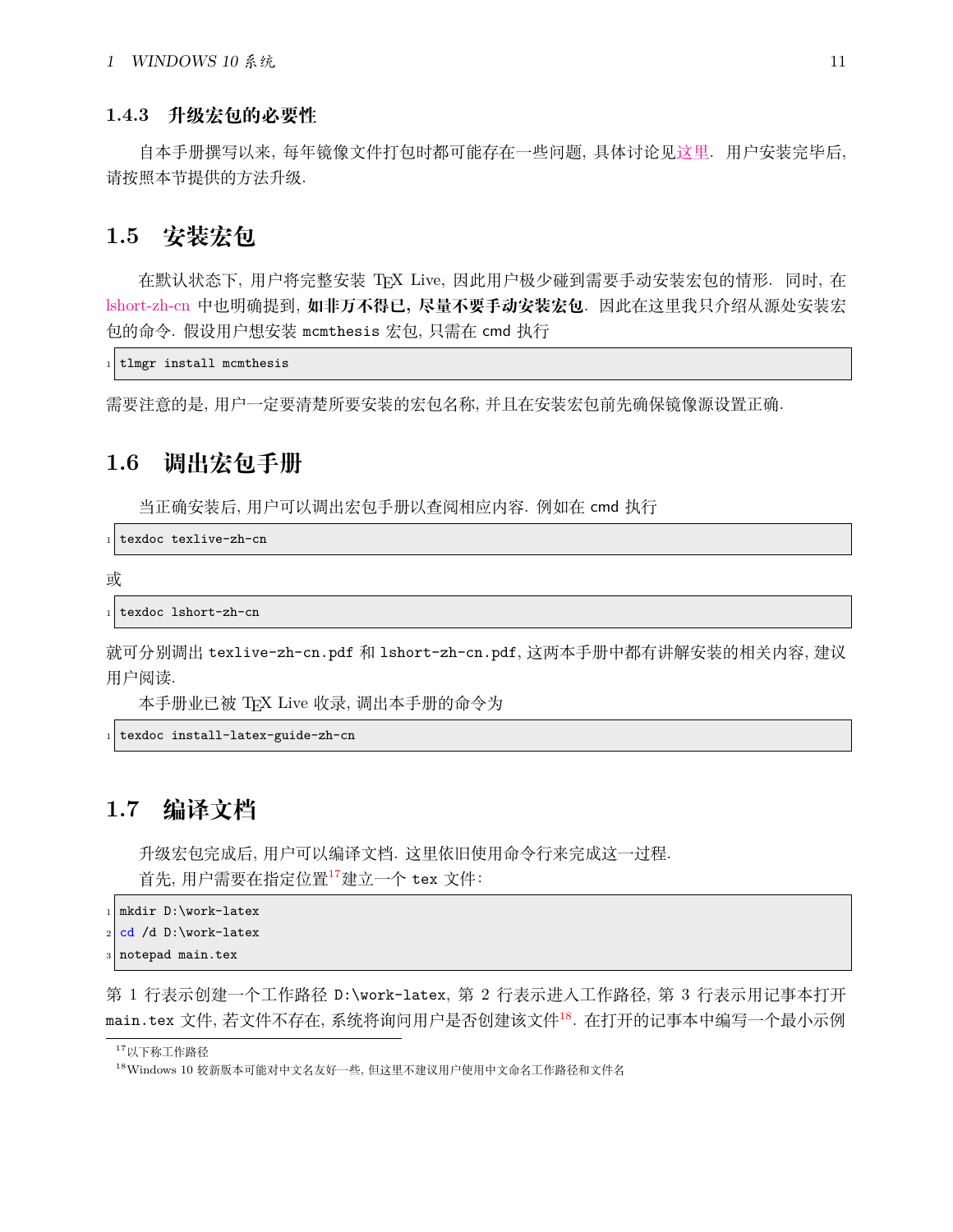```
\documentclass{article}
```

```
\begin{document}
```
Hello \LaTeX{} World!

\end{document}

保存并退出. 接下来执行

```
pdflatex main
```
等待系统完成编译过程. 待编译完成后, 我们即可看到在 D:\work-latex 中出现了 main.pdf 文件和其 他同名的辅助文件 main.aux 与 main.log.

对于中文文档, 可以在记事本中编写以下最小示例[19](#page-12-1)

```
\documentclass[UTF8,fontset=windows]{ctexart}
```
\begin{document}

```
你好 \LaTeX{} 世界!
```

```
\end{document}
```
保存并退出. 接下来执行

```
xelatex main
```
等待系统完成编译过程. xelatex 编译命令配合 UTF-8 编码和 ctex 宏集已经是**目前主流的中文处理手 段**. xelatex 可以使用系统内安装的字体, 用户在安装字体时需右键字体文件选择**为所有用户安装**.

总结一下, 在使用 LATEX 时, 用户首先要在工作路径<sup>[20](#page-12-2)</sup>中建立一个完整的 tex 文件<sup>[21](#page-12-3)</sup>. 当 tex 文件内 容确定后, 再保存文件并使用编译命令[22](#page-12-4), 将 tex 文件编译成 pdf 文件.

编译命令有很多可选参数, 如用户能够从 pdf 文件跳回 tex 文件, 便是因为执行编译时添加了参数

1 pdflatex -synctex=1 main

此外还有很多其他参数, 用户若感兴趣, 可自行阅读手册.

在很多时候, 我个人更倾向于使用 latexmk 来编译 tex 文档, 如执行

```
_{1} latexmk -pdf -synctex=1 -interaction=nonstopmode main
```
意味着使用

1 pdflatex -synctex=1 -interaction=nonstopmode main

来编译文档 main.tex, 并在有需要时完成其他步骤[23](#page-12-5).

### <span id="page-12-0"></span>**1.7.1 LATEX 2***ε***版本不匹配导致 xelatex 失败**

使用 xelatex 编译文档, 系统有时会提示目前 LATEX 2*ε*的版本低于某宏包的要求版本. 这种情况是 由于 fmt 文件未能更新所导致. 此时可考虑在命令行运行

<span id="page-12-2"></span><span id="page-12-1"></span> $^{19}$ 自 Windows 10 1903 版本开始, 记事本默认使用 UTF-8 编码; 若是之前的 Windows 10 版本, 请使用其他编辑器并规定文档编码为 UTF-8 <sup>20</sup>建议不同的工程放入不同的工作路径

<span id="page-12-3"></span><sup>&</sup>lt;sup>21</sup>该文件必须包含 \documentclass, \begin{document} 和 \end{document}, 这里不讨论包含子文件的情况, 文件名需为不含空格的英文

<span id="page-12-4"></span><sup>22</sup>目前常用的编译命令为 pdflatex 和 xelatex

<span id="page-12-5"></span><sup>23</sup>如使用 bibtex 或 biblatex 处理参考文献时需要多次编译, 详情见相关文档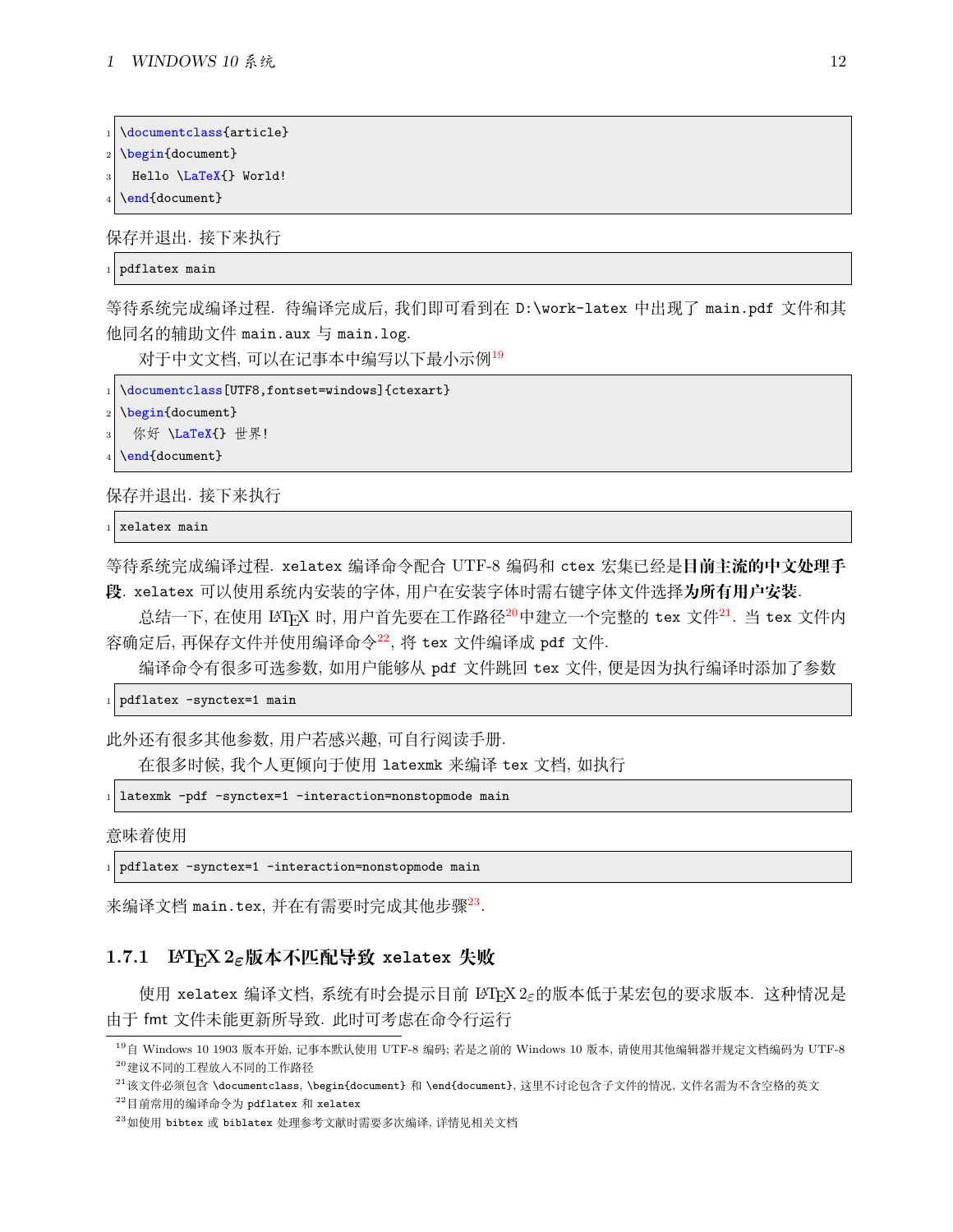1 fmtutil-user --byfmt xelatex

待结束后再用 xelatex 编译文档. 更多内容参考 github [上的讨论](https://github.com/CTeX-org/forum/issues/70). 另外也可考虑重装 xetex. 在命令行执行

 $1$  tlmgr install --reinstall xetex

### <span id="page-13-0"></span>**1.7.2 编译出现 l3backend-\* 问题**

这是 fmt 文件未能更新所导致的问题. 可以用

 $_1$  fmtutil-sys --all

刷新 fmt 文件后再编译 tex 文件.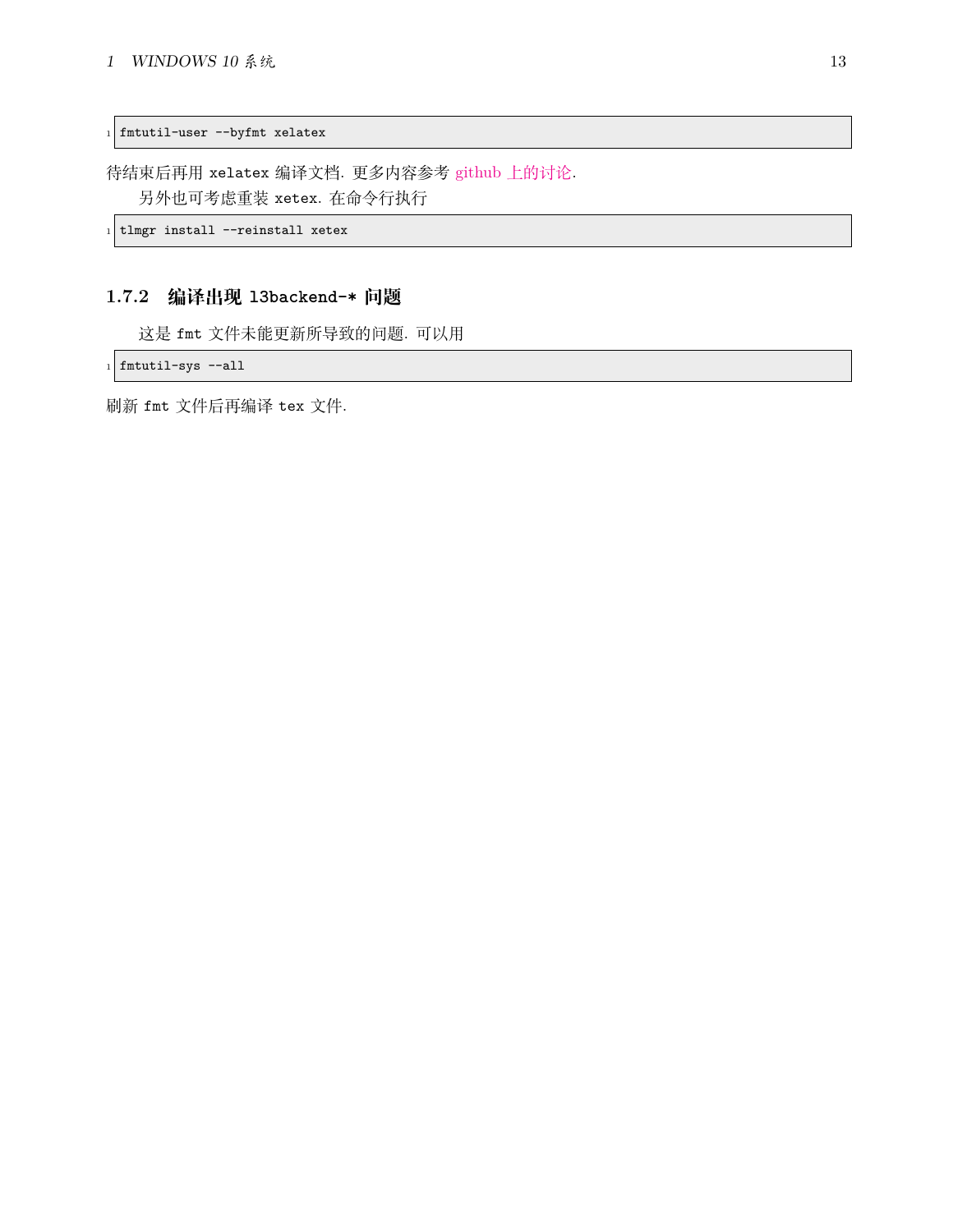# <span id="page-14-0"></span>**2 Ubuntu 20.04 系统**

# <span id="page-14-1"></span>**2.1 安装 TEX Live**

这里只阐述如何用镜像安装. 为使用户顺利使用 TEX Live 2022, 建议用户首先卸载从源内安装的 TEX Live 的相关包, 具体方法见 [2.2](#page-18-0) 节.

下载 iso [镜像文件](https://mirrors.ctan.org/systems/texlive/Images/texlive2022.iso) 的方法见 [1.1](#page-5-1) 节. 下载完毕后, 打开 Terminal 窗口验证 MD5 值, 即执行以下命令

cd ~/Downloads

<sup>2</sup> md5sum texlive2022.iso

若显示

<sup>1</sup> adadcf7ea5224f174ec2abcea6923a42 texlive2022.iso

则镜像文件下载正确. 同样可验证 SHA512 值, 执行

cd ~/Downloads

sha512sum texlive2022.iso

正确的返回结果为

```
1 b3d4d2e9b0e3d34a7ca0763fb5c669bb9a26518f86af5cc292c56f7d61ff25dc5fce3373f814d970d99b0d40df393ad
    594336cf1b35a95a9655289666d964d59 texlive2022.iso
```
将下载的光盘镜像进行装载

 $_1$  sudo mkdir /mnt/texlive

sudo mount ./texlive2022.iso /mnt/texlive

接下来执行

 $_1$  sudo /mnt/texlive/install-tl

进行安装. 在屏幕上应该能见到以下内容

=====================> TeX Live installation procedure <======================== 2 ======> Letters/digits in <angle brackets> indicate <=======  $_4$  ======> menu items for actions or customizations <=======  $|5|$  = help> https://tug.org/texlive/doc/install-tl.html <======= 6 <sup>7</sup> Detected platform: GNU/Linux on x86\_64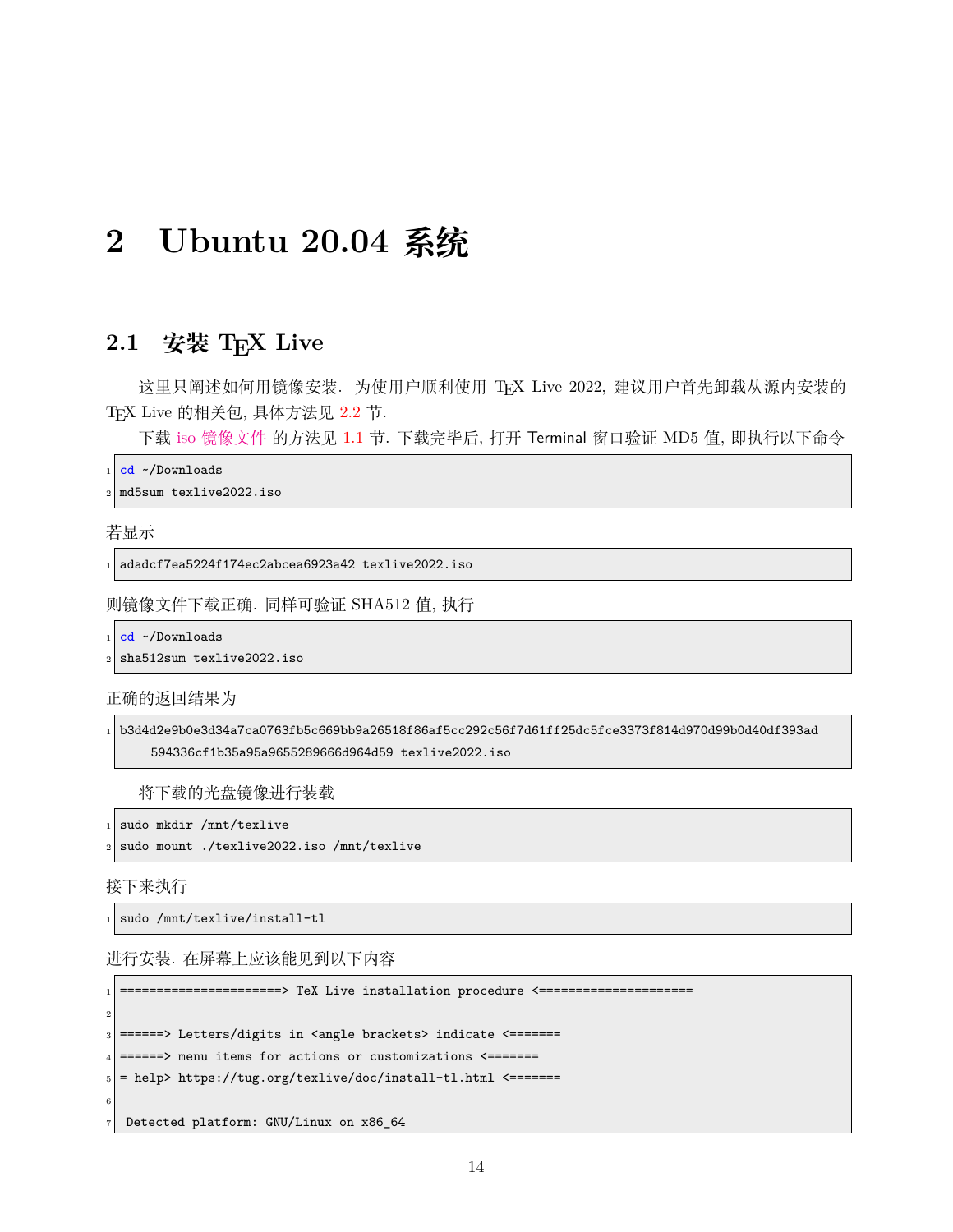```
8
9 <B> set binary platforms: 1 out of 6
10
|11| <S> set installation scheme: scheme-full
12
|13| <C> set installation collections:
\begin{bmatrix} 14 \end{bmatrix} 40 collections out of 41, disk space required: 7262 MB (free: 239411 MB)
15
_{16} <D> set directories:
17 TEXDIR (the main TeX directory):
18 /usr/local/texlive/2022
19 TEXMFLOCAL (directory for site-wide local files):
20 /usr/local/texlive/texmf-local
21 TEXMFSYSVAR (directory for variable and automatically generated data):
22 /usr/local/texlive/2022/texmf-var
23 TEXMFSYSCONFIG (directory for local config):
24 /usr/local/texlive/2022/texmf-config
25 TEXMFVAR (personal directory for variable and automatically generated data):
_{26} \sim /.texlive2022/texmf-var
27 TEXMFCONFIG (personal directory for local config):
28 ~/.texlive2022/texmf-config
29 TEXMFHOME (directory for user-specific files):
30 \sim/texmf
31
32 \mid <0> options:
33 [ ] use letter size instead of A4 by default
34 [X] allow execution of restricted list of programs via \write18
35 [X] create all format files
36 [X] install macro/font doc tree
37 [X] install macro/font source tree
38 [ ] create symlinks to standard directories
39 [X] after install, set CTAN as source for package updates
40
|41| <V> set up for portable installation
42
43 Actions:
44 <I> start installation to hard disk
45 <P> save installation profile to 'texlive.profile' and exit
_{46} <Q> quit
47
48 Enter command:
```
点击键盘 <sup>[1]</sup> 进行默认安装. 如果用户对于 Ubuntu 系统比较了解, 可以根据提示, 更改安装设置, 如安 装路径等. 为简化起见, 以下内容我们均认为用户采用默认安装. 安装完毕后, 将装载的光盘镜像弹出并 删除文件夹

 $_1$  sudo umount /mnt/texlive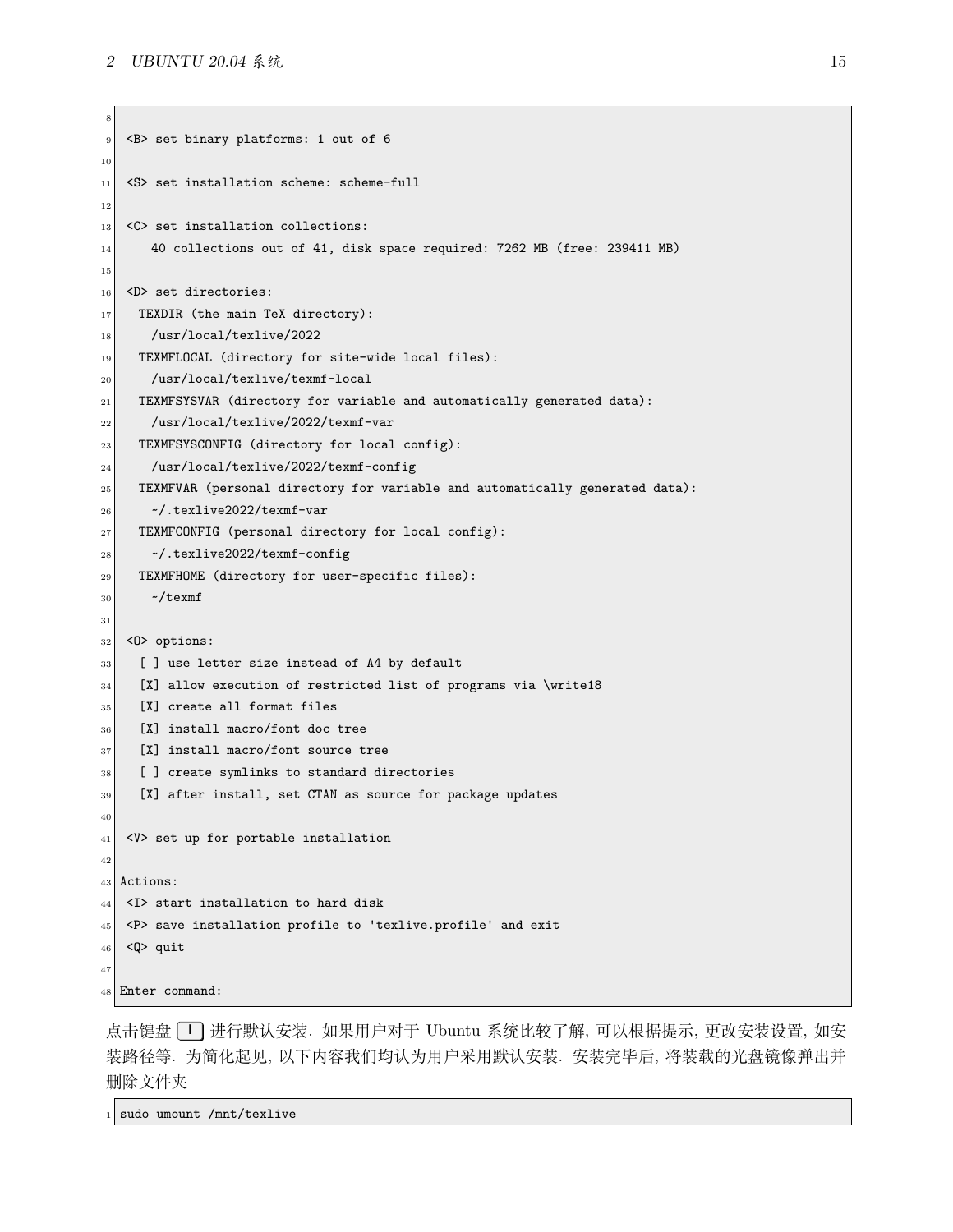#### *2 UBUNTU 20.04* 系统 16

 $2$  sudo rm  $-r$  /mnt/texlive

安装完成后, 用户需要设置环境变量. 继续在 Terminal 中执行

gedit ~/.bashrc

在打开的文件末尾添加

# Add TeX Live to the PATH, MANPATH, INFOPATH

<sup>2</sup> export PATH=/usr/local/texlive/2022/bin/x86\_64-linux:\$PATH

export MANPATH=/usr/local/texlive/2022/texmf-dist/doc/man:\$MANPATH

<sup>4</sup> export INFOPATH=/usr/local/texlive/2022/texmf-dist/doc/info:\$INFOPATH

并保存退出. 这时再打开 Terminal 执行

 $tex -v$ 

若显示

 $_1$  TeX 3.141592653 (TeX Live 2022)

 $_2$  kpathsea version 6.3.4

<sup>3</sup> Copyright 2022 D.E. Knuth.

 $4$  There is NO warranty. Redistribution of this software is

5 covered by the terms of both the TeX copyright and

the Lesser GNU General Public License.

 $7$  For more information about these matters, see the file

named COPYING and the TeX source.

Primary author of TeX: D.E. Knuth.

即为安装成功.

接下来处理字体. 在 Terminal 中执行

```
1 sudo cp /usr/local/texlive/2022/texmf-var/fonts/conf/texlive-fontconfig.conf /etc/fonts/conf.d/09-
    texlive.conf
```
将配置文件复制到系统, 然后继续执行

sudo fc-cache -fsv

刷新字体缓存. 这样一来, TEX Live 中的字体才能够被正确调用. 更多内容请参考 [texlive-zh-cn.](https://www.tug.org/texlive/doc/texlive-zh-cn/texlive-zh-cn.pdf) 如果用户更改了安装路径, 要注意将

 $_{1}$  /usr/local/texlive/2022/

在各处替换.

### <span id="page-16-0"></span>**2.1.1 在用户文件夹安装**

如果有用户打算在用户文件夹安装 TEX Live, 那么可以不必调用权限, 直接执行

/mnt/texlive/install-tl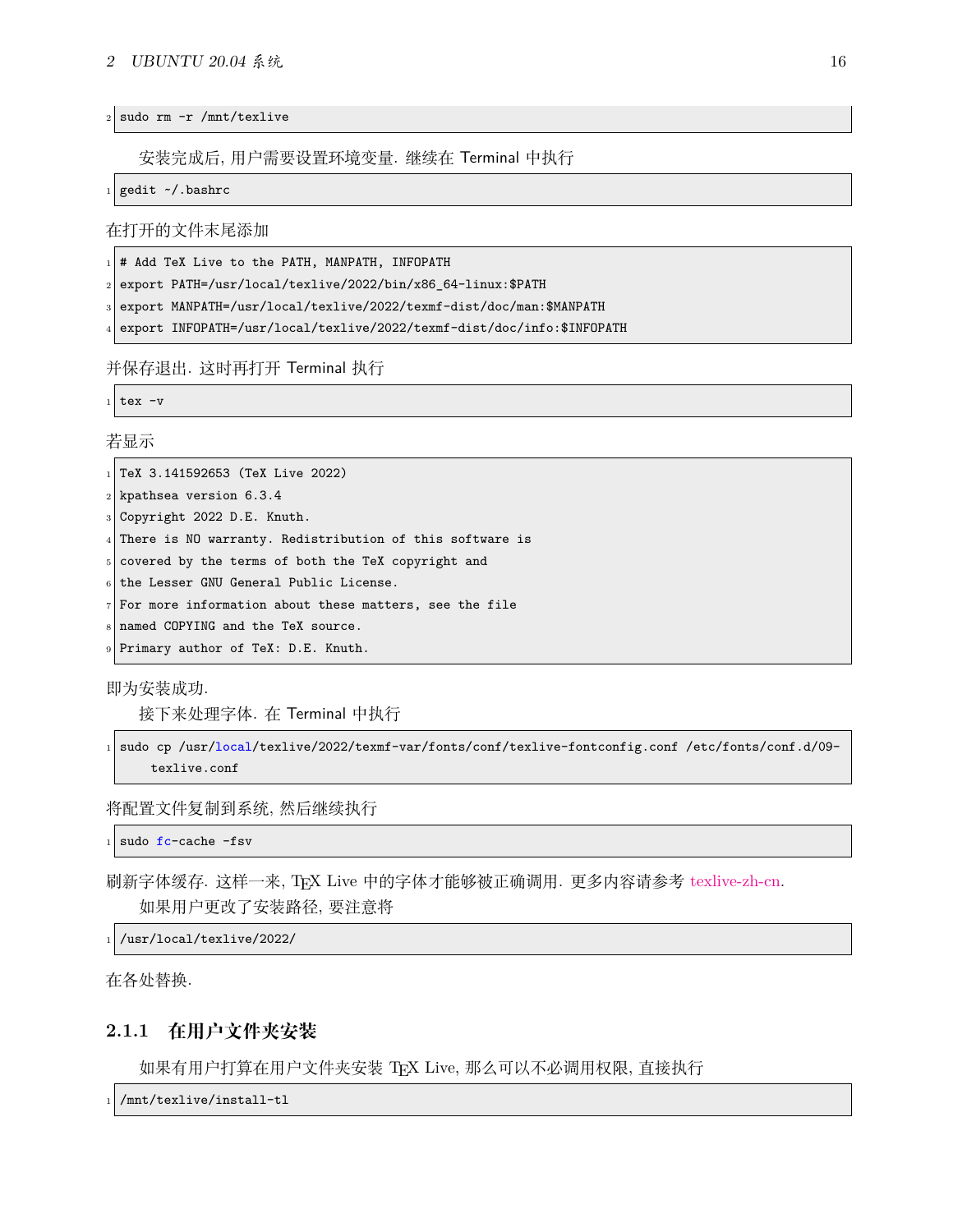只不过这时安装路径需要选择

 $\sim$ /texlive/2022

安装完毕后, 继续修改环境变量为

 $_1 \vert$ # Add TeX Live to the PATH, MANPATH, INFOPATH

<sup>2</sup> export PATH=~/texlive/2022/bin/x86\_64-linux:\$PATH

export MANPATH=~/texlive/2022/texmf-dist/doc/man:\$MANPATH

export INFOPATH=~/texlive/2022/texmf-dist/doc/info:\$INFOPATH

有关字体的处理变为

<sup>1</sup> cp ~/texlive/2022/texmf-var/fonts/conf/texlive-fontconfig.conf ~/.fonts.conf/09-texlive.conf

然后执行

 $fc$ -cache  $-fv$ 

实际上, 无论将 TEX Live 安装到哪里, 字体的配置文件都可以仿照上面只复制于用户文件夹中.

#### <span id="page-17-0"></span>**2.1.2 fc-cache 无法执行**

这种情况往往是缺少了 fontconfig, 用户可以在命令行中执行以下命令安装

sudo apt install fontconfig

为提升安装速度, 可考虑更换 Ubuntu 源, 例如更换至清华大学. 在 Terminal 中执行

sudo cp /etc/apt/sources.list /etc/apt/sources.list.bak

备份 sources.list 文件. 接下来执行

sudo gedit /etc/apt/sources.list

将文件替换为以下内容[1](#page-17-1)

| 1   # 默认注释了源码镜像以提高 apt update 速度,如有需要可自行取消注释                                                            |
|---------------------------------------------------------------------------------------------------------|
| $_2$  deb https://mirrors.tuna.tsinghua.edu.cn/ubuntu/ focal main restricted universe multiverse        |
| s # deb-src https://mirrors.tuna.tsinghua.edu.cn/ubuntu/ focal main restricted universe multiverse:     |
| $_4$ deb https://mirrors.tuna.tsinghua.edu.cn/ubuntu/ focal-updates main restricted universe multiverse |
|                                                                                                         |

- <sup>5</sup> # deb-src https://mirrors.tuna.tsinghua.edu.cn/ubuntu/ focal-updates main restricted universe multiverse
- <sup>6</sup> deb https://mirrors.tuna.tsinghua.edu.cn/ubuntu/ focal-backports main restricted universe multiverse
- <sup>7</sup> # deb-src https://mirrors.tuna.tsinghua.edu.cn/ubuntu/ focal-backports main restricted universe multiverse
- <sup>8</sup> deb https://mirrors.tuna.tsinghua.edu.cn/ubuntu/ focal-security main restricted universe multiverse
- <sup>9</sup> # deb-src https://mirrors.tuna.tsinghua.edu.cn/ubuntu/ focal-security main restricted universe multiverse

<span id="page-17-1"></span><sup>1</sup>本段文字可至[清华大学镜像网站获](https://mirrors.tuna.tsinghua.edu.cn/help/ubuntu/)取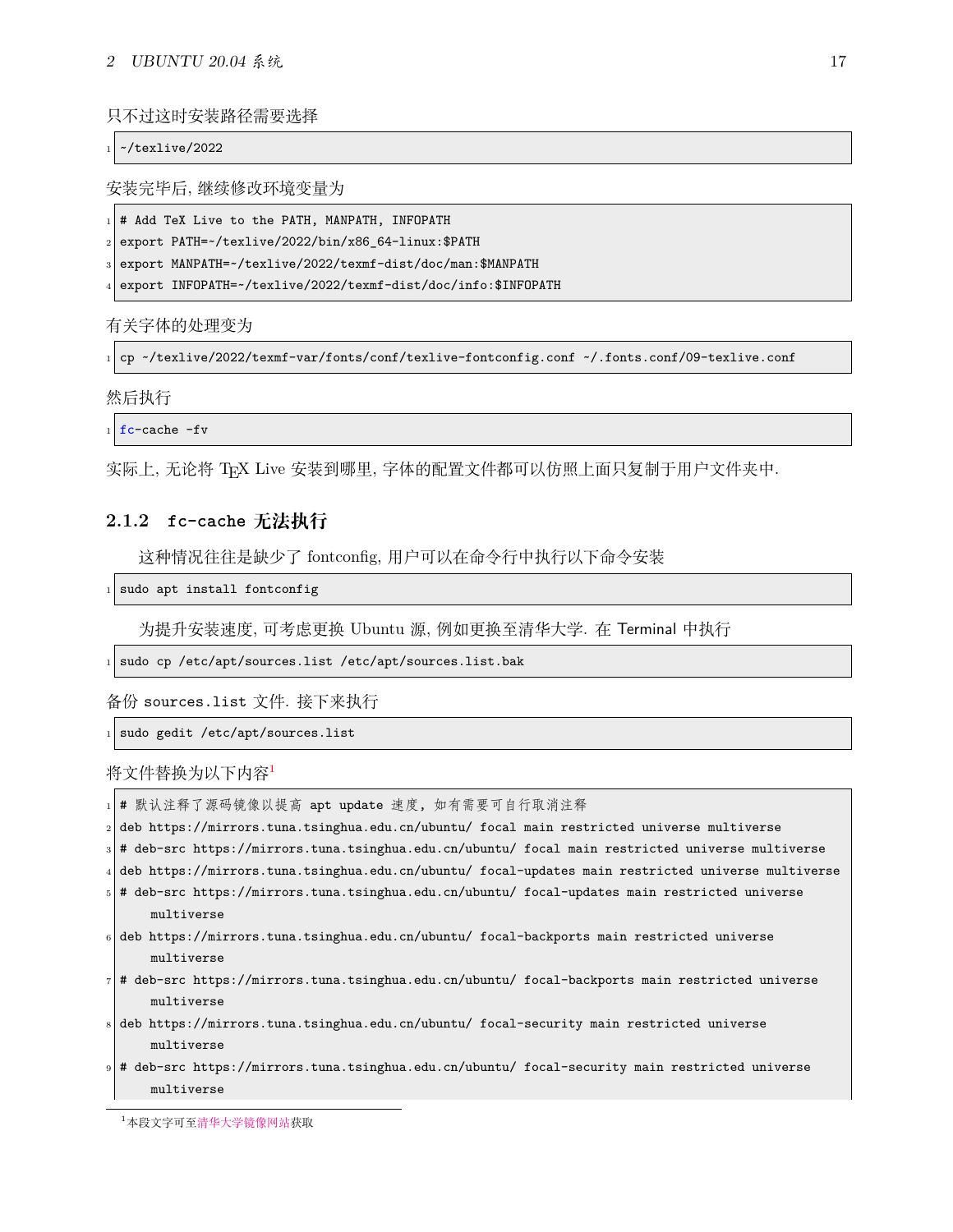| 10 <sup>1</sup> |                                                                                                     |  |  |  |
|-----------------|-----------------------------------------------------------------------------------------------------|--|--|--|
|                 | 11 # 预发布软件源, 不建议启用                                                                                  |  |  |  |
|                 | $_{12} $ # deb https://mirrors.tuna.tsinghua.edu.cn/ubuntu/ focal-proposed main restricted universe |  |  |  |
|                 | multiverse                                                                                          |  |  |  |
|                 | 13 # deb-src https://mirrors.tuna.tsinghua.edu.cn/ubuntu/ focal-proposed main restricted universe   |  |  |  |
|                 | multiverse                                                                                          |  |  |  |
|                 | 然后执行                                                                                                |  |  |  |
|                 |                                                                                                     |  |  |  |
|                 |                                                                                                     |  |  |  |

 $1$  sudo apt update && sudo apt upgrade

换源并更新. 若更改错误, 可执行

sudo cp /etc/apt/sources.list.bak /etc/apt/sources.list

恢复文件.

## <span id="page-18-0"></span>**2.2 卸载 TEX Live**

下面提供几种卸载方法, 卸载后需注意清理环境变量.

### <span id="page-18-1"></span>**2.2.1 卸载源内的版本**

如果要卸载从源内安装的 TEX Live, 个人比较推荐使用 synaptic package manager. 在 Terminal 中 执行

 $\frac{1}{1}$  sudo apt install synaptic

即可安装. 安装后打开, 搜索 texlive 即可看到与之相关的包, 右键标记以删除即可. 当然, 用户也可以直 接使用

<sup>1</sup> dpkg -l | grep 'TeX Live'

```
找到相应的包名 <package name>, 之后使用类似
```
sudo apt remove --purge <package name>

的命令删除各个包. 删除时系统会提示使用

sudo apt autoremove <package name>

来删除相应的依赖包.

#### <span id="page-18-2"></span>**2.2.2 手动卸载**

如果是从光盘镜像安装, 直接删除文件夹即可. 先在 Terminal 中执行

 $_1$  kpsewhich -var-value TEXMFROOT

来查询安装路径, 进而通过 sudo rm -rf 命令进行删除. 默认安装的用户直接运行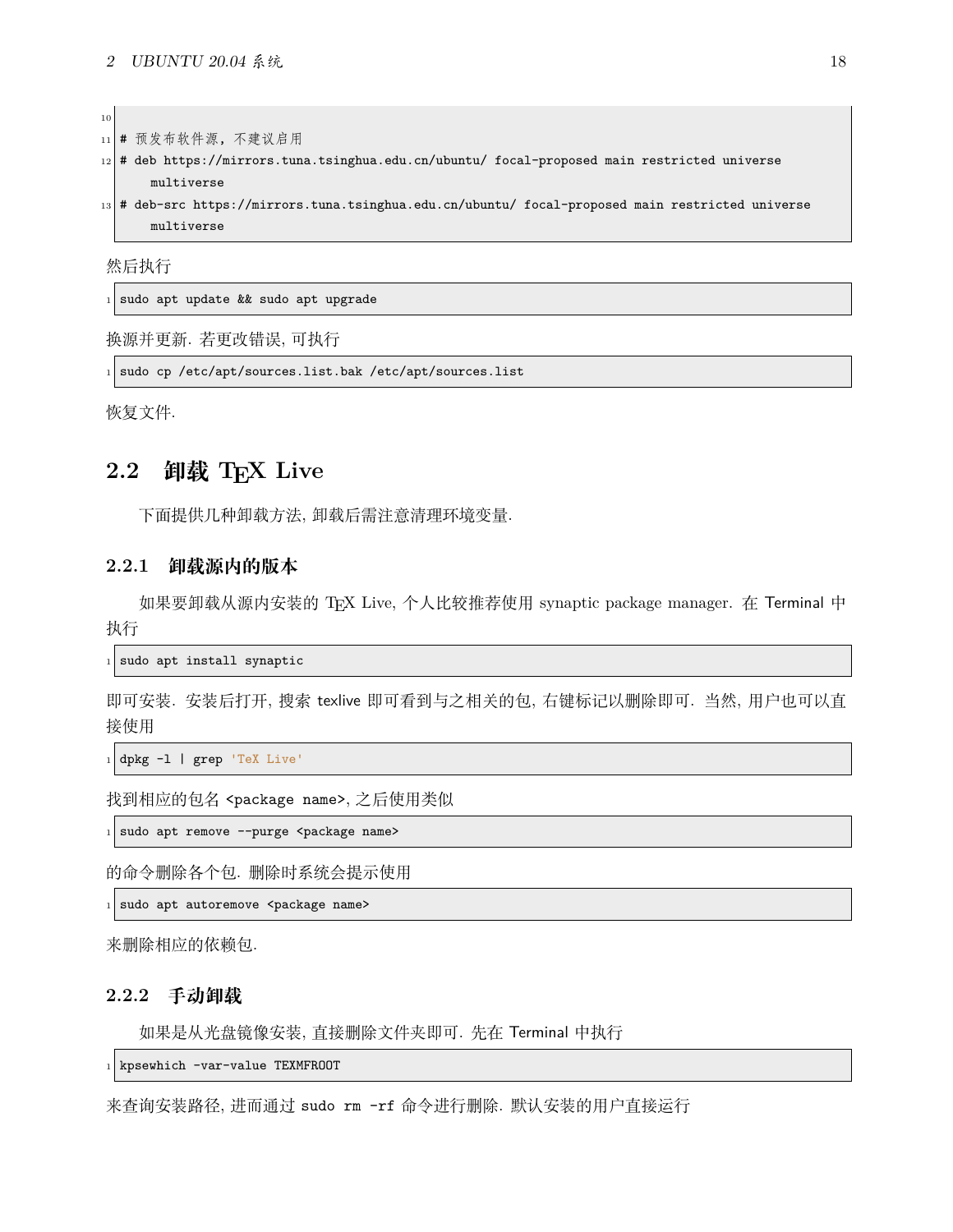```
sudo rm -rf /usr/local/texlive/2022
```
<sup>2</sup> rm -rf ~/.texlive2022

卸载完成后,可以进一步移除之前设置的环境变量. 在 Terminal 中执行

 $_1$  gedit  $\sim$ /.bashrc

然后移除之前在文件末尾添加的

 $1$  # Add TeX Live to the PATH, MANPATH, INFOPATH

<sup>2</sup> export PATH=/usr/local/texlive/2022/bin/x86\_64-linux:\$PATH

export MANPATH=/usr/local/texlive/2022/texmf-dist/doc/man:\$MANPATH

export INFOPATH=/usr/local/texlive/2022/texmf-dist/doc/info:\$INFOPATH

并保存退出. 同时在 Terminal 中执行

sudo visudo

在 secure\_path 中删除

/usr/local/texlive/2022/bin/x86\_64-linux:

### <span id="page-19-0"></span>**2.2.3 使用 tlmgr 工具**

同样, 用户也可以使用 tlmgr 工具卸载 $^2$  $^2$ ,

```
sudo tlmgr remove --all
```
# <span id="page-19-1"></span>**2.3 跨版本升级 TEX Live**

在 [tug.org](https://www.tug.org/texlive/upgrade.html) 网站上提供了相应的方法. 但网站也声明: 默认情况下, 请通过执行新安装来获取新版本 的 TEX Live<sup>[3](#page-19-4)</sup>.

# <span id="page-19-2"></span>**2.4 升级宏包**

首次升级前, 在 Terminal 中执行

sudo visudo

将

```
/usr/local/texlive/2022/bin/x86_64-linux:
```
添加在 secure\_path 中<sup>[4](#page-19-5)</sup>. 然后依次 [Ctrl]+[×], [Y], [Enter] 保存退出.

接下来在 Terminal 中执行

<span id="page-19-3"></span><sup>2</sup> sudo tlmgr 无法使用的情况可以参考 [2.4](#page-19-2) 节解决

<span id="page-19-4"></span> $^3$ 原文是: By default, please get the new TL by doing a new installation instead of proceeding here

<span id="page-19-5"></span><sup>4</sup>这里只讨论默认安装的情况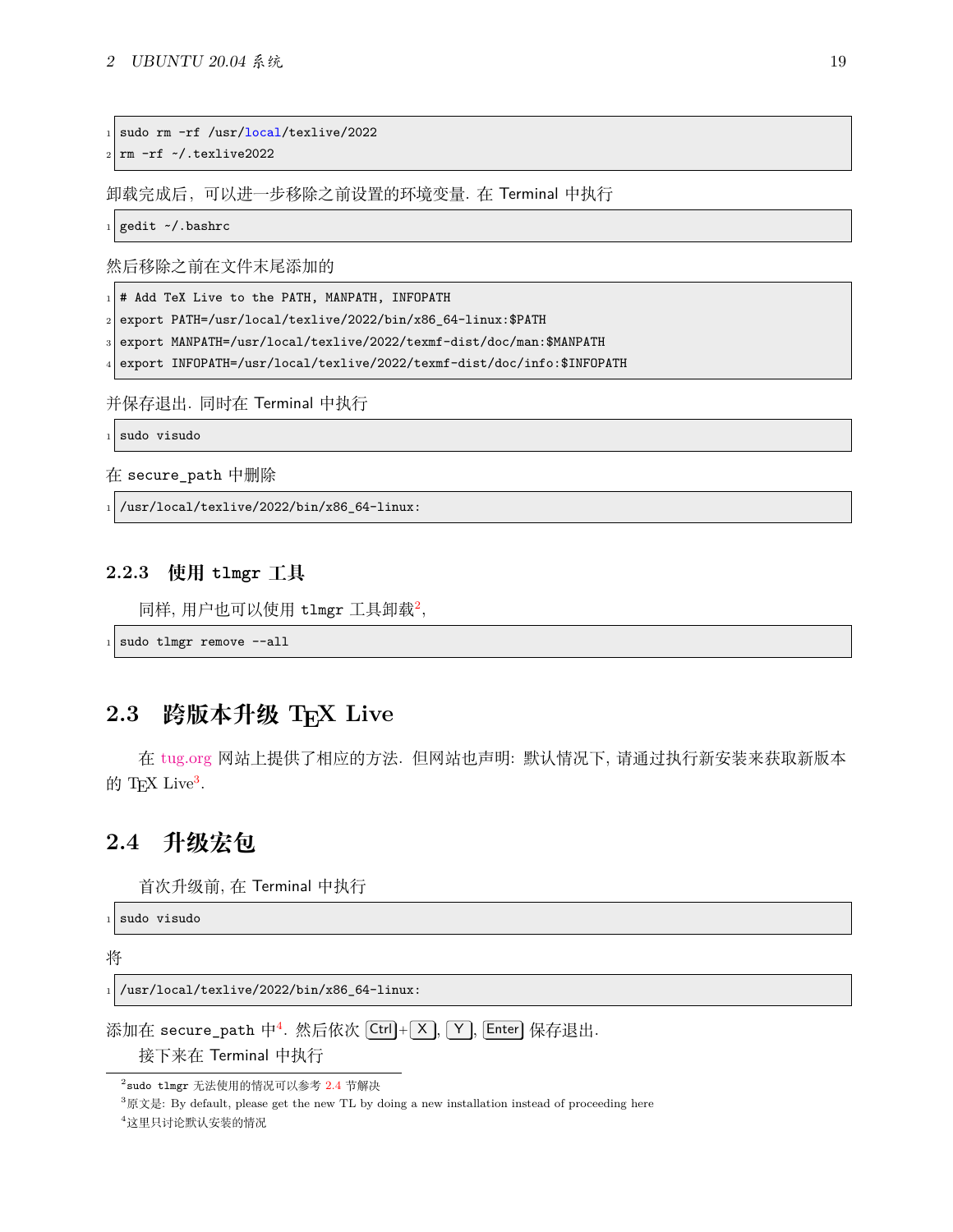sudo tlmgr option repository ctan

让系统自动选择源, 同样可以使用大陆地区的源升级, 详情见附录 [A.](#page-43-0) 执行命令

sudo tlmgr update --list

可查看目前源上可升级的宏包都有哪些. 高级用户可以根据自己的需求选择升级特定宏包. 建议初级用 户执行

 $_1$  sudo tlmgr update --self --all

同时升级 tlmgr 本身和全部宏包.

# <span id="page-20-0"></span>**2.5 安装宏包**

Ubuntu 20.04 下安装宏包的要求与 Windows 10 下没有多少区别, 只需注意权限, 例如

 $_1$  sudo tlmgr install mcmthesis

即安装了 mcmthesis 宏包.

# <span id="page-20-1"></span>**2.6 调出宏包手册**

与 Windows 10 类似, 当正确安装后, 用户可以调出宏包手册以查阅相应内容. 例如在 Terminal 中执

行

texdoc texlive-zh-cn

```
texdoc lshort-zh-cn
```

```
texdoc install-latex-guide-zh-cn
```
就可分别调出 texlive-zh-cn.pdf, lshort-zh-cn.pdf 或本手册.

# <span id="page-20-2"></span>**2.7 编译文件**

首先, 用户需要在工作路径建立一个 tex 文件. 在 Terminal 中执行

```
mkdir ~/Documents/work-latex
```

```
cd ~/Documents/work-latex/
```
gedit main.tex

在打开的文件输入一个最小示例

```
\documentclass{article}
\begin{document}
```

```
Hello \LaTeX{} World!
```

```
\end{document}
```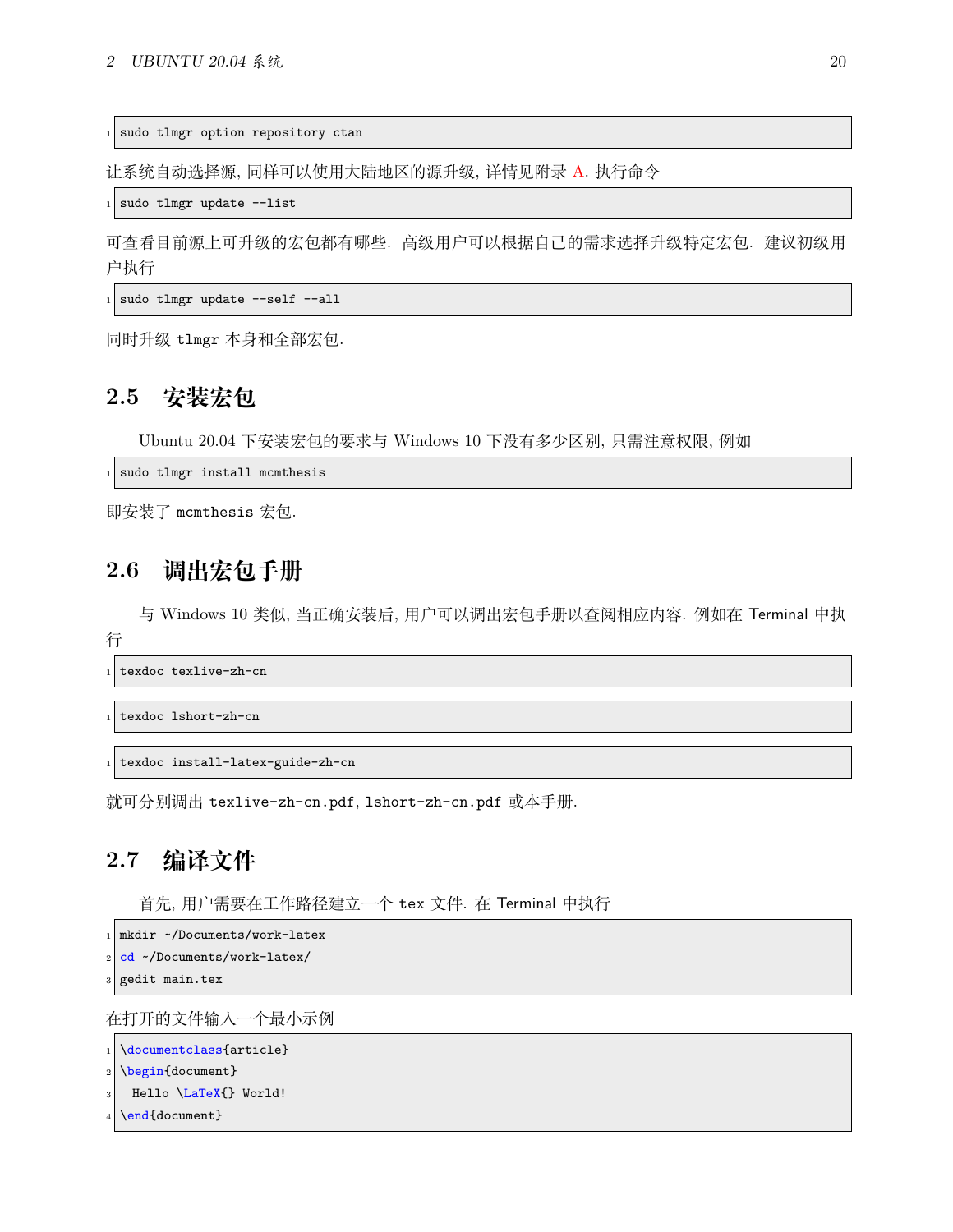保存并退出. 接下来执行

pdflatex main

等待系统完成编译过程. 待编译完成后, 我们即可看到在 ~/Documents/work-latex 中出现了 main.pdf 文件和其他同名的辅助文件 main.aux 与 main.log. 执行

evince main.pdf

即可打开 pdf 文件.

对于中文文档, 可以在 gedit 中编写以下最小示例[5](#page-21-1)

```
\documentclass[UTF8,fontset=fandol]{ctexart}
```
 $_{2}$  \begin{document}

```
你好 \LaTeX{} 世界!
```
\end{document}

保存并退出. 接下来执行

xelatex main

等待系统完成编译过程. xelatex 可以使用系统内安装的字体, 安装字体的方法可参考附录 [B](#page-45-0). 编译命令可添加参数, 这里与 [1.7](#page-11-3) 节中的情形一致.

### <span id="page-21-0"></span>**2.7.1 无法使用 xelatex 命令**

有些用户反映安装完毕后无法使用 xelatex 命令. 这或许是因为缺失 libfontconfig, 用户可在命令行 中执行

sudo apt install libfontconfig1

进行安装.

<span id="page-21-1"></span><sup>5</sup> gedit 默认使用 UTF-8 编码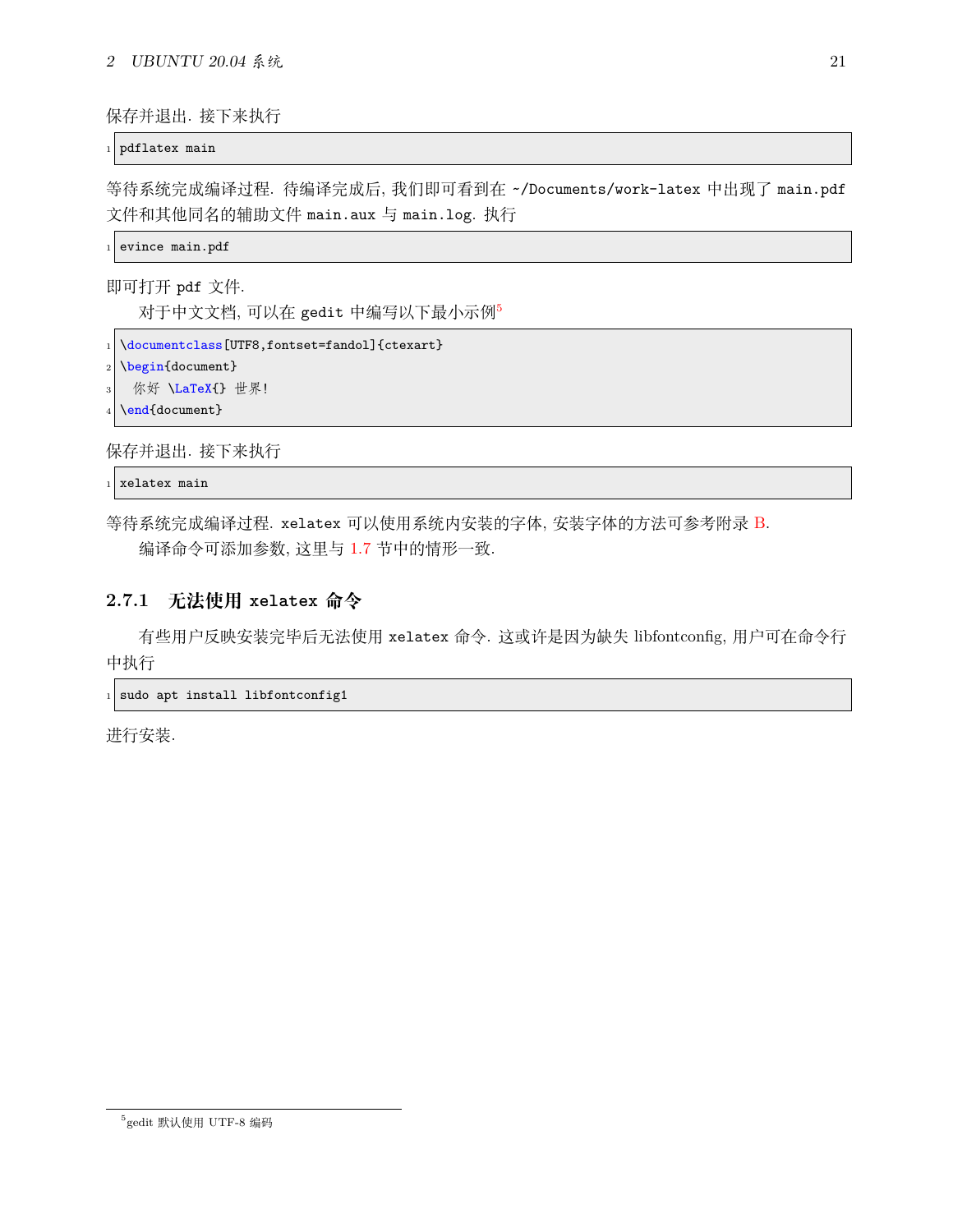# <span id="page-22-0"></span>**3 macOS**

# <span id="page-22-1"></span>**3.1 安装 MacTEX**

MacTEX 是 TEX Live 在 macOS 下的再打包版本, 并额外加入了一些辅助程序. 在 macOS 上安装 MacTFX 可以选择以下两种方式:

**直接下载 MacTEX 安装包进行安装** 将安装文件下载到本地, 然后按照安装提示进行安装.

**借助 Homebrew 以命令行方式安装** 先安装 Homebrew, 然后通过命令行进行在线安装.

目前比较推荐直接下载 MacTFX 安装包的安装方式, 因为最近一段时间以来, 大陆用户对 GitHub 的 访问极不稳定, 有可能会导致 Homebrew 安装失败.

### <span id="page-22-2"></span>**3.1.1 直接下载 MacTEX 安装包进行安装**

[下载](https://mirror.ctan.org/systems/mac/mactex/MacTeX.pkg) MacTFX 的安装包 MacTeX.pkg, 在系统内点击已下载的 MacTeX.pkg 文件, 根据系统提示进行 安装即可. 这个过程与安装 macOS 上的其他软件并无太多不同.

另外, 用户也可以选择国内各个镜像来下载 MacTeX.pkg. 因其独特性, 用户需调整附录 [A](#page-43-0) 中提供 的大陆地区的源的网址, 具体来讲, 是将 .../texlive 改为 .../mac/mactex. 例如, 阿里云的镜像地 址为 <https://mirrors.aliyun.com/CTAN/systems/mac/mactex/>, 北京交通大学的镜像地址为 [https:](https://mirror.bjtu.edu.cn/ctan/systems/mac/mactex/) [//mirror.bjtu.edu.cn/ctan/systems/mac/mactex/](https://mirror.bjtu.edu.cn/ctan/systems/mac/mactex/), 其他镜像类似, 不再一一列举.

### <span id="page-22-3"></span>**3.1.2 借助 Homebrew 以命令行方式安装**

建议用户学习使用 [Homebrew](https://brew.sh), Homebrew 是一个包管理工具, 类似 Ubuntu 上面的 apt-get.

#### **安装 Homebrew**

Homebrew 安装教程可以在其网站找到, 这里简单列出来:

<sup>1</sup> /usr/bin/ruby -e "\$(curl -fsSL https://raw.githubusercontent.com/Homebrew/install/master/install)"

将以上命令在终端[1](#page-22-4)执行. 脚本会在执行前暂停, 并说明它将做什么. 依据屏幕指令执行即可. 中国大陆用户可以更改镜像以提高访问速度. 以中国科学技术大学镜像源为例:

<span id="page-22-4"></span> $\frac{1}{1}$ 打开方法为:  $\boxed{)}$  + Space , 输入 terminal 并打开 | 终端 | 应用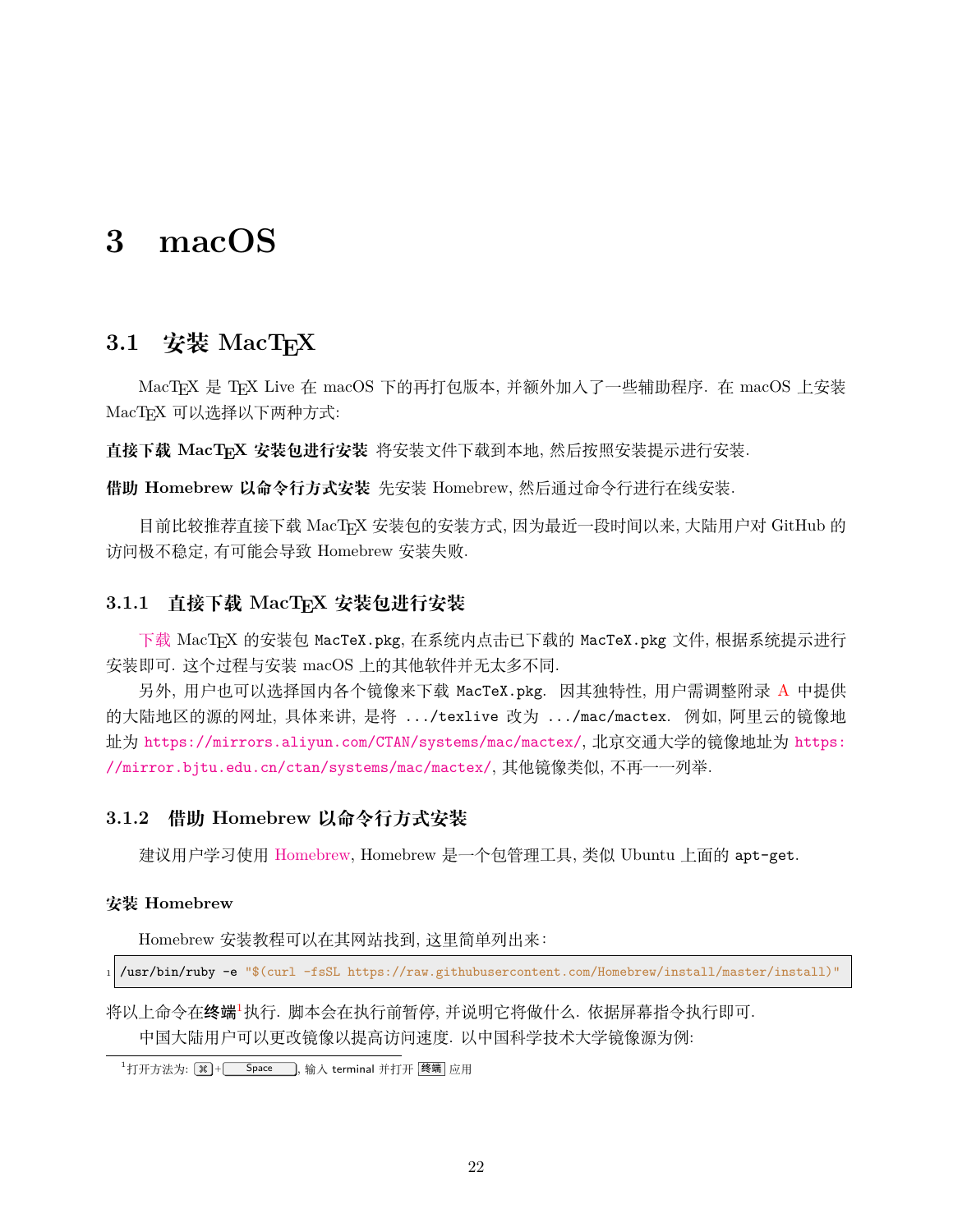cd "\$(brew --repo)/Library/Taps/homebrew/homebrew-core" git remote set-url origin https://mirrors.ustc.edu.cn/homebrew-core.git cd "\$(brew --repo)"/Library/Taps/homebrew/homebrew-cask git remote set-url origin https://mirrors.ustc.edu.cn/homebrew-cask.git <sup>5</sup> echo 'export HOMEBREW\_BOTTLE\_DOMAIN=https://mirrors.ustc.edu.cn/homebrew-bottles' >> ~/. bash\_profile source ~/.bash\_profile

如果是 zsh 用户, 最后两行请替换为

```
1 echo 'export HOMEBREW_BOTTLE_DOMAIN=https://mirrors.ustc.edu.cn/homebrew-bottles' >> ~/.zshrc
source ~/.zshrc
```
#### **Xcode**

根据 [Homebrew](https://docs.brew.sh/Xcode#supported-xcode-versions) 网站的提示<sup>[2](#page-23-2)</sup>, 推荐用户在安装 Homebrew 前先安装 Xcode. 在**终端**执行以下命令即 可:

xcode-select --install

#### 安装 **MacT<sub>E</sub>X**

安装 Homebrew 后, 只需在终端执行以下命令即可完成安装:

brew cask install mactex

如有输入密码等提示, 请根据屏幕指示操作. 至于环境变量等繁琐细节, Homebrew 会自动进行处理, 无须 用户干预.

完整的 MacTEX 会比较大. 如果磁盘空间实在紧张, 也可以考虑安装 BasicTEX:

brew cask install basictex

安装完成后 BasicTFX 依然会缺很多包, 手动安装会比较麻烦, 所以不推荐没有经验的用户尝试.

## <span id="page-23-0"></span>**3.2 卸载 MacTEX**

如果用户借助 Homebrew cask 安装了 MacTEX, 那么卸载工作可能会稍显麻烦. 这里引用 [Github](https://github.com/Homebrew/homebrew-cask/issues/32073) 上 的讨论. 用户可以根据这里的内容卸载 MacTFX.

# <span id="page-23-1"></span>**3.3 跨版本升级 MacTEX**

跨版本升级 (MacTEX 的版本与 TEX Live 保持一致), 可在终端借助 Homebrew 完成:

```
brew update
```
brew cask upgrade mactex

<span id="page-23-2"></span> $2\sqrt{R}$  Homebrew supports and recommends the latest Xcode and/or Command Line Tools available for your platform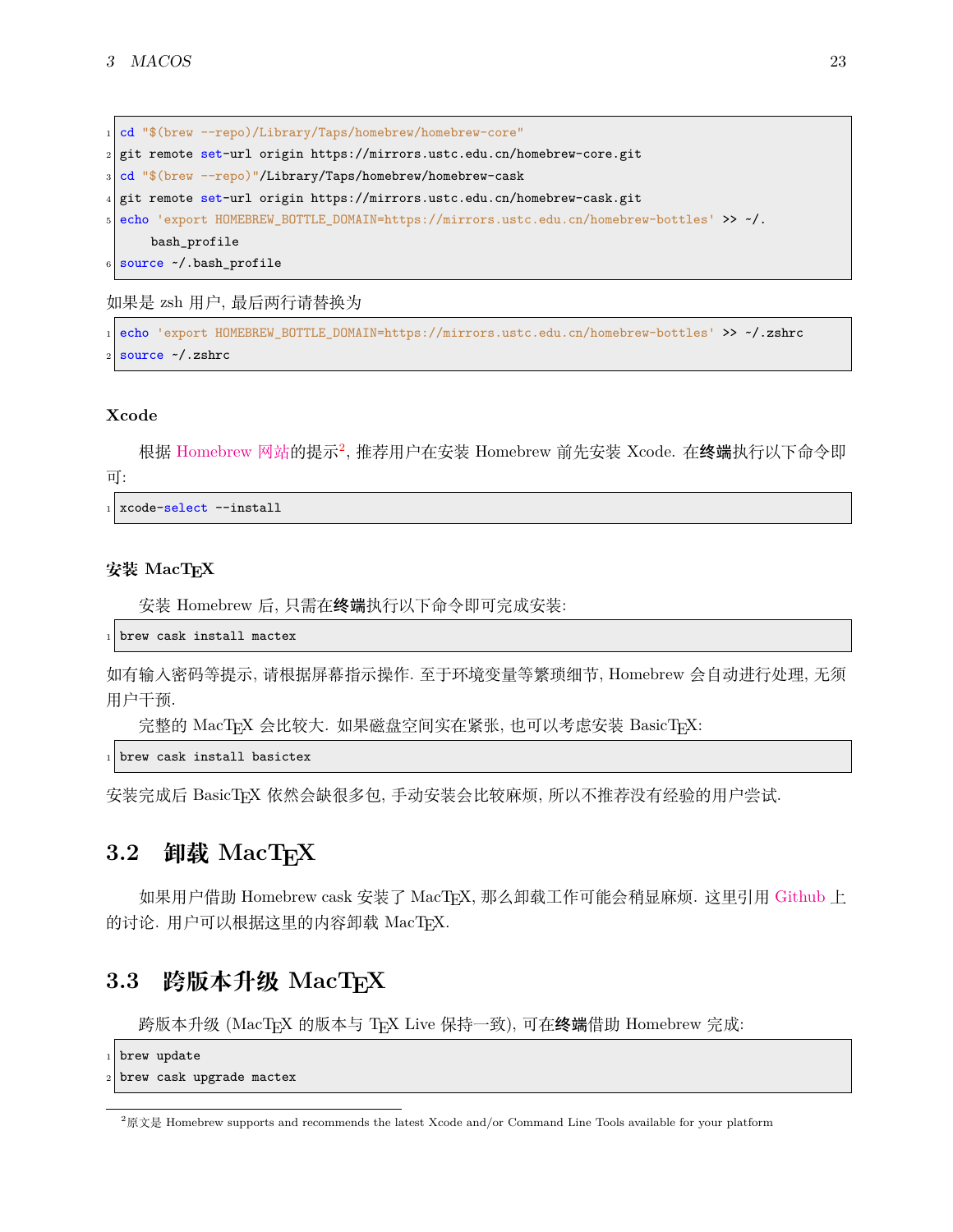# <span id="page-24-0"></span>**3.4 升级宏包**

升级宏包依旧可以使用 tlmgr. 使用方法与 [2.4](#page-19-2) 节类似, 这里不再重复. 一般来说, 也需要使用 sudo 获取管理员权限后才能完成安装.

## <span id="page-24-1"></span>**3.5 安装宏包**

安装 CTAN 中的宏包方法与 [2.5](#page-20-0) 节一致.

## <span id="page-24-2"></span>**3.6 调出宏包手册**

调出宏包手册方法与 [2.6](#page-20-1) 节一致.

# <span id="page-24-3"></span>**3.7 编译文件**

假设已经用 TextEdit.app 或其他文本编辑器编写以下示例 main.tex<sup>[3](#page-24-4)</sup>, 内容为

```
\documentclass{article}
```
- \begin{document}
- Hello \LaTeX{} World!
- \end{document}

接下来在终端中执行

```
pdflatex main
```
等待系统完成编译过程. 待编译完成后, 可看到在工作路径中生成了 main.pdf 文件和其他同名的辅助文 件 main.aux 与 main.log. 可以打开 main.pdf 查看内容.

对于中文文档, 可以编写以下最小示例[4](#page-24-5)

```
\documentclass[UTF8]{ctexart}
```
\begin{document}

```
你好 \LaTeX{} 世界!
```
\end{document}

保存并退出. 接下来在终端中进入工作路径, 执行

```
xelatex main
```
等待系统完成编译过程. xelatex 可调用系统字体, 为系统安装字体的方法请参考 [How to install and](https://support.apple.com/en-us/HT201749) [remove fonts on your Mac.](https://support.apple.com/en-us/HT201749) 安装完成后, 刷新字体缓存. 注意到此时 xelatex 只能通过文件名来调用发 行版预装的字体, 解决此问题的方法请参[考慕子的文章](https://zhuanlan.zhihu.com/p/59774395).

编译命令的相关参数, 这里不再赘述.

<span id="page-24-4"></span><sup>3</sup>注意建立最小示例前先确定工作路径

<span id="page-24-5"></span> $4$  注意使用 UTF-8 编码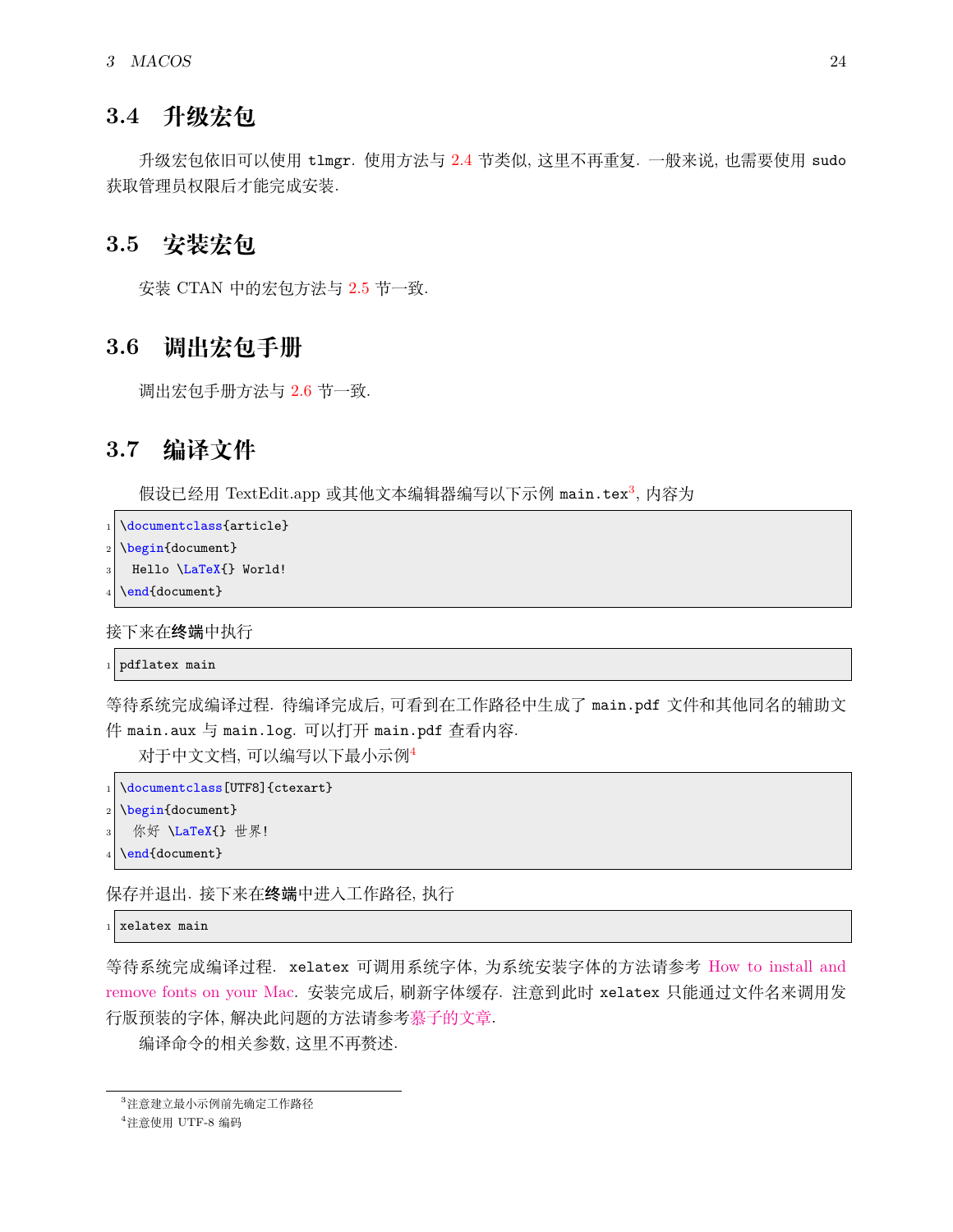# <span id="page-25-0"></span>**4 Windows Subsystem for Linux**

目前微软推出了 Windows Subsystem for Linux (WSL) 供开发人员使用. 在这里简要介绍如何在 WSL 中安装 TpX Live. 我选择的是微软商店中的 Ubuntu. 此篇安装教程仅供参考. 这里称 WSL 中使 用的命令行为 bash. **不建议**对操作系统了解不多的用户阅读本章内容.

# <span id="page-25-1"></span>**4.1 安装 TEX Live**

在主系统[1](#page-25-2)中下载 iso [镜像文件](https://mirrors.ctan.org/systems/texlive/Images/texlive2022.iso), 可选择国内源以加快下载速度. 下载完毕后, 在 cmd 中验证文件是 否正常. 下载及文件验证方法同 [1.1](#page-5-1) 节.

在正式安装前, 用户需要在 bash 中执行

 $_1$  sudo apt install fontconfig

```
sudo apt install ttf-mscorefonts-installer
```
这些命令是为了处理日后使用中可能出现的字体问题. 为避免安装速度过慢, 可仿照 [2.1.2](#page-17-0) 节更改文件 sources.list. 注意 WSL 中无法启动 gedit, 因此需要将其替换为 vim, 即

sudo vim /etc/apt/sources.list

不熟悉 vim 的用户, 可参考 [4.8](#page-30-0) 节.

接下来, 在主系统中将镜像装载, 例如挂载到 X:\, 而后进入 bash 并执行如下命令

sudo mkdir /mnt/x

```
sudo mount -t drvfs X: /mnt/x
```
如此便可在 bash 中找到装载的光盘镜像. 之后执行

 $_{1}$  sudo /mnt/x/install-tl

进行安装. 在屏幕上应该能见到以下内容

=========> TeX Live installation procedure <========== 2  $_3$  ======> Letters/digits in <angle brackets> indicate <======= <sup>4</sup> ======> menu items for actions or customizations <======= <sup>5</sup> = help> https://tug.org/texlive/doc/install-tl.html <======= 6 <sup>7</sup> Detected platform: GNU/Linux on x86\_64

<span id="page-25-2"></span><sup>1</sup>在 Windows 10 中直接进行的操作即为在主系统中的操作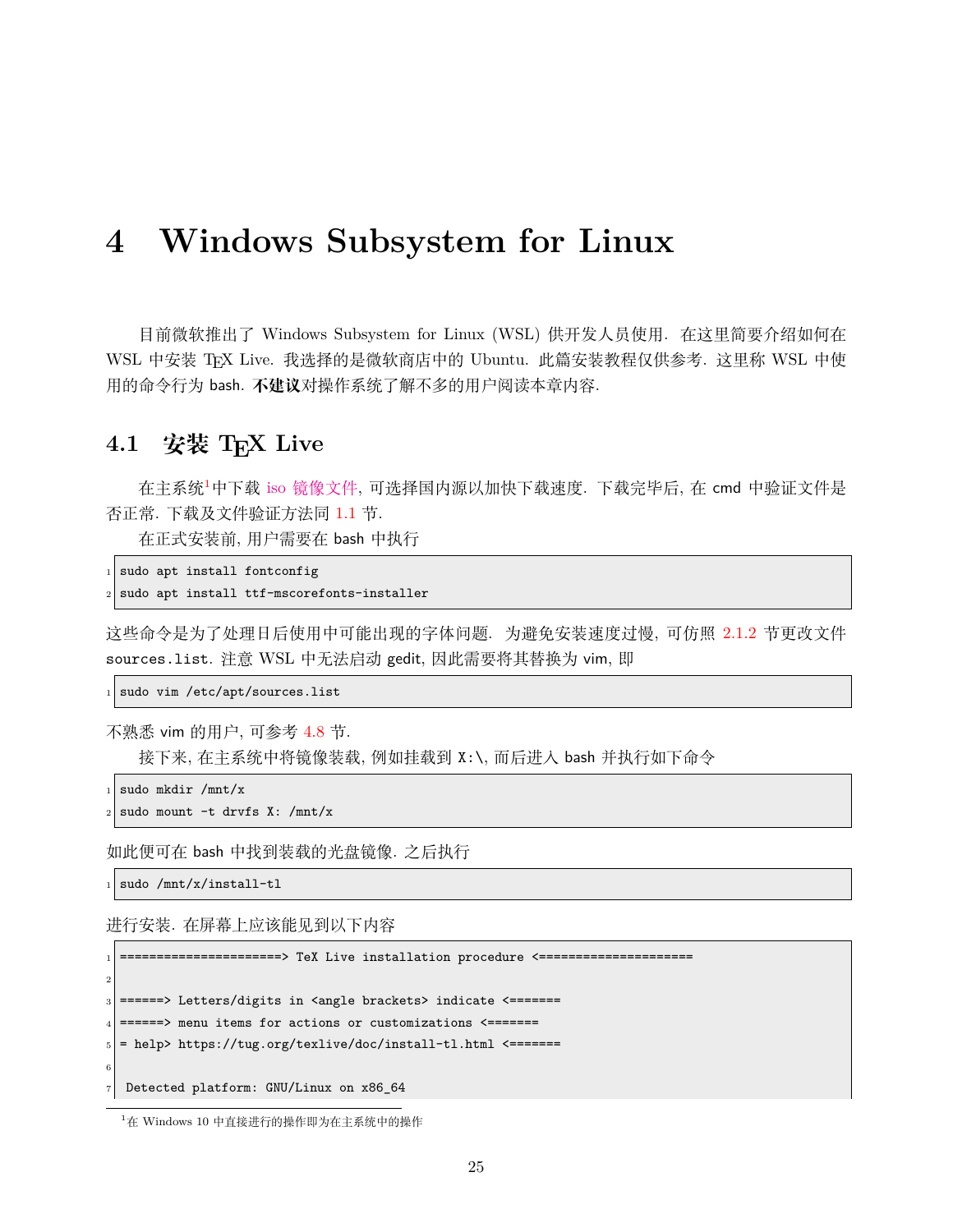```
8
9 <B> set binary platforms: 1 out of 6
10
|11| <S> set installation scheme: scheme-full
12
|13| <C> set installation collections:
\begin{bmatrix} 14 \end{bmatrix} 40 collections out of 41, disk space required: 7262 MB (free: 239411 MB)
15
_{16} <D> set directories:
17 TEXDIR (the main TeX directory):
18 /usr/local/texlive/2022
19 TEXMFLOCAL (directory for site-wide local files):
20 /usr/local/texlive/texmf-local
21 TEXMFSYSVAR (directory for variable and automatically generated data):
22 /usr/local/texlive/2022/texmf-var
23 TEXMFSYSCONFIG (directory for local config):
24 /usr/local/texlive/2022/texmf-config
25 TEXMFVAR (personal directory for variable and automatically generated data):
_{26} \sim /.texlive2022/texmf-var
27 TEXMFCONFIG (personal directory for local config):
28 ~/.texlive2022/texmf-config
29 TEXMFHOME (directory for user-specific files):
30 \sim/texmf
31
32 \mid <0> options:
33 [ ] use letter size instead of A4 by default
34 [X] allow execution of restricted list of programs via \write18
35 [X] create all format files
36 [X] install macro/font doc tree
37 [X] install macro/font source tree
38 [ ] create symlinks to standard directories
39 [X] after install, set CTAN as source for package updates
40
|41| <V> set up for portable installation
42
43 Actions:
44 <I> start installation to hard disk
45 <P> save installation profile to 'texlive.profile' and exit
_{46} <Q> quit
47
48 Enter command:
```
用户直接点击 I 使用默认配置安装. 如果用户对于 WSL 比较了解, 可以根据提示, 更改安装设置. 为 简化起见, 以下内容均认为用户进行默认安装. 安装完毕后, 需继续在 bash 中执行

 $1$  sudo umount /mnt/x

sudo rmdir /mnt/x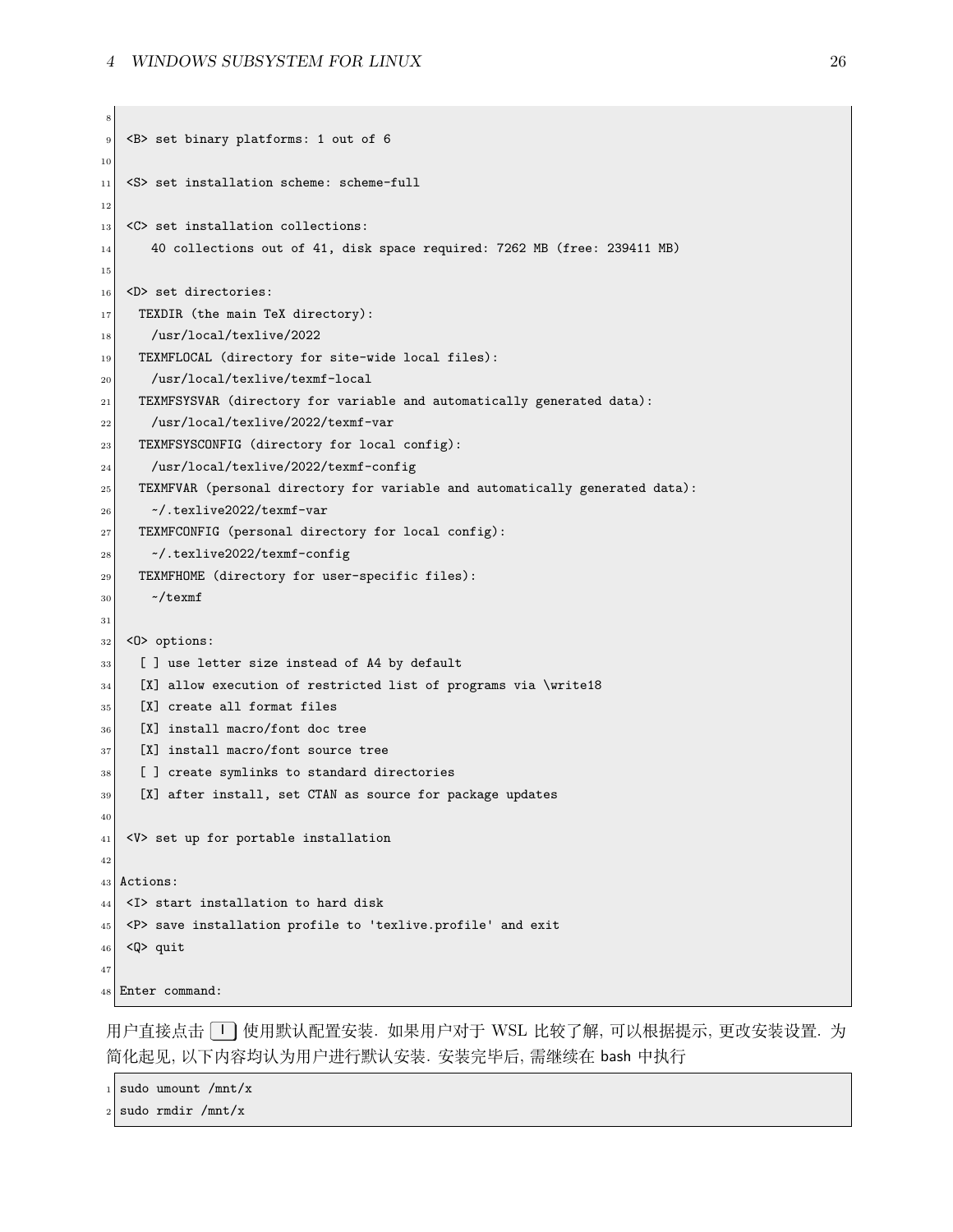弹出已装载的光盘镜像.

默认安装完成后, 用户需要设置环境变量. 继续在 bash 中执行

vim ~/.bashrc

在打开的文件末尾添加

# Add TeX Live to the PATH, MANPATH, INFOPATH

<sup>2</sup> export PATH=/usr/local/texlive/2022/bin/x86\_64-linux:\$PATH

export MANPATH=/usr/local/texlive/2022/texmf-dist/doc/man:\$MANPATH

export INFOPATH=/usr/local/texlive/2022/texmf-dist/doc/info:\$INFOPATH

并保存退出. 同样, 不熟悉 vim 的用户可参考 [4.8](#page-30-0) 节. 退出 WSL 再进入, 执行

tex -v

将显示

 $_1$  TeX 3.141592653 (TeX Live 2022)

 $2$  kpathsea version 6.3.4

<sup>3</sup> Copyright 2022 D.E. Knuth.

<sup>4</sup> There is NO warranty. Redistribution of this software is

<sup>5</sup> covered by the terms of both the TeX copyright and

 $6$  the Lesser GNU General Public License.

 $7$  For more information about these matters, see the file

<sup>8</sup> named COPYING and the TeX source.

Primary author of TeX: D.E. Knuth.

即为安装成功.

接下来仿照 Ubuntu 20.04 处理字体. 首先将配置文件复制到系统, 在 Terminal 执行

sudo cp /usr/local/texlive/2022/texmf-var/fonts/conf/texlive-fontconfig.conf /etc/fonts/conf.d/09texlive.conf

然后在 Terminal 执行

sudo fc-cache -fsv

刷新字体缓存.

### <span id="page-27-0"></span>**4.1.1 在用户文件夹安装**

WSL 同样也可以在用户文件夹中安装, 它的用户文件夹往往在主系统的系统盘中. 具体过程也可以 参考第 [2.1.1](#page-16-0) 节.

# <span id="page-27-1"></span>**4.2 卸载 TEX Live**

WSL 中的方法同 [2.2](#page-18-0) 节.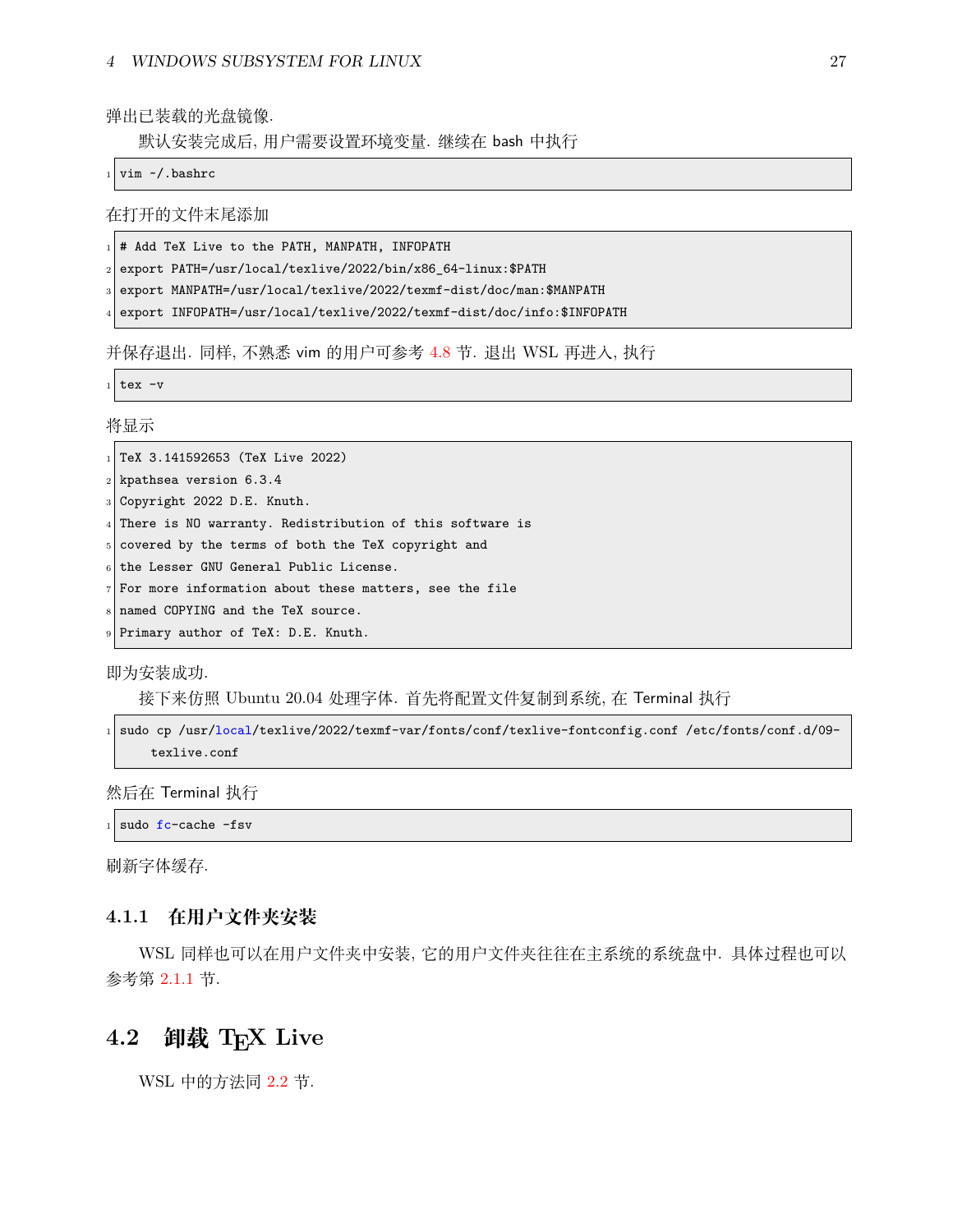# <span id="page-28-0"></span>**4.3 跨版本升级 TEX Live**

WSL 中的方法同 [2.3](#page-19-1) 节.

# <span id="page-28-1"></span>**4.4 升级宏包**

WSL 中的方法同 [2.4](#page-19-2) 节.

# <span id="page-28-2"></span>**4.5 安装宏包**

WSL 中的方法同 [2.5](#page-20-0) 节.

## <span id="page-28-3"></span>**4.6 调出宏包手册**

由于 WSL 的 bash 默认是无窗口化的纯命令行, 因此将 TEX Live 安装至 WSL 后, 用户无法直接通 过命令 texdoc 打开相应的手册. 下面几种方法均为收集而来的方案, 其中比较推荐更改 texdoc.cnf.

#### **更改 texdoc.cnf**

此方案源自本手册的 [issue.](https://github.com/OsbertWang/install-latex-guide-zh-cn/issues/13) 首先在 bash 中执行

texdoc --files

#### 系统返回类似如下内容

```
1 /mnt/d/texlive-wsl/2022/texmf-dist/scripts/texdoc/texdoclib.tlu 3.4.1
```
Configuration  $file(s)$ :

active /mnt/d/texlive-wsl/2022/texmf-dist/texdoc/texdoc.cnf

- Recommended file(s) for personal settings:
- /home/<username>/texmf/texdoc/texdoc.cnf

这里给出了 texdoc 的配置文件所在位置. 打开用户文件夹下的配置文件

vim ~/texmf/texdoc/texdoc.cnf

在文件内写入

1 viewer\_pdf = (powershell.exe -Command Start-Process  $(x\sinh - w \sinh x)$ ) &

并且保存退出. 然后再执行 texdoc 即可打开相应文档.

#### **explorer 浏览**

先找到手册所在路径, 例如寻找 lshort-zh-cn

texdoc -1 lshort-zh-cn

系统会显示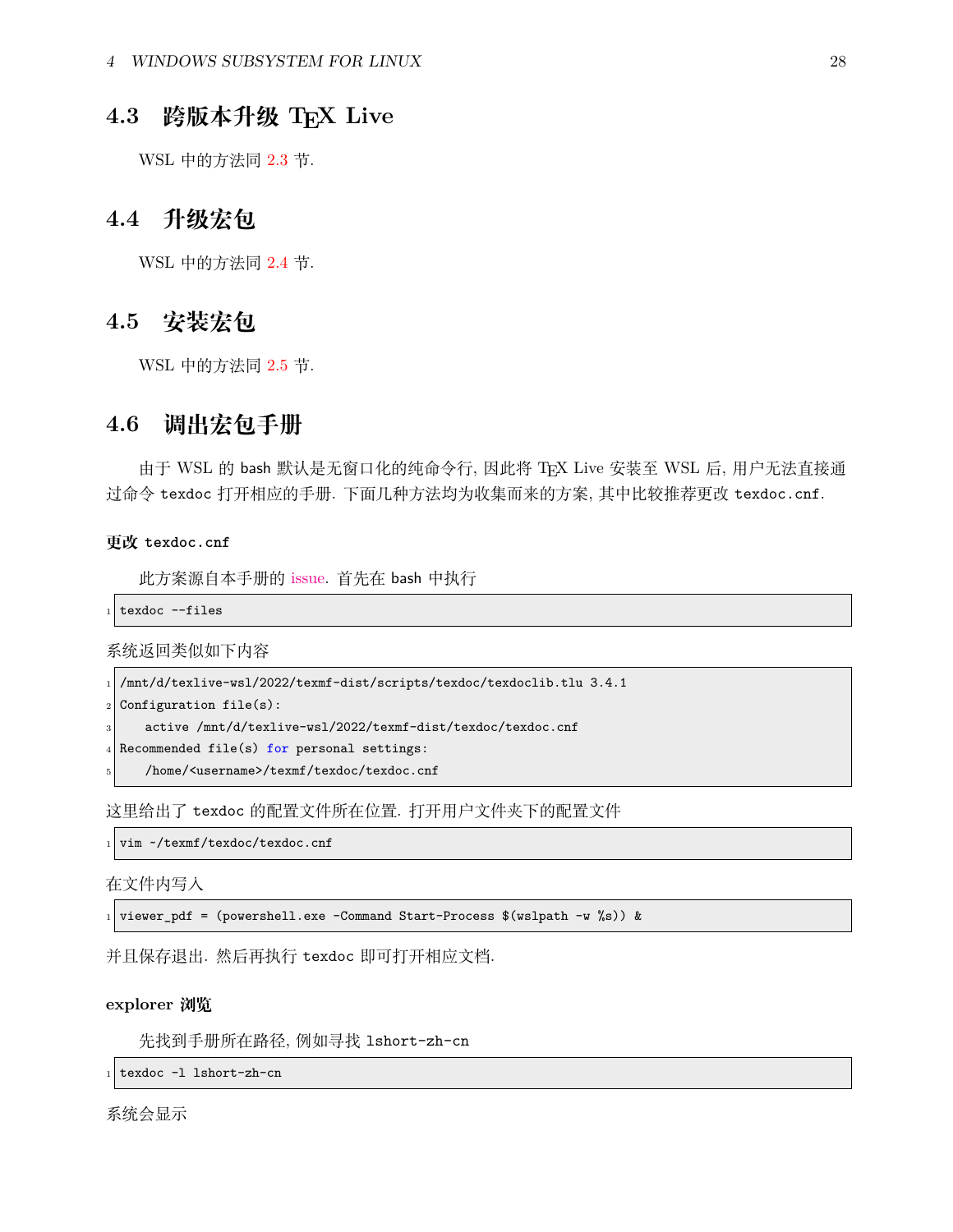<sup>1</sup> 1 /usr/local/texlive/2022/texmf-dist/doc/latex/lshort-chinese/lshort-zh-cn.pdf

 $|2|$  = [zh] The document itself

Enter number of file to view, RET to view 1, anything else to skip:

这时按其他键 (如 | × | ) 退出. 然后分别执行

<sup>1</sup> cd /usr/local/texlive/2022/texmf-dist/doc/latex/lshort-chinese/

explorer.exe .

主系统的资源管理器便会打开. 这时用户便可以在主系统中使用 pdf 阅读器打开手册进行阅读.

#### **everything 搜索**

使用 [everything.](https://www.voidtools.com/zh-cn/) 通过 texdoc -l 找到相应文件名, 而后直接搜索. 具体方法这里不再赘述.

#### **借助其他工具**

目前有很多开源的 WSL 辅助程序, 相关讨论见本手册的 [issue](https://github.com/OsbertWang/install-latex-guide-zh-cn/issues/13).

# <span id="page-29-0"></span>**4.7 编译文件**

编译一个最小示例 main.tex.

在主系统的 cmd 中执行

```
mkdir D:\work-latex
```
 $2$  cd /d D:\work-latex

```
notepad main.tex
```
建立文档, 内容为

```
\documentclass{article}
```

```
\begin{document}
```

```
Hello \LaTeX{} World!
```

```
\end{document}
```
接下来在 cmd 中执行

bash -i -c "pdflatex main"

实现编译.

也可以直接在 WSL 中建立文档并编译, 在 bash 中依次执行

```
mkdir /mnt/d/work-latex
```
cd /mnt/d/work-latex

vim main.tex

建立文档, 内容同上, 然后在 bash 中执行

pdflatex main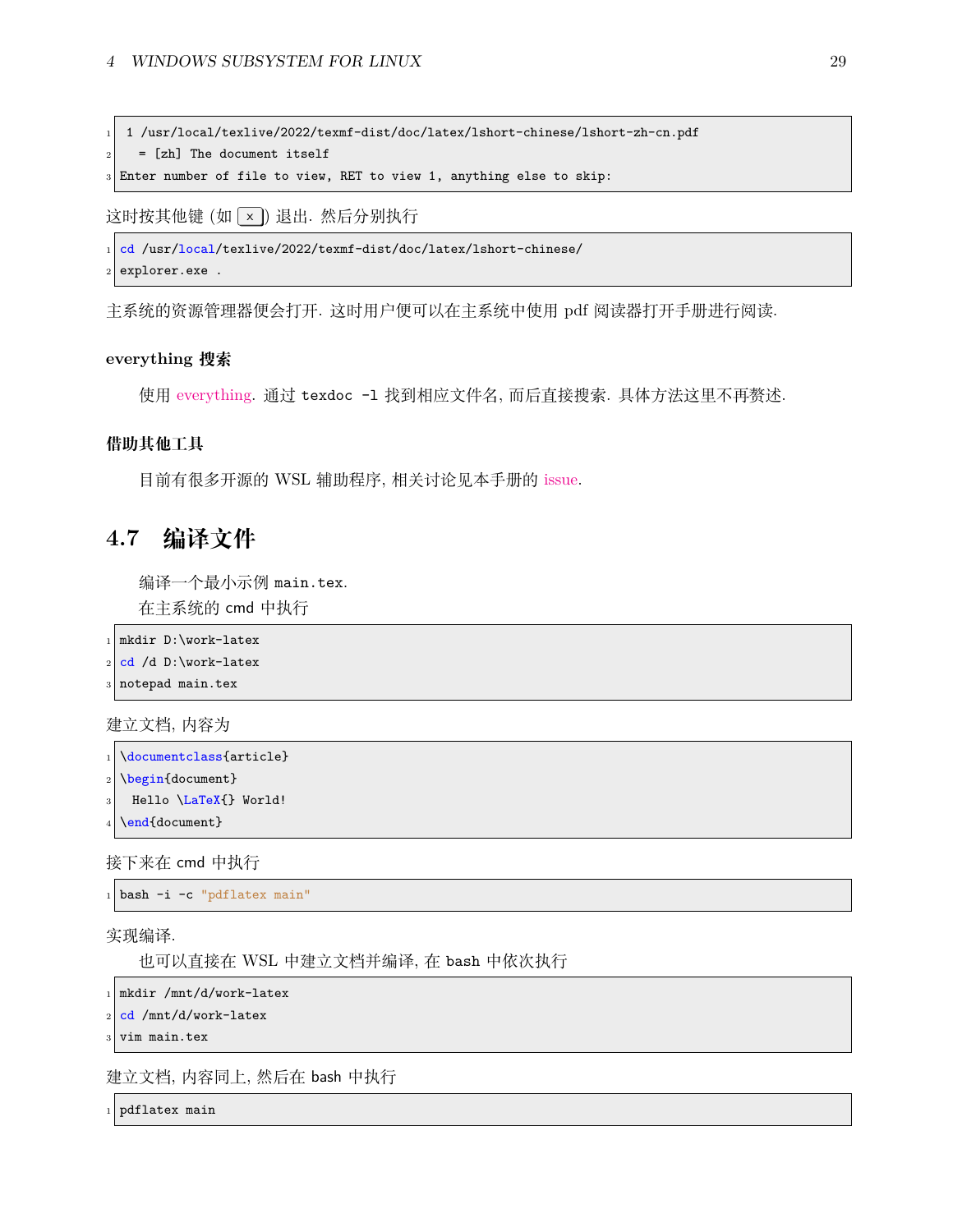实现编译.

待编译完成后, 可看到在工作路径中生成了 main.pdf 文件和其他同名的辅助文件 main.aux 与 main.log. 在主系统中可以打开 main.pdf 查看内容.

对于中文文档, 可以编写以下最小示例[2](#page-30-1)

```
\documentclass[UTF8,fontset=fandol]{ctexart}
\begin{document}
 你好 \LaTeX{} 世界!
\end{document}
```
在 cmd 中执行

```
bash -i -c "xelatex main"
```
或在 bash 中执行

xelatex main

等待系统完成编译过程. xelatex 同样可以使用 WSL 内安装的字体[3](#page-30-2), 在 WSL 中安装字体的方法见附 录 [B](#page-45-0).

编译命令可添加参数, 这里与 [1.7](#page-11-3) 节中的情形一致, 不再赘述.

# <span id="page-30-0"></span>**4.8 不懂 vim 的处理方法**

vim 的使用方法与目前很多流行的编辑器不同, 因此这里给出不用 vim 的处理方法. 该方法借助 [VS](https://code.visualstudio.com/) [Code](https://code.visualstudio.com/) 的 [Remote-WSL](https://marketplace.visualstudio.com/items?itemName=ms-vscode-remote.remote-wsl) 插件实现.

先来更改 .bashrc. 将 .bashrc 备份为 .bashrc.bak

 $_1$  cp ~/.bashrc ~/.bashrc.bak

用 VS Code 打开文档

 $_1$  code  $\sim$ /.bashrc

并对其中内容进行更改并保存. 若更改错误, 可以执行

cp ~/.bashrc.bak ~/.bashrc

恢复文档.

接下来更改 sources.list. 将 sources.list 备份为 sources.list.bak

 $1$  sudo cp /etc/apt/sources.list /etc/apt/sources.list.bak

用 VS Code 打开文档

```
code /etc/apt/sources.list
```
<span id="page-30-2"></span><span id="page-30-1"></span> $2$ 注意使用 UTF-8 编码

<sup>3</sup>注意主系统中的字体默认不能直接被调用, 如果打算使用主系统中的字体, 见 github [上的讨论](https://github.com/OsbertWang/install-latex-guide-zh-cn/issues/14), 鉴于 WSL2 和主系统文件系统互访速度慢, 该 方法很可能拖慢 xelatex 速度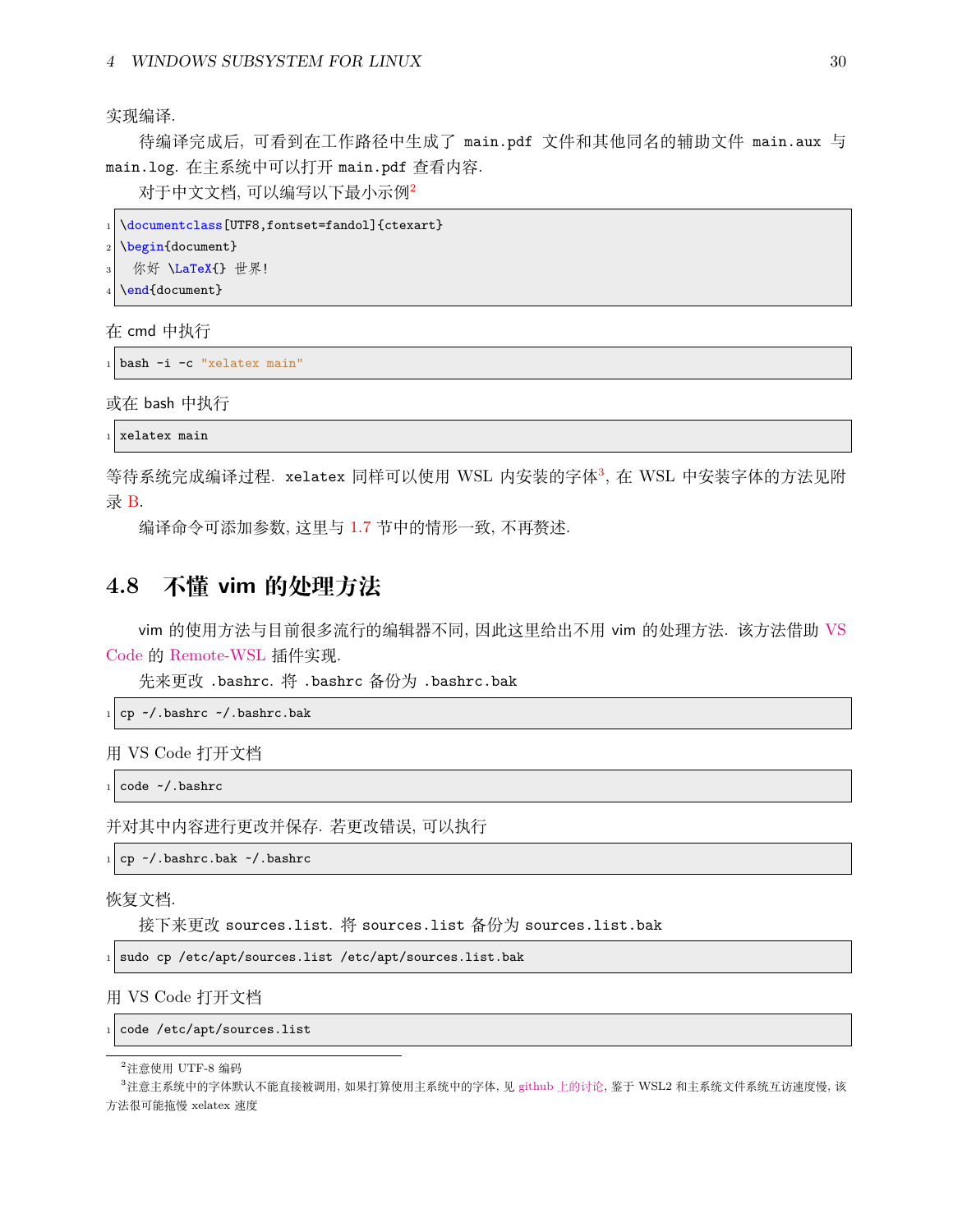#### *4 WINDOWS SUBSYSTEM FOR LINUX* 31

并对其中内容进行更改, 并且另存为

~/sources.list.sav

#### 在 bash 中执行

1 sudo cp ~/sources.list.sav /etc/apt/sources.list

替换文档. 若发现文档有错误, 执行

 $1$  sudo cp /etc/apt/sources.list.bak /etc/apt/sources.list

恢复文档.

使用 VS Code 同样可以编写 tex 文件, 这涉及到如何使用 LATEX 的编辑器, 这里不做展开.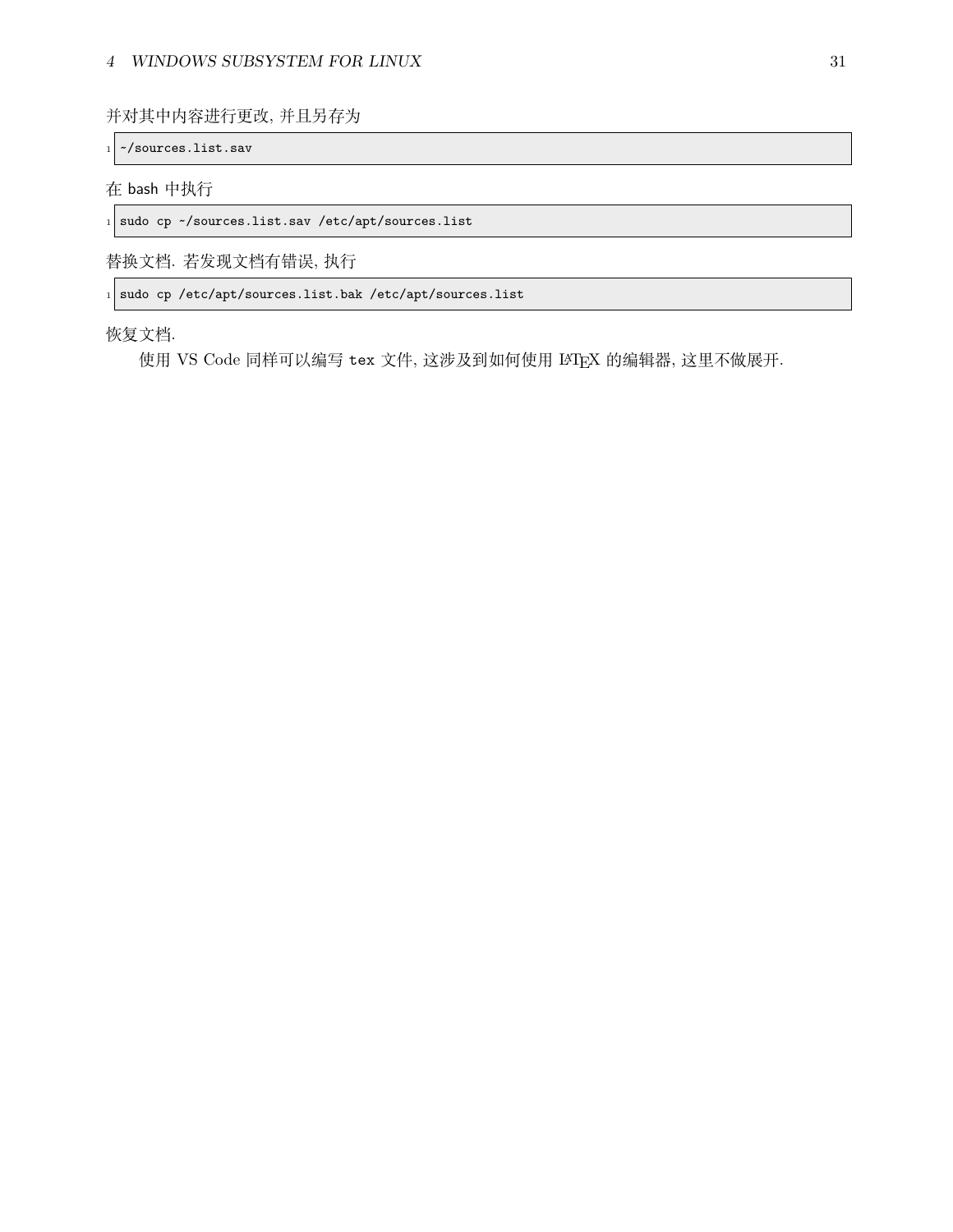# <span id="page-32-0"></span>**5 使用编辑器**

## <span id="page-32-1"></span>**5.1 Windows 10 系统**

在实际操作中, 用户会发觉使用记事本编写 tex 文件十分不便, 因此很多用户都将其他编辑器作 为自己的首选. 这里向大家介绍随 TEX Live 一同发行的轻量级编辑器 TEXworks 和功能更加丰富的 TEXstudio. 其他编辑器无法一一介绍, 还请自己在网上寻求更多帮助.

#### <span id="page-32-2"></span>**5.1.1 TEXworks**

 $\mathrm{T}_{\mathrm{E}}$ Xworks 是一款轻量级的 LAT $_{\mathrm{E}}$ X 编辑器, 个人认为非常适合人门级用户使用 $^1$  $^1$ .

和大多数国产软件不同, TEXworks 不会自动在桌面生成快捷方式, 新人往往不知道如何打开它. 实 际上 TFXworks 在 TFX Live 安装路径的 \bin\win32 中, 可在 cmd 中执行 texworks 打开, 也可直接在 Windows 搜索栏里搜 TEXworks 打开.

刚开始使用 TEXworks 的用户不必过多配置, 在默认状态下打开软件、编写代码、保存文件后, 用户 可使用 TEXworks 的"排版"按钮进行文档编译而不必回到命令行<sup>[2](#page-32-4)</sup>. 按钮旁边是编译命令菜单, 用户可 根据需要自行选择.

下面介绍几个常用的功能.

### **显示行号**

打开 编辑》首选项》编辑器, 选择 行号 即可.

#### **调整字体**

TEXworks 有时会擅自更改编辑器所使用的字体, 很多字体 "长相" 诡异, 让用户误以为是乱码. 用户 可在 编辑》首选项》编辑器默认配置 和 格式》字体 处进行更改. Windows 10 中字体列表见[这里](https://docs.microsoft.com/en-us/typography/fonts/windows_10_font_list).

#### **自动补全**

自动补全主要是 [tab] 键的功能, 使用前需确定 |首选项》编辑器 中是否勾选了 |启动自动补全. 有关自 动补全的更多内容用户可参考 TFXworks [的自动补全功能](https://github.com/EthanDeng/texworks-autocomplete).

<span id="page-32-3"></span><sup>1</sup>很多用户在编写 tex 文件时喜欢借助其他工具, 这不是个好习惯, 这里鼓励用户多手动敲代码

<span id="page-32-4"></span> $2$ 实际上编辑器的按钮也是调用命令行来编译文档, TFXworks 默认排版快捷键是  $[\text{ctrl}] + [\textsf{T}]$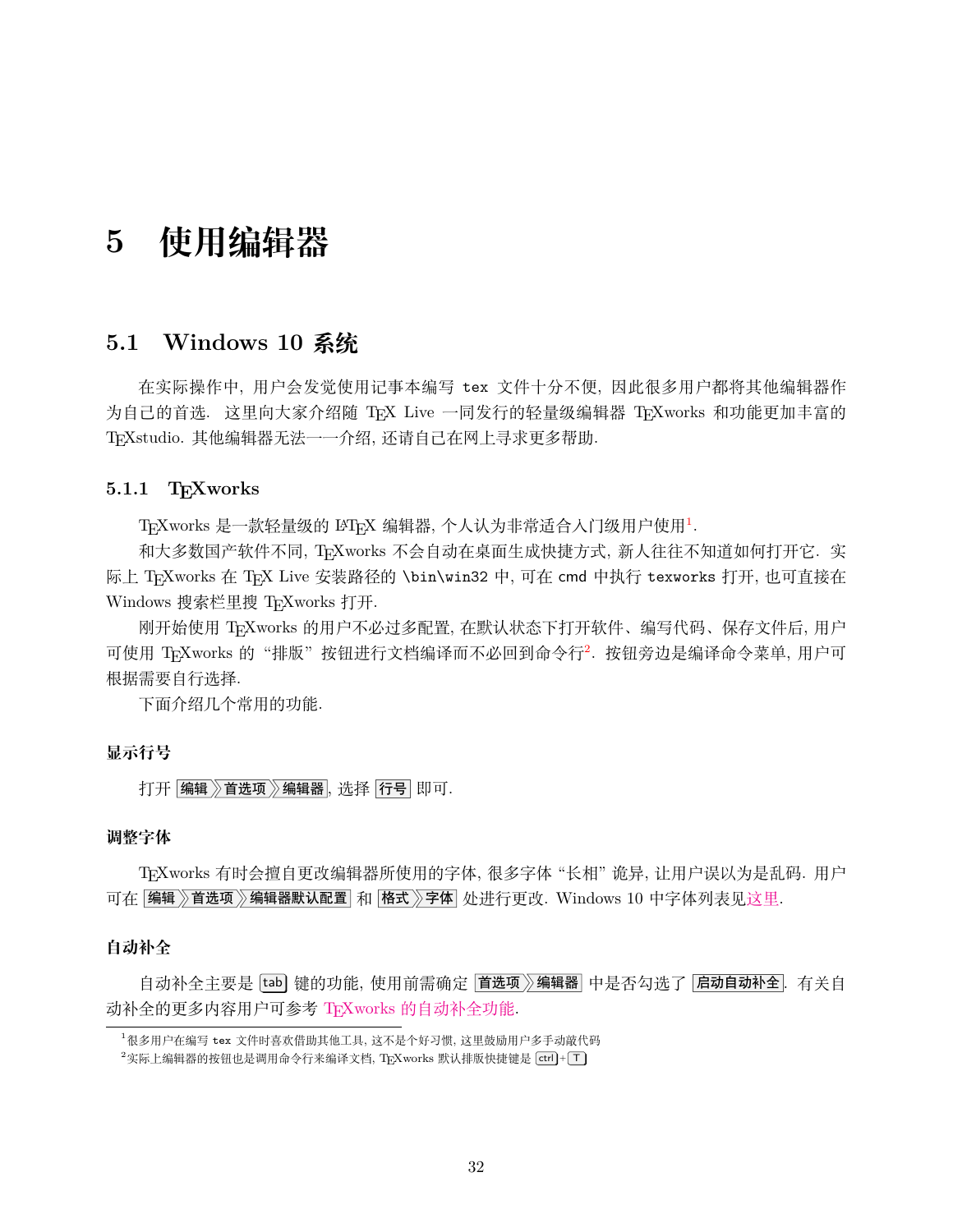| Option                    | Description                                                                   |
|---------------------------|-------------------------------------------------------------------------------|
| \$synctexoption           | expands to "-synctex= $1$ " if your tools support SyncTeX                     |
| <i><b>Sfullname</b></i>   | expands to the full name of your root document (e.g. rootfile.tex)            |
| <i><b>S</b></i> basename  | expands to the name (without extension) of your root document (e.g. rootfile) |
| $\frac{1}{2}$ suffix      | expands to the extension of your root document (e.g. tex)                     |
| <i><b>\$directory</b></i> | expands to the absolute path to the directory containing your root document   |

表 5.1: TFXworks 已有定义

### **使用模板**

TEXworks 支持从模板新建文档, 在 文件 菜单中可见.

#### **更改编译命令设置**

TFXworks 默认提供了若干编译命今, 具体见 |编辑》首选项》排版 . 实际上, 用户可以根据自己的需要, 添加、更改其中的设置. 首先明确 TEXworks 中已有一些定义, 见表 [5.2](#page-40-1) <sup>[3](#page-33-0)</sup>. 接下来可以定义 latexmkpdf, 它调用 latexmk 并使用 pdflatex 等命令编译文档. 在 排版 上点击 +, 输入名称 latexmkpdf 和程序 1atexmk, 相关参数需要再次点击 + 来予以添加, 例如添加以下这些

```
-\epsilon2 $pdflatex=q/pdflatex $synctexoption %O %S/
```
<sup>3</sup> -pdf

```
4 $fullname
```
这里的 \$synctexoption 和 \$fullname 均是 TEXworks 预定义的内容, 而其他的 -e, \$pdflatex=... 和 -pdf 需要用户自己阅读 latexmk 手册了解. 然后选择 运行后查看 pdf 文件, 再点击 OK, 即可发现已经 添加成功. 之后用户可以调用 latexmkpdf 来编译文档. 当然, 在 排版 处还可以将 latexmkpdf 设置为 默认.

类似地, 如果要定义 latexmkxe, 可以考虑以下参数

```
-e$xelatex=q/xelatex $synctexoption %0 %S/
-xelatex
4 $fullname
```
程序依然是 latexmk.

#### **拼写检查**

默认情况, TEXworks 没有搭载拼写检查字典, 需要用户自己配置. 首先, 访问 [openoffice](https://extensions.openoffice.org/dictionary) 下载 .oxt 文件. 将 .oxt 文件重命名为 .zip 文件, 解压缩得到里面的 .dic 和 .aff 文件. 接下来将它们安装到 <resources>\dictionaries<sup>[4](#page-33-1)</sup>. 安装完成后, 在 <mark>编辑 》拼写</mark> 中选择即可.

<span id="page-33-0"></span><sup>&</sup>lt;sup>3</sup>参考 [Advanced Typesetting Tools](https://github.com/TeXworks/texworks/wiki/AdvancedTypesettingTools).

<span id="page-33-1"></span> $^4$ <resources> 的具体位置可以在 | 帮助 》 TeXworks 配置与资源 | 中找到, 若不存在该 dictionaries 文件夹, 用户可自行建立.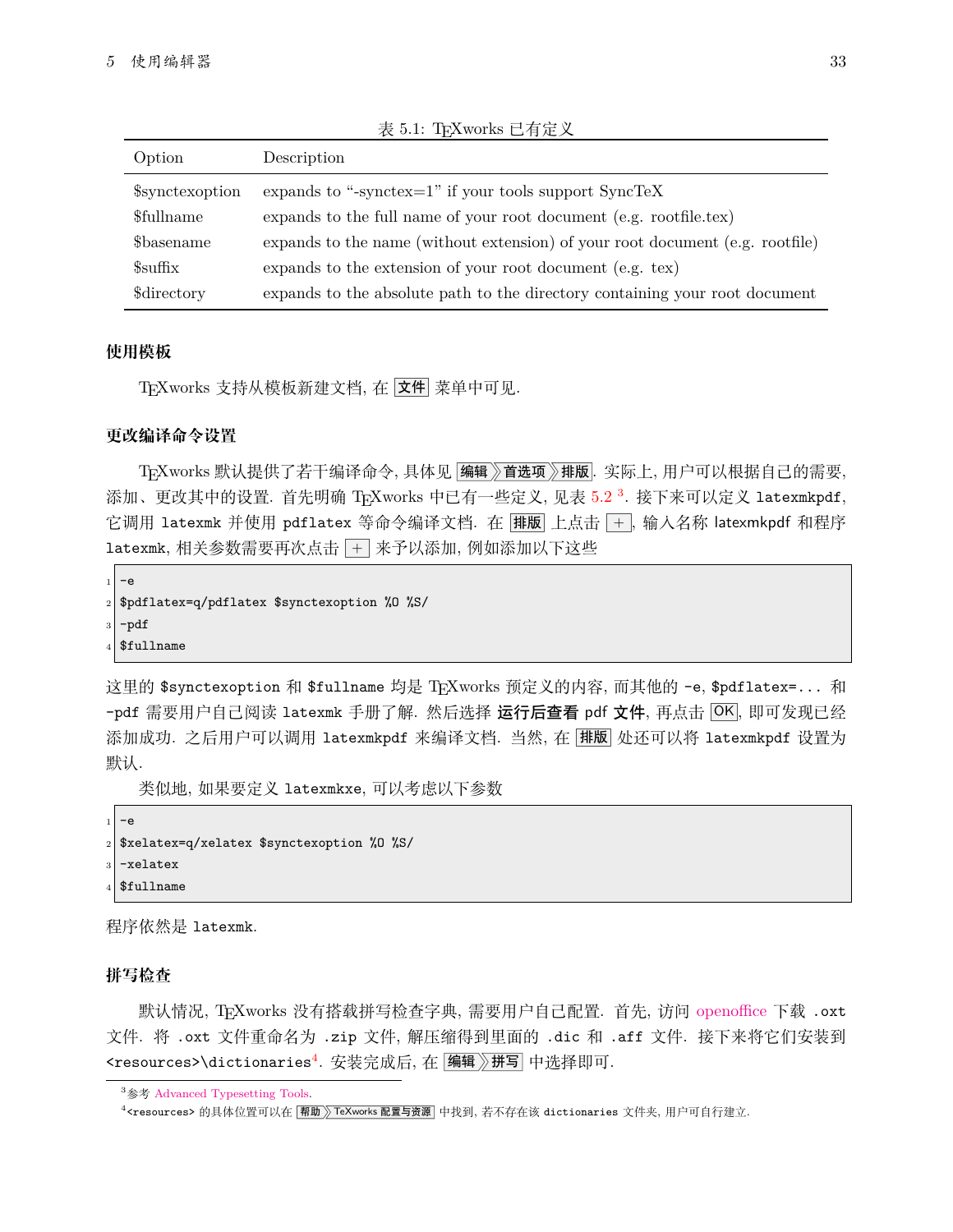#### **魔法注释**

魔法注释可以直接规定主文档、文件编码和编译命令等. 例如用户写学位论文时, 往往有一个主文档 和若干子文档. 在子文档的开头写上魔法注释

 $\frac{1}{2}$  !TeX root = ../main.tex

即可告诉系统上一级目录中的 main.tex 是主文档[5](#page-34-1).

 $\frac{1}{6}$  !TeX encoding = UTF8

表示该文档使用 "UTF-8" 编码<sup>[6](#page-34-2)</sup>.

 $_1$  % !TeX program = xelatex

表示该文档使用 xelatex 编译命令进行编译.

 $_{1} \vert$  % !TeX spellcheck = <code><language\_code></code>

表示该文档使用 <language\_code> 进行拼写检查, 它的具体名称请用户到 |编辑》拼写 中查看.

#### **转编码**

实际上转编码是很多编辑器都具备的功能. 在 TFXworks 右下角有三个按钮, 左边按钮控制换行符 类型, 中间按钮控制文档编码, 右边按钮控制行跳转. 目前大部分中文用户主要面临的是 "UTF-8" 和 "GBK" 之间的转换. 如果文档是 "GBK" 编码, 使用 TEXworks 打开文件后, 文档会出现乱码. 这时, 点 中间按钮, 选择编码类型 "GBK", 再点击按钮, 选择 |使用所选编码重载文档|, 若文档中乱码消失, 则再次点 击按钮, 选择 "UTF-8", 最后保存文档, 完成转码工作.

除以上内容外, TrXworks 还支持正则表达式、自定义快捷键等. 这些内容都写在 TrXworks 自带的 手册中. 手册不长, 用户可以通读一遍以了解更多内容. 很多功能可以通过**菜单栏**找到, 因此建议用户稍 微了解一下它的菜单栏.

#### <span id="page-34-0"></span>**5.1.2 TEXstudio**

相较于 TEXworks, TEXstudio 功能更丰富, 用法更多. 在使用 TEXstudio 前, 用户一定要查询**环境变 量**中是否有 system32. 具体方法在前面已有说明, 此处不再赘述. 此外, 根据 Github [上的讨论](https://github.com/texstudio-org/texstudio/issues/1773), Windows 10 21H1 (64bit) 上 TEXstudio Qt6 版本存在一些问题, 因此目前推荐使用 Qt5 版本. 以下有关 TEXstudio 的用法介绍, 还请用户提前在 Options > configure TeXstudio 中勾选 Show Advanced Options.

#### **下载方法**

TEXstudio 有自己的[官方网站](http://texstudio.sourceforge.net/), 但因网络原因, 打开不便. 网站上提供的下载链接跳转到了 github 上, 有兴趣的朋友可以直接到 github 上查[看源码](https://github.com/texstudio-org/texstudio)和[可执行文件](https://github.com/texstudio-org/texstudio/releases); 而清华大学也提供了相应[的镜像](https://mirrors.tuna.tsinghua.edu.cn/github-release/texstudio-org/texstudio/LatestRelease/), 便于用户 下载. 此外, 有[第三方网站](https://d.serctl.com)可以辅助用户下载 github 上的发行文件, 网站提供了下载教程, 这里不再展开.

<span id="page-34-1"></span><sup>5</sup>主文档和子文档的更多内容请参考 \include 和 \input 的用法

<span id="page-34-2"></span><sup>6</sup>目前建议用户多用 "UTF-8" 编码, 尤其是中文文档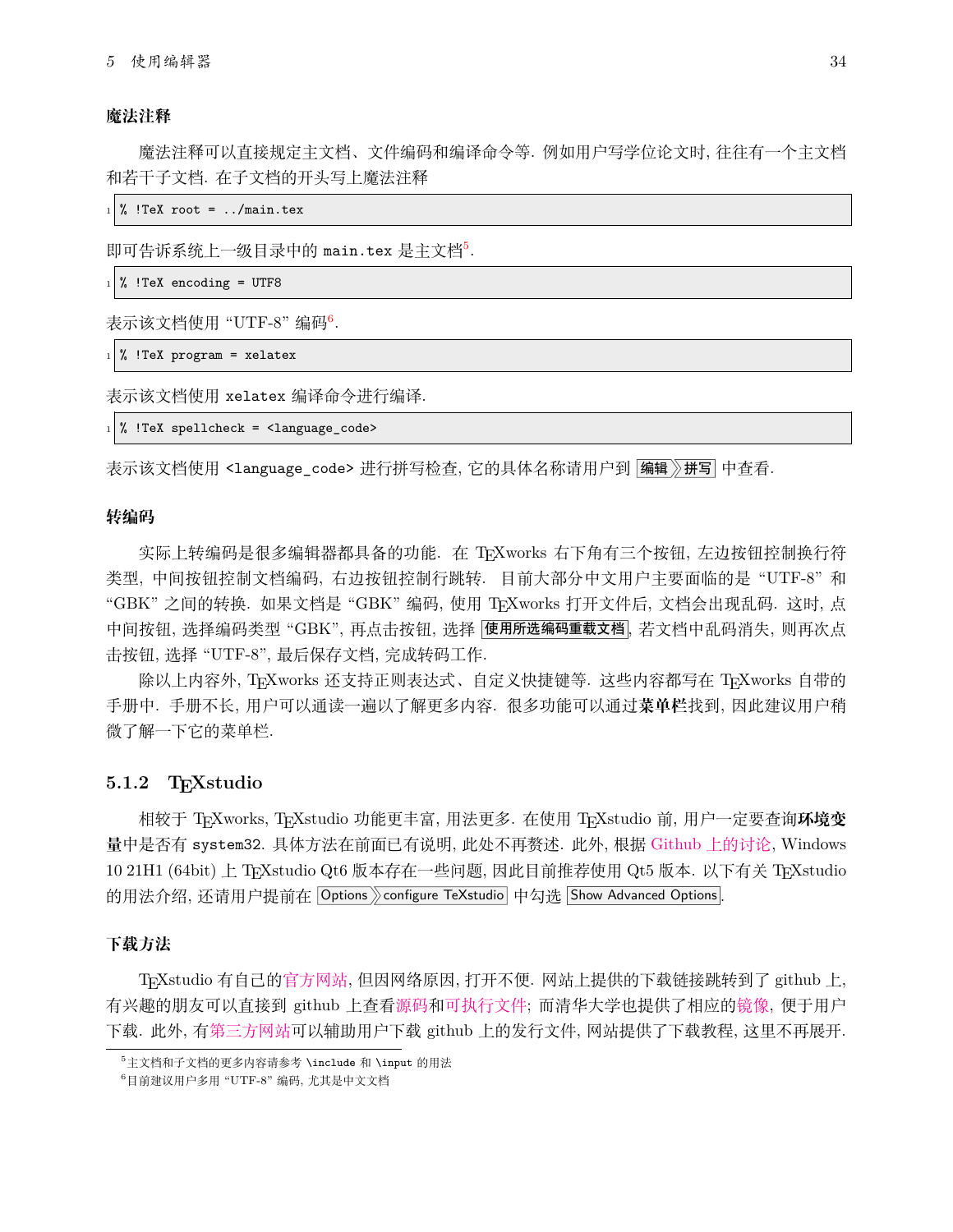#### **更改默认编译命令**

在 | Options  $\rangle$  configure TeXstudio  $\rangle$  build  $\rangle$  default compiler | 中选择默认编译命今.

另外用 latexmk 和 biblatex 做编译时, 需要在 |Options》Configure TeXstudio》build》Build Options 中 取消 Check and update bibliography before compiling.

#### **显示行号**

在 Editor Show Line Numbers 选择行号如何显示.

#### **数学符号表**

在 TreXstudio 左下角有两个按钮: Side Panel 和 Messages / Log file. 打开 Side Panel, 点击软件左侧边 栏第 3 个图标 Symbols .

#### **插入、改写调整**

与很多其他编辑器一样, TrXstudio 也可以通过键盘 [insert] 改变插入、改写状态. 分别处于插入、改 写状态时, 编辑器光标会呈现不同的样子.

#### **调整缩进**

在 Options >> Configure TeXstudio >> Editor >> Indentation Mode 处可以选择是否保持缩进. 如果需要让缩进 完全变为空格, 勾选 Replace Indentation Tab by Spaces .

在 Adv. Editor Appearance 中可以更改 Tab Widths.

#### **块选择模式**

同时按 Ctrl + Alt 便可通过鼠标左键进行块选择.

#### **调整图标大小**

有些用户屏幕分辨率高, 因此软件上图标会显得很小. 在 Options >> Configure TeXstudio >> Gui Scaling 处 可以调整三处的显示比例.

#### **自动补全和未识别代码**

TEXstudio 自动补全功能会先通过用户引用的宏包来判断代码是否需要自动补全, 同时它也可以以 此判定用户输入的命令是否正确. 若系统判断命令无法识别, 则该命令会出现红色背景.

TEXstudio 能够识别的命令全部被写入了 cwl [文件](https://github.com/texstudio-org/texstudio/tree/master/completion) 中. 用户可以根据自己的需要更改 cwl 文件, 然 后将其放入 <settings directory>\completion\user 文件夹<sup>[7](#page-35-0)</sup>.

自动补全后有可能生成文本框, 使用 |Ctrl]+| → ] 可以跳转至下一个文本框, |Ctrl |+| ← ] 则可以跳转至 上一个.

<span id="page-35-0"></span><sup>&</sup>lt;sup>7</sup>点击 Help <u>SCheck LaTeX Installation</u>, 在生成的 System Report.txt 中找到 texstudio.ini 文件, 其所在文件夹即为 <settings directory>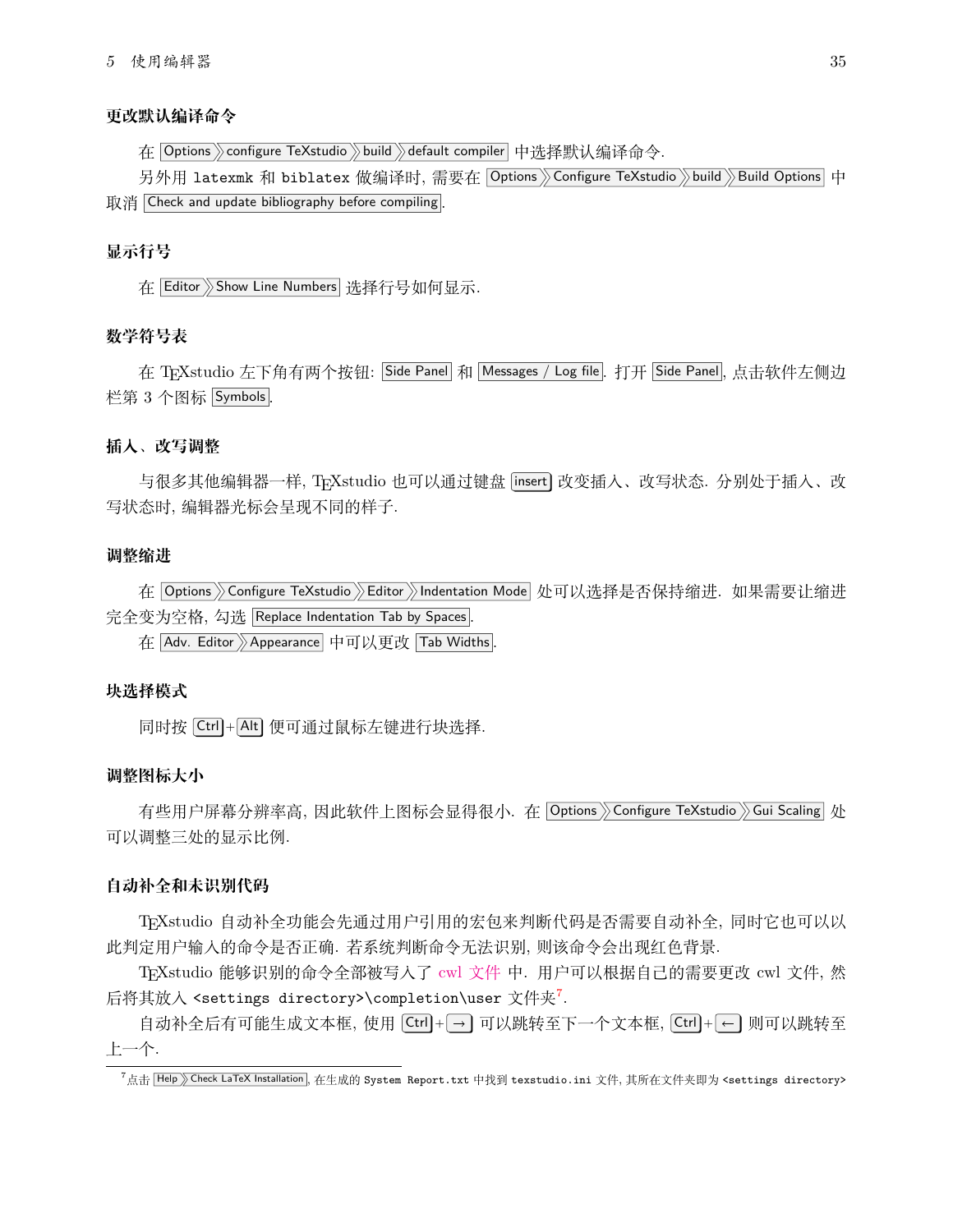#### **拼写检查**

在 Options Sonfigure TeXstudio SLanguage Checking SDefault Language 处选择 en US 即可默认进行英文 拼写检查.

#### **魔法注释**

除了像 TFXworks 中使用魔法注释外, TFXstudio 还有很多其他的魔法注释, 例如

 $_1$  % !TeX TXS-program:compile = txs:///latexmk/{}[-xelatex -synctex=1 -interaction=nonstopmode ?me"]

表示使用 latexmk 编译命令, {} 表示无视编辑器赋予该命令的一切参数, 而 [] 表示添加其中的参数进 行编译, 本例中添加 -xelatex -synctex=1 -interaction=nonstopmode 作为参数. 如果用户不清楚魔 法注释都可以写哪些类型, 可以点击 LaTeX >> Add magic comments 查看五种魔法注释类型. 更多内容需要 阅读软件手册.

#### **渲染方式**

默认的渲染方式对中文括号的支持不够好. 用户可以在 Options >> Configure TeXstudio >> Adv. Editor >  $\sum$ Hacks/Workarounds 中取消 Try to automatically choose best display options, 选择 Disable cache of character width 和 Disable fixed pitch mdoe.. 这样能够比较好地渲染中文括号.

#### **转编码**

TEXstudio 右下角有一处显示文档编码 (Encoding). 依旧以 "UTF-8" 和 "GBK" 之间的转换为例. 如果文档是"GBK"编码, 使用 TEXstudio 打开文件后, 点击 Encoding 处, 选择 More Encodings. 打开窗 口后, 选择 "GBK / ...", 点击 Reload With . 若这时文档没有乱码, 再点击 Encoding More Encodings, 选择 "UTF-8", 点击 Change To, 保存文件, 完成转码. 在 Edit > Setup Encoding ... 处同样可以打开编码窗口.

#### **自定义命令并生成按钮**

TEXstudio 允许用户自定义命令, 并将命令做成按钮放置于面板上. 如在 Options > Configure TeXstudio > >Build >>User commands 中, 填写名称 User1:Build-xe-view 和对应的功能

 $_1$  latexmk -pdfxe -silent -synctex=1 -interaction=nonstopmode ?me" | txs:///view-pdf-internal -embedded

点击 OK. 接下来我们在 Tools 》User 中即可看到自定义的命令和相应快捷键.

接下来设置按钮. 打开 Options > Configure TeXstudio > Toolbars , 在两个下拉菜单中分别选择 Tools 和 All menus, 在右边找到 Tools》User》Build-xe-view 并将其添加至左端, 点击 OK. 这时, 在面板中将添加新 的按钮.

#### **生成宏指令**

TFXstudio 允许用户生成宏指令. 在 Macros》Edit Macros 中, 用户可以根据自己的需要, 给出宏指今 的名称、快捷键、内容等等. 例如我们将 latexmk-pdf 填写在 name 中, 将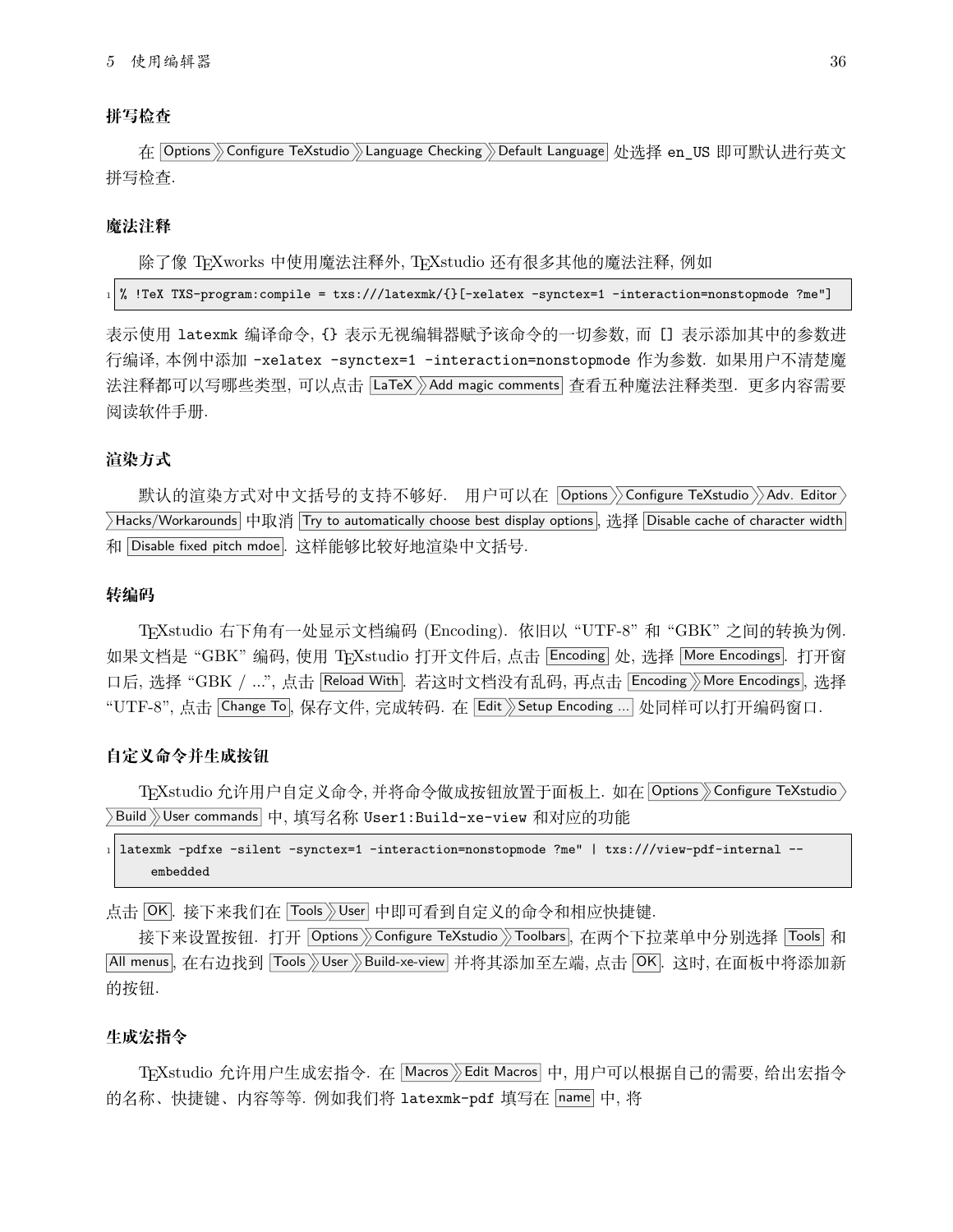<sup>1</sup> % !TeX TXS-program:compile = txs:///latexmk/{}[-pdf -synctex=1 -interaction=nonstopmode ?me"]

填写在 LaTeX Content 中, 再将 Shift+F1 填写在 Shortcut. 设置完毕后, 点击 OK. 这时, 我们可以看到  $\boxed{\text{Macros}}$  atexmk-pdf 出现. 在文档特定位置点击它或者直接使用  $\boxed{\text{f}}$  + F1, 即可看到魔法注释出现.

#### **更改颜色方案**

有一些用户喜欢深色的颜色方案. 手动修改颜色不方便的话, 我们可以从网上找到一些现成的颜色方 案, 例如 [stackexchange](https://tex.stackexchange.com/questions/108315/how-can-i-set-a-dark-theme-in-texstudio) 网站和[某些用户的博客](https://robjhyndman.com/hyndsight/dark-themes-for-writing/). 更改方案只需要打开 ini 文件, 将这些颜色方案复制到 [formats] 部分. 在 Help > Check LaTeX Installation 中有 ini 文件的具体位置.

#### **调用外部 PDF 阅读器**

TEXstudio 已经内嵌了 PDF 阅读器供用户预览编译结果, 但一些用户喜欢使用外部 PDF 阅读器. 这 里以 [SumatraPDF](https://www.sumatrapdfreader.org/free-pdf-reader.html) 为例, 用户直接安装或下载便携版均可, 假定它在本地的位置为 <SumatraPDFROOT>, 而 TFXstudio 在本地的位置是 <TeXstudioROOT>. 打开 Options > Configure TeXstudio 窗口, 在 Build > User commands 中添加

| 1 " <sumatrapdfr00t>\SumatraPDF.exe" -reuse-instance -forward-search ?c:rme" © -inverse-search "&lt;</sumatrapdfr00t> |  |
|-----------------------------------------------------------------------------------------------------------------------|--|
| TeXstudioROOT>\texstudio.exe %%f -line %%1" "?m.pdf"                                                                  |  |

将其命名为 user0:sumatrapdf. 接下来, 在 Build >> Build & View 中将 txs:///compile | txs:///view 改为 txs:///compile | txs:///user0. 最后, 在 Menus 中将 &View 的命令由 txs:///view 改为 txs:///user0. 完成以上设置后, 关闭窗口. 这时, 用户使用快捷键 [F5] 和 [F7] 均可打开 SumatraPDF 并且实现了正向搜索. 如果有人喜欢在编译时添加参数 --outdir=temp, 那么可以将 user0:sumatrapdf 改为

```
1 "<SumatraPDFROOT>\SumatraPDF.exe" -reuse-instance -forward-search ?c:rme" @ -inverse-search "<
    TeXstudioROOT>\texstudio.exe %%f -line %%l" "?r)temp\?m.pdf"
```
如果以上设置没能正确实现正反向搜索, 那么可以将 user0:sumatrapdf 改为

<sup>1</sup> dde:///"<SumatraPDFROOT>\SumatraPDF.exe":SUMATRA/control/[ForwardSearch("?m.pdf",?c:rme",@,0,0,1)]

其他不变. 而后用 SumatraPDF 打开生成的 PDF 文件, 在 Settings 》 Options 》 Set inverse search command line 中输入

"<TeXstudioROOT>\texstudio.exe" "%f" -line %1

至此完成了逆向搜索, 双击 PDF 文件便可回到 TEXstudio 中对应代码的行首.

### <span id="page-37-0"></span>**5.2 Ubuntu 20.04 系统**

简化起见, 这里只介绍如何使用 TFXstudio. 根据官网推荐, 我们安装源内的 TFXstudio. 安装前可参 照 [2.1.2](#page-17-0) 节的介绍换源以增速.

在 Terminal 中执行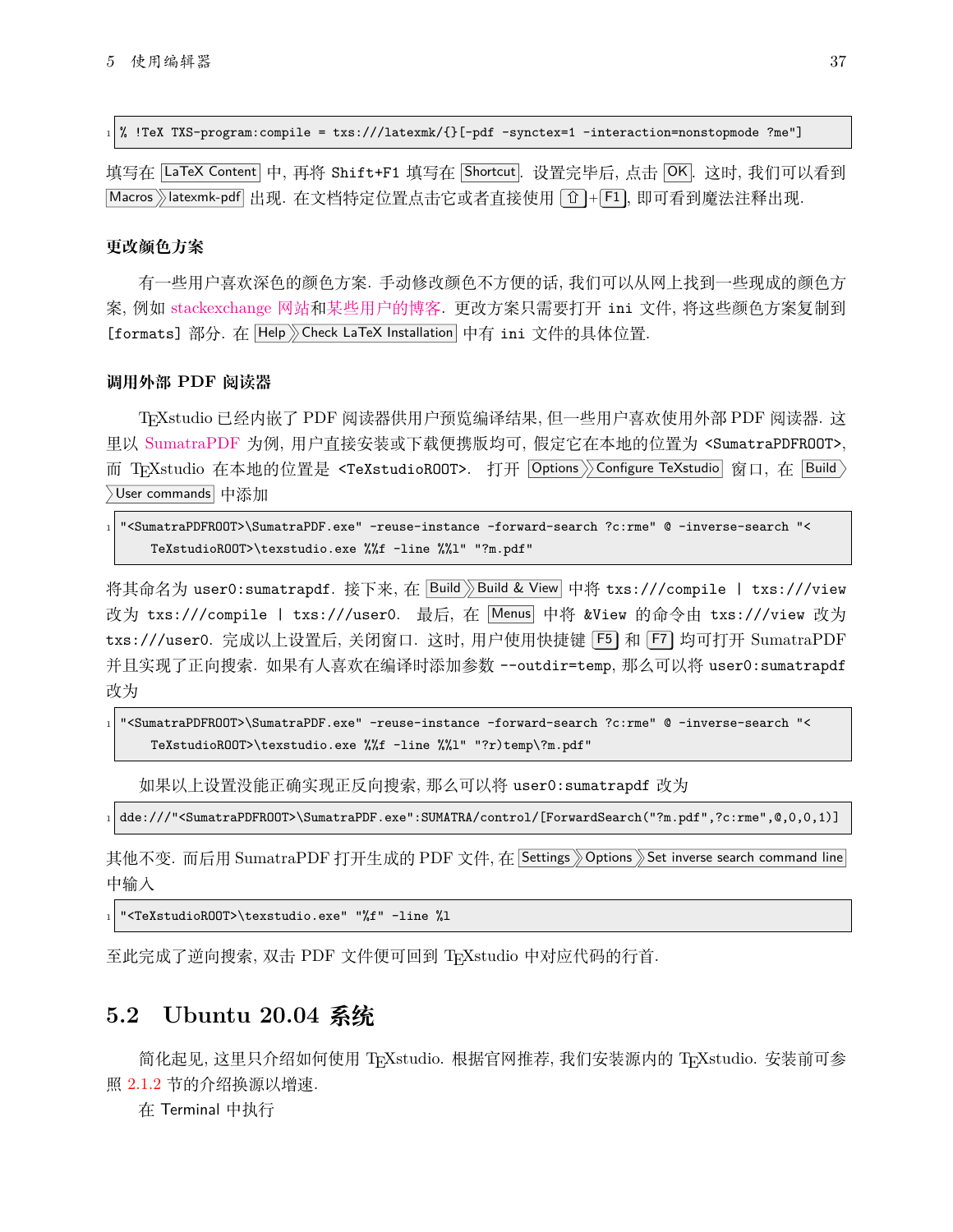sudo apt install texstudio

即可安装 TFXstudio. 注意安装过程中会产生一些依赖, 它们包括了源内的 TFX live 包, 如 tex-common, texlive-base, texlive-binaries, texlive-latex-base 和 texlive-latex-recommended. 用户需要 卸载它们.

当然用户也可以使用 [PPA](https://code.launchpad.net/~sunderme/+archive/ubuntu/texstudio) 来安装 TFXstudio. 以此在 Terminal 中执行

sudo add-apt-repository ppa: sunderme/texstudio

sudo apt update

sudo apt install texstudio

鉴于网络原因, 直接从 PPA 下载容易丢包. 这里介绍中科大的[反向镜像](https://lug.ustc.edu.cn/wiki/mirrors/help/revproxy/), 将

/etc/apt/sources.list.d/

中文件的内容

 $_1 \big\vert$  <code>http(s)://ppa.launchpad.net</code>

改为

https://launchpad.proxy.ustclug.org

而后再

sudo apt update

即完成换源. 有时地址太多而逐个换太麻烦, 可以直接使用如下命令直接替换[8](#page-38-1)

1 sudo find /etc/apt/sources.list.d/ -type f -name "\*.list" -exec sed -i.bak -r 's#deb(-src)?\s\*http (s)?://ppa.launchpad.net#deb\1 https\2://launchpad.proxy.ustclug.org#ig'  $\{ \}$  \;

安装完毕后, 用户可以在 Terminal 中执行

texstudio main.tex

使用 TFXstudio 编辑文档. 也可直接双击 main.tex 文件.

注意, 在双击打开时, 用户需要在 Options >> Configure TeXstudio 中点击 Show Advanced Options, 接下来 在 Build 》Build Options 》Commands (\$PATH) 中添加路径, 默认安装时为

/usr/local/texlive/2020/bin/x86\_64-linux

其他设置可参考前文, 这里不再赘述.

## <span id="page-38-0"></span>**5.3 macOS**

这里介绍两款 macOS 下的编辑器: TEXShop 和 TEXstudio.

<span id="page-38-1"></span><sup>8</sup>参见 <https://mogeko.me/2018/035/>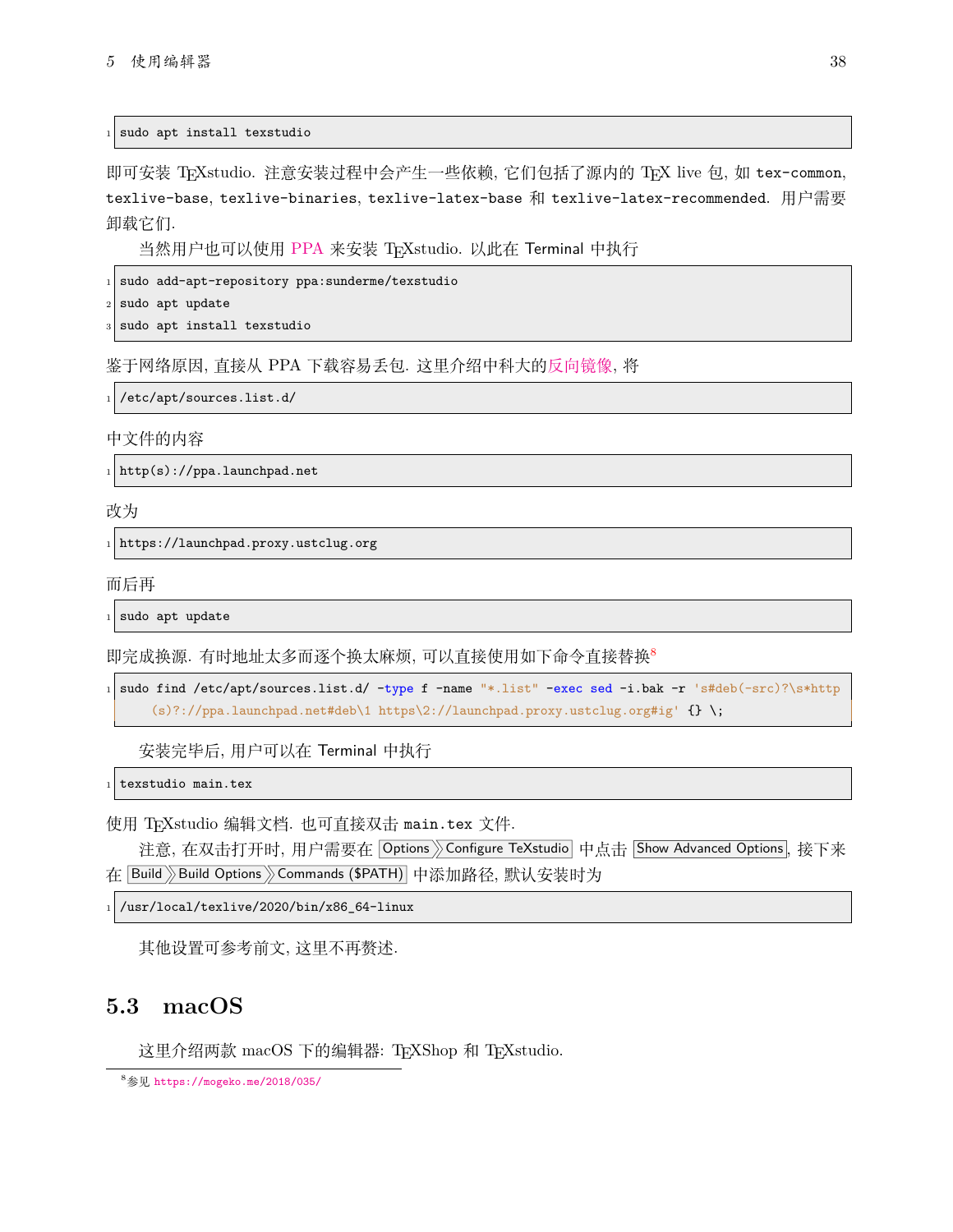#### <span id="page-39-0"></span>**5.3.1 TEXShop**

MacTFX 自带 TFXShop 编辑器 (注意不要与其他自带的程序混淆), 通常在安装完毕后便可立即使 用. 通过编辑器打开 main.tex, 将排版程序 (工具栏上面左数第二个下拉菜单) 由默认的 |LaTeX| 切换到 |pdflatexmk|, 再点击旁边的排版 |排版 | (Typeset), 待编译完成后会弹出 PDF 预览界面.

编译中文文档, 通常需要将排版程序切换到 XeLaTeX . 注意可能需要多次编译以生成正确的交叉引 用等内容.

#### <span id="page-39-1"></span>**5.3.2 TEXstudio**

如果希望使用 TEXstudio, 也可以通过 Homebrew 安装:

```
brew cask install texstudio
```
注意因为网络问题可能会下载失败. 这时可能需要从其他途径获得安装包并手工安装, 此处不再赘述. 其 他设置与 Windows 系统中大致相仿.

#### **无法显示文字**

TEXstudio 在 macOS 下有可能无法显示文字, 这是其他系统下目前没有发现的问题. 具体解决方法 见[李阿玲在知乎的文章](https://zhuanlan.zhihu.com/p/80728204).

### <span id="page-39-2"></span>**5.4 Windows Subsystem for Linux**

若使用 TEXstudio, 则需要将 bash.exe 及其绝对路径写入编译命令中. 使用 [everything](https://www.voidtools.com/zh-cn/) 搜索时会发 现多个 bash.exe, 这里我们选择在路径 C:\Windows\WinSxS... 下的 bash.exe. 若该路径下仍有多个 bash.exe, 则挑选与 C:\Windows\System32 同等大小的.

下面给出一个例子. 仿照前述建立用户自定义命令的方法, 在 |Options >> Configure TeXstudio >> Build >  $\rangle$ User commands $\mid$ 中, 填写名称 User4:bash 和功能 $^9$  $^9$ 

```
1 "C:\Windows\WinSxS\...\bash.exe" -i -c "latexmk -xelatex -synctex=1 -interaction=nonstopmode -halt
    -on-error -file-line-error ?me)"
```
点击 OK . 接下来打开 Options > Configure TeXstudio > Toolbars , 在两个下拉菜单中分别选择 Tools 和 All menus 在右边找到 Tools >User >bash 并将其添加至左端, 点击 OK. 这时, 在面板中将添加新的按钮.

遗憾的是, 由于路径表达方式不同, TEXstudio 无法正常使用正反搜索. 这个问题的一个可选择解决 方案是在 WSL 中安装图形界面并使用 X Server, 这样可直接将 TFXstudio 安装至 WSL, 这里不讨论此 方案的优劣.

# <span id="page-39-3"></span>**5.5 其他编辑器**

[VS Code](https://code.visualstudio.com/) 目前已有插件 [LaTeX Workshop](https://marketplace.visualstudio.com/items?itemName=James-Yu.latex-workshop) 供用户使用. 具体设置方式建议阅读插件手册, 一些网友 的教程可以参考, 如 [EthanDeng](https://github.com/EthanDeng/vscode-latex) 的教程. 另外, VS Code 的 [Remote-WSL](https://marketplace.visualstudio.com/items?itemName=ms-vscode-remote.remote-wsl) 插件可以帮助用户更方便地使 用 WSL. 参考配置文件见附录 [B](#page-45-0).

<span id="page-39-4"></span><sup>9</sup>这里省略了中间路径, 用户根据自己的情形进行补充即可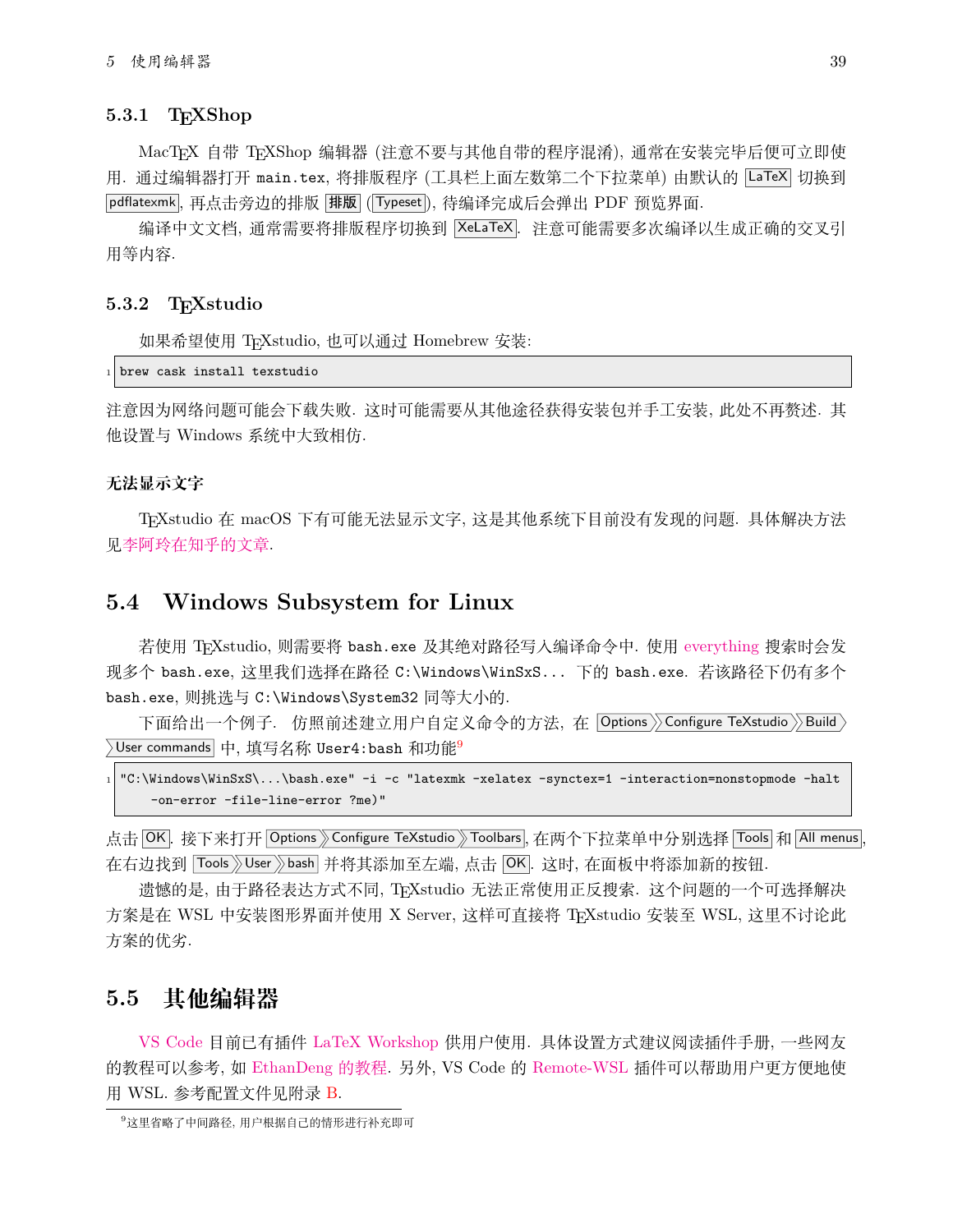[Vim](https://www.vim.org/) 是一款优秀的编辑器, 它的用法较目前常见的编辑器有很大不同, 因此用户上手时容易感觉无所 适从, 但熟练掌握用法后, 用户将很容易对其进行定制. [Vim-LaTeX](http://vim-latex.sourceforge.net/) 尝试提供一套全面的工具来查看、编 辑和编译 LaTeX 文档, 用户可以考虑使用.

# <span id="page-40-0"></span>**5.6 多款编辑器对比参考**

显然, 能够支持 LATEX 的编辑器并不局限于本手册所介绍的几款. 表 [5.2](#page-40-1) 是 [ddswhu](https://ddswhu.me/) 在 LATEX 小圈子 内部对 LATEX 编辑器所进行的用户体验调查的结果, 比较主观, 仅供参考. 其中 Sublime Text 和 Visual Studio Code 为文本编辑器, 它们需要借助插件才能支持 LATEX 编译. 对自己网络非常自信的用户也可以 参考 [wikipedia](https://en.wikipedia.org/wiki/Comparison_of_TeX_editors) 上的对比结果.

|      | $\sim$ 0.4. $\sim$ 1 + $\sim$ $\sim$ $\sim$ $\sim$ $\sim$ $\sim$ |                        |                                                               |                   |                       |
|------|------------------------------------------------------------------|------------------------|---------------------------------------------------------------|-------------------|-----------------------|
|      | WinEdt                                                           | T <sub>F</sub> Xstudio | <b>TFX</b> works                                              | Sublime Text      | VS Code               |
| 插件依赖 |                                                                  |                        |                                                               | <b>IATFXTools</b> | <b>IATEX</b> Workshop |
| 主流系统 | Win                                                              | 全平台                    | Linux/Win                                                     | 全平台               | 全平台                   |
| 软件类型 | 商业软件                                                             | 开源软件                   | 开源软件                                                          | 商业软件              | 开源软件                  |
| 软件价格 | 219元                                                             | $\Omega$               | $\theta$                                                      | 80 美元             | $\theta$              |
| 授权方式 | 终身/教育                                                            |                        |                                                               | 终身/个人             |                       |
| 代码高亮 | ★★★☆☆                                                            | ★★★☆☆                  | ★★☆☆☆                                                         | *****             | *****                 |
| 颜色主题 | ★★☆☆☆                                                            | ★★☆☆☆                  | $\bigstar \rightsquigarrow \rightsquigarrow \rightsquigarrow$ | *****             | ★★★★☆                 |
| 自动补全 | ★★★☆☆                                                            | ★★★☆☆                  | ★★☆☆☆                                                         | ★★★★☆             | *****                 |
| 代码片段 | ★★★☆☆                                                            | ★★☆☆☆                  | ★☆☆☆☆                                                         | *****             | *****                 |
| 辅助输入 | *****                                                            | ★★★☆☆                  | ★☆☆☆☆                                                         | ★★☆☆☆             | ★★★☆☆                 |
| 开发完成 | *****                                                            | *****                  | *****                                                         | ★★★★☆             | *****                 |
| 推荐指数 | ★★★☆☆                                                            | *****                  | ★★☆☆☆                                                         | ★★★☆☆             | *****                 |

<span id="page-40-1"></span>表 5.2: LATFX 编辑器对比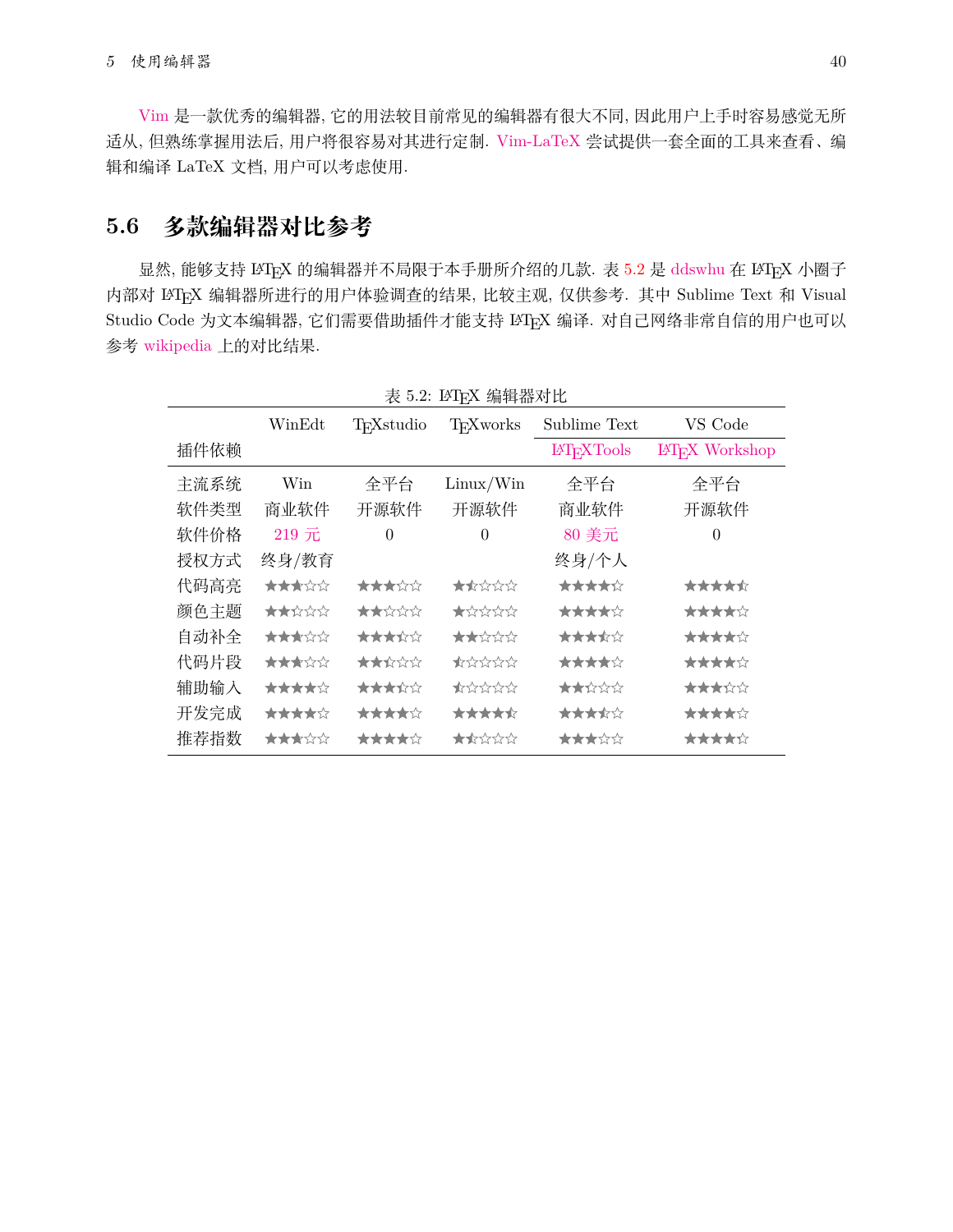# <span id="page-41-0"></span>**6 在线的 LATEX 平台**

在特定场合, 有些用户并不需要也没条件在本地安装发行版, 因此这里额外补充 [Overleaf](www.overleaf.com) 和 [TeXPage](https://www.texpage.com/) 的相关内容.

### <span id="page-41-1"></span>**6.1 Overleaf**

#### <span id="page-41-2"></span>**6.1.1 注册 Overleaf**

Overleaf 是全球范围内首屈一指的在线 LATEX 编辑平台. 它为每位用户提供了 Ubuntu 系统下的 TEX Live. 它优秀的协作功能、丰富的模板仓库已吸引全球科研工作者成为它的用户. Overleaf 提供了包 括[中文在](https://cn.overleaf.com)内的多种语言供用户使用. 2021 年 10 月 20 日, [它将后台的](https://www.overleaf.com/blog/tex-live-2021-now-available) TrX Live 升级为 2021 版本, 同时, Overleaf [还允许用户自主选择项目中的](https://www.overleaf.com/blog/new-feature-select-your-tex-live-compiler-version) TFX Live 版本.

目前 Overleaf 允许用[户使用中文](https://www.overleaf.com/learn/latex/Chinese), 并为用户预先准备了一些[中文字体](https://www.overleaf.com/learn/latex/Questions/What_OTF/TTF_fonts_are_supported_via_fontspec%3F#Fonts_for_CJK). 这些中文字体可通过[CTEX](https://www.overleaf.com/latex/templates/using-the-ctex-package-on-overleaf-zai-overleafping-tai-shang-shi-yong-ctex/gndvpvsmjcqx) 宏 [集调](https://www.overleaf.com/latex/templates/using-the-ctex-package-on-overleaf-zai-overleafping-tai-shang-shi-yong-ctex/gndvpvsmjcqx)用. 特别推荐用户使[用思源宋体和思源黑体这](https://www.overleaf.com/latex/examples/demonstration-of-noto-serif-cjk-and-noto-sans-cjk-fonts/sgrwgcddtqsq)两种开源中文字体.

遗憾的是, 国内网络环境会对 Overleaf 所使用的 reCaptcha 造成影响. 这也使得很多用户在直接注 册 Overleaf 时就遇到了问题.

目前, 比较好的替代方案是借助 [ORCID](https://orcid.org) 来进行注册. 目前使用国内网络访问 ORCID 还比较流畅. 用户, 尤其是科研工作者, 可以先注册一个 ORCID 账号. 未来投稿时, 可将 ORCID 账号与自己的期刊网 站账号进行绑定. 同时, 用户也可逐步将自己所发表论文列在 ORCID 网站以便管理.

#### <span id="page-41-3"></span>**6.1.2 使用 Overleaf**

用户通过 ORCID 注册 Overleaf 后便可进入自己的项目列表页面进行使用.

新建项目是用户首先使用的功能. Overleaf 提供了多种渠道为用户新建项目: 可以通过 Overleaf 中 的模板, 也可以通过上传本地的 zip 压缩文件包.

新建项目后, 用户便可进入编辑界面. 在编辑界面用户需要先在左上角 Menu 中选择合适的编译命 令. 由于默认字体和文件编码等原因, 强烈建议用户在处理中文文档时使用 XeLaTeX. 编写文档后, 用户 可通过鼠标点击按钮进行编译, 也可使用快捷键 ctrl + enter .

用户编写的文件会保存在网站. 编写完成后, 用户只需点击 Menu 旁的箭头回到项目列表. 这时可以 看到新增项目右侧有四个图标, 它们分别是 Copy 、 Download 、 Archive 和 Trash . 用户可根据自己的需求 点击合适的图标.

41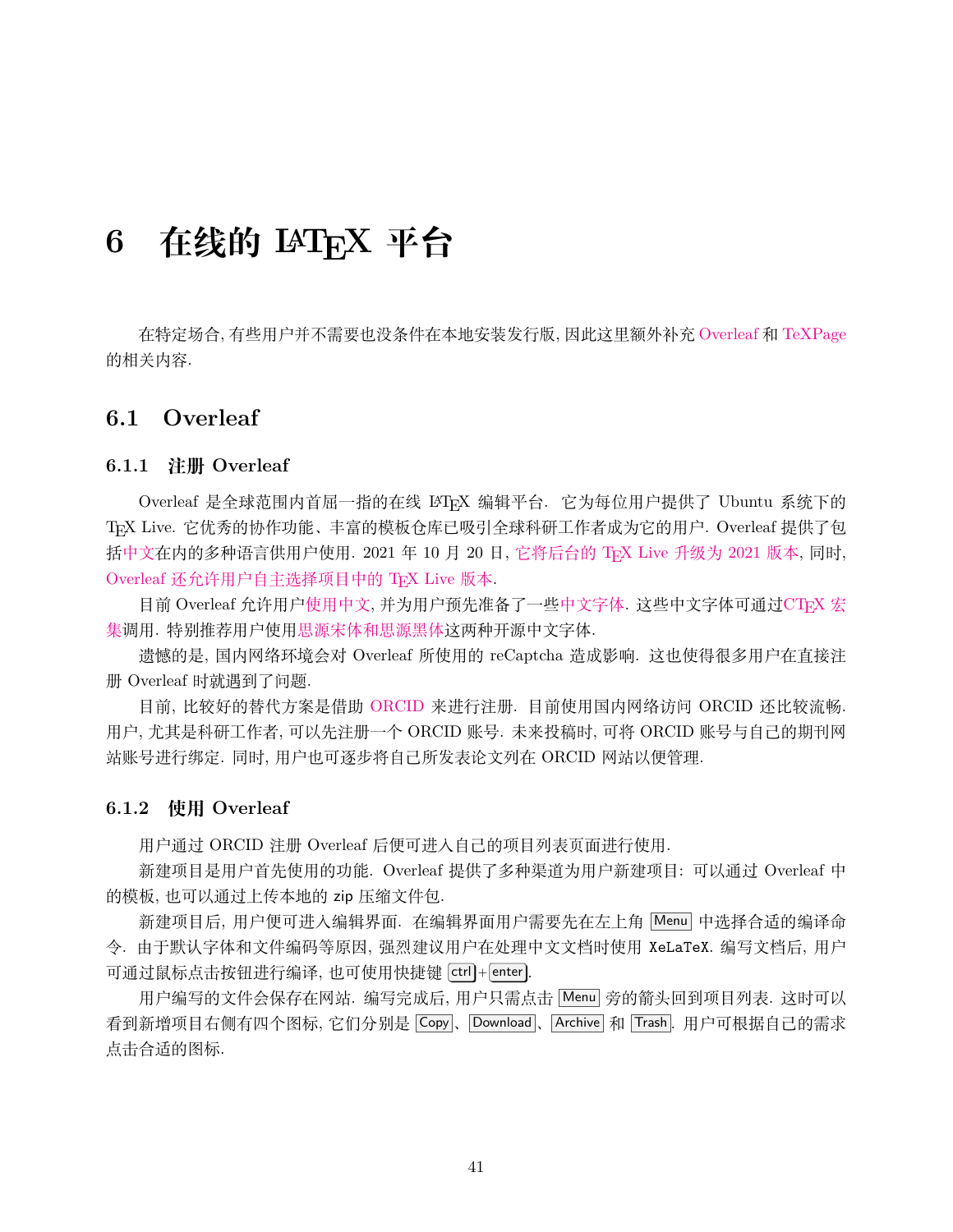### <span id="page-42-0"></span>**6.1.3 选择不同发行版版本**

Overleaf 将后台 TFX Live 升级后, 用户新建项目默认使用 TFX Live 2021, 而老项目还是使用 TFX Live 的老版本. 如果用户打算使用 TEX Live 2021, 只需在 Menu Settings TeX Live version 选择版本即可.

#### <span id="page-42-1"></span>**6.1.4 学习与帮助**

Overleaf [的模板](https://www.overleaf.com/latex/templates)和[文档对](https://www.overleaf.com/learn)全网公开, 用户可以自行学习. 另外 Overleaf 有着专业的技术支援团队, 用 户可发送邮件至 [support@overleaf.com](mailto:support@overleaf.com) 咨询使用过程中遇到的问题, 在邮件中请注意文明用语. 部分 问题会超出免费服务的范畴, 用户需谨记这点.

### <span id="page-42-2"></span>**6.2 TeXPage**

#### <span id="page-42-3"></span>**6.2.1 注册 TeXPage**

TeXPage 是由国内公司开发的在线 LATEX 平台. 相较于 Overleaf 的注册困难, TeXPage 的注册则要 方便得多. 用户只需访问它的主页, 使用邮箱注册即可, 具体过程不再赘述.

#### <span id="page-42-4"></span>**6.2.2 使用 TeXPage**

新用户注册 TeXPage 后会在页面看到一份使用教程. 这份教程简明扼要地概括了一般中文用户会遇 到的常见问题, 然而从代码的角度而言, 我个人不欣赏在浮动体中使用 H 选项的做法.

在页面右上角的位置有许多菜单, 在设置菜单中, 用户可以选择默认的编译命令、发行版版本等等. 设置完毕, 再点击编译即可.

#### <span id="page-42-5"></span>**6.2.3 文档和帮助**

TeXPage 有自己的 [文档中心](https://www.texpage.com/docs/), 文档数量不多, 但涵盖了相当一部分基础知识. 同时, 它也提供了联系 方式 [support@texpage.com](mailto:support@texpage.com), 用户如果遇到了一些使用上的问题也可以直接发邮件咨询.

#### <span id="page-42-6"></span>**6.2.4 TeXPage 的优势**

在全球范围内, Overleaf 依然是在线 LATEX 平台的主流, 然而由于种种原因, 大陆地区用户体验不佳, 因此 TeXPage 就成为了一个稳定有效的新的选择.

目前在 TeXPage 上也具有一些颇具特色的模板, 例如建模比赛的一些模板就已经被收录在 TeXPage 当中. 如果未来 TeXPage 能够再尽可能收录大陆各个高校的毕业论文模板的话, 那可能是一件非常有趣 的事情.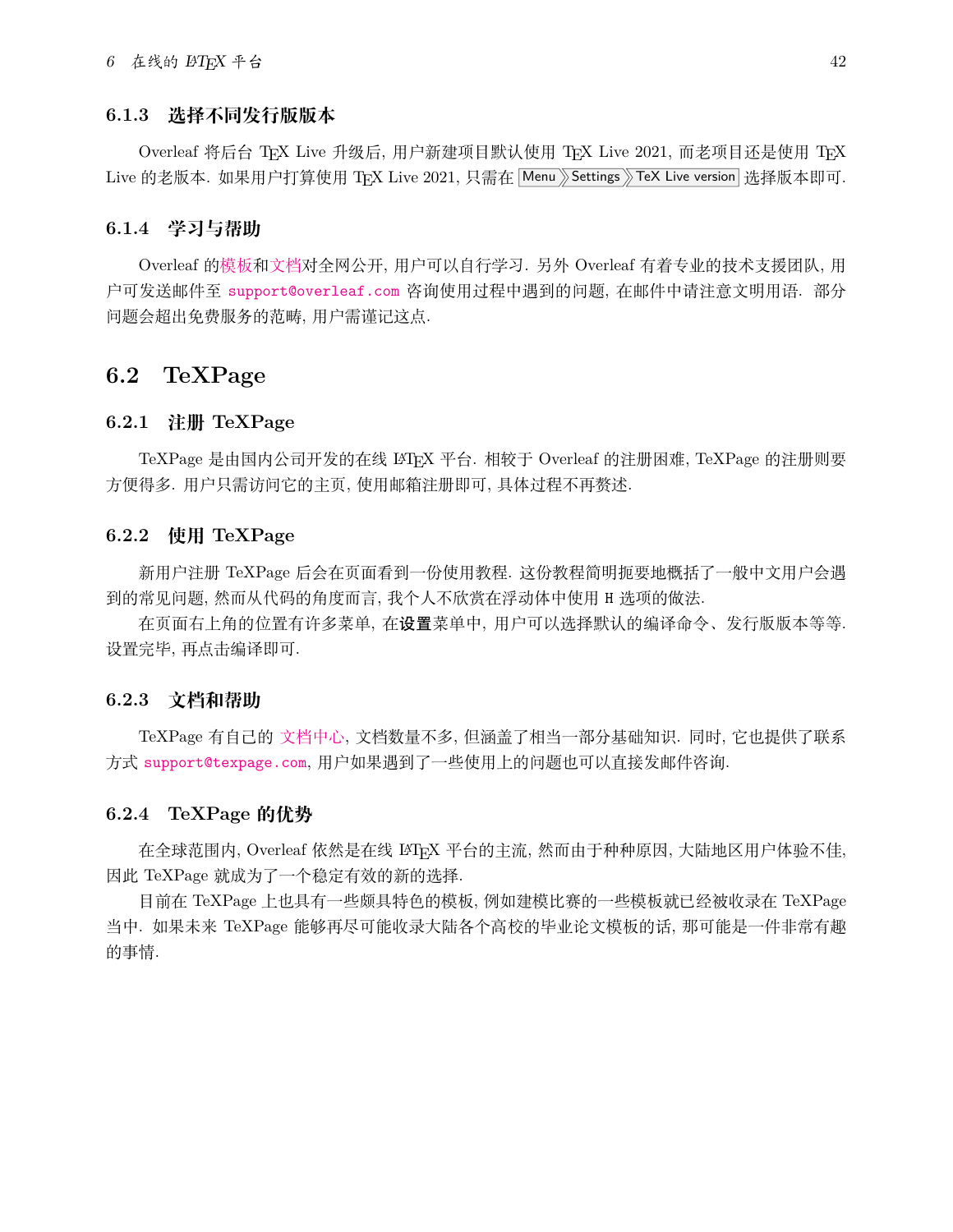# <span id="page-43-0"></span>**附录 A 大陆地区的源**

由于各种不知名的原因, 下载 TFX Live 的 iso 文件或升级宏包时, 系统自动选择的源并没有满足用 户关于 "附近" 的要求. 因此, 很多时候, 用户需要手动选择 CTAN 的源. 目前已搜集到的大陆地区的源 见表 [A.1.](#page-44-0) 在 CTAN 上面, 也可以找到[亚洲镜像列表](https://ctan.org/mirrors#Asia)[和连接情况](https://ctan.org/mirrors/mirmon#cn). 接下来简述使用大陆地区的源下载 iso 文件和升级宏包.

使用最近的 CTAN 源下载 iso 文件, 实际上是下载

 $_1$  https://mirrors.ctan.org/systems/texlive/Images/texlive2021.iso

使用大陆的源下载它, 只需将以上网址中的

 $_1$  https://mirrors.ctan.org/systems/texlive/

替换为相应的源的地址, 而将

 $_1$  Images/texlive2021.iso

予以保留. 以清华大学为例, 从清华大学源中下载 iso 镜像文件, 实际上是下载

<sup>1</sup> https://mirrors.tuna.tsinghua.edu.cn/CTAN/systems/texlive/Images/texlive2021.iso

同理, 升级宏包也只需要将对应的网址替换为源地址即可. 前面正文中所设置的

 $1$  tlmgr option repository ctan

等价于

<sup>1</sup> tlmgr option repository http://mirror.ctan.org/systems/texlive/tlnet

使用大陆的源升级宏包, 只需将

<sup>1</sup> http://mirror.ctan.org/systems/texlive/

替换为大陆源的地址而保留其他部分即可. 依旧以清华大学为例, 那么设置将变为

 $_1$  tlmgr option repository https://mirrors.tuna.tsinghua.edu.cn/CTAN/systems/texlive/tlnet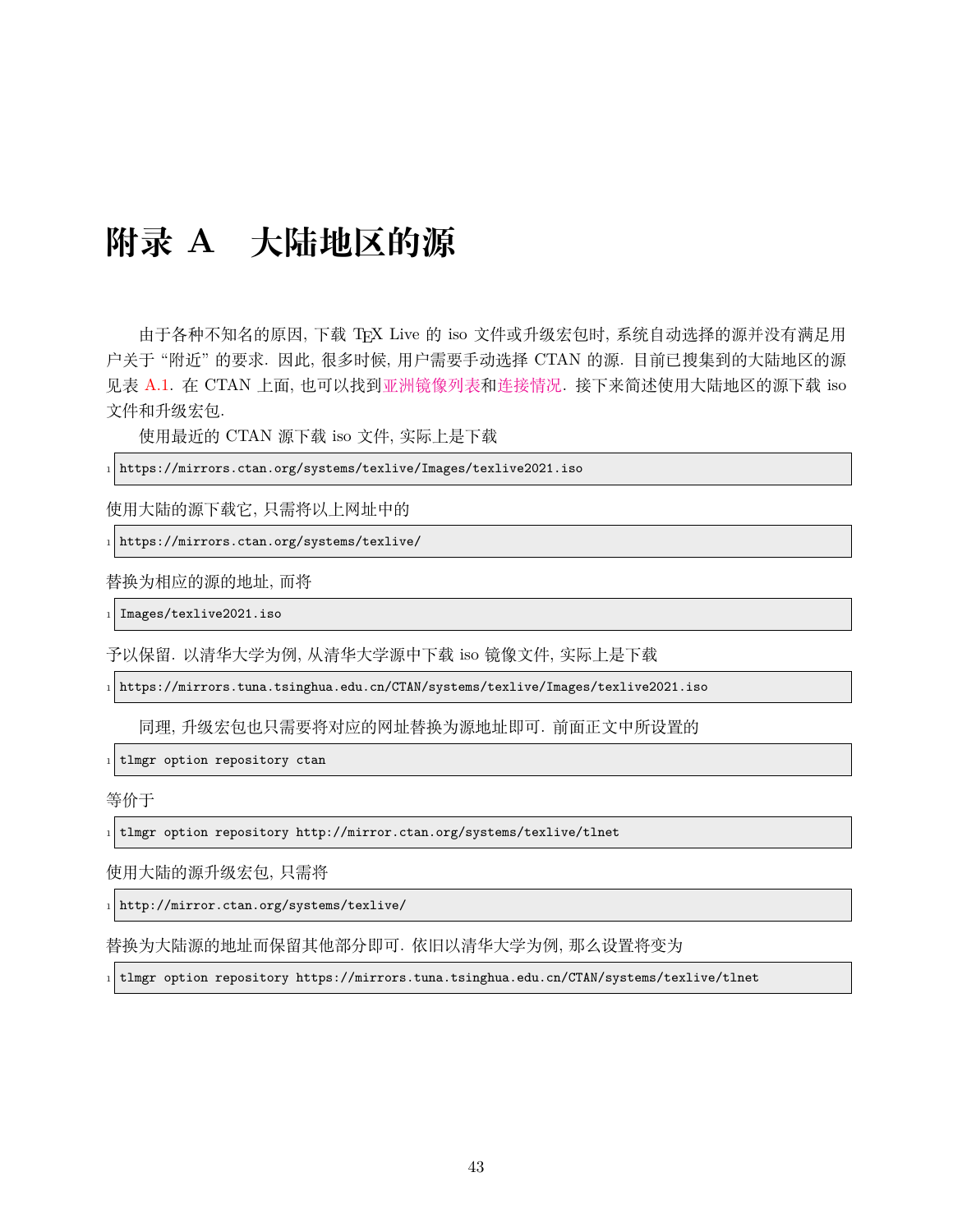### <span id="page-44-0"></span>表 A.1: 大陆地区目前可用的源 (名称按拼音排序)

|          | 农 A.L. 八隅地区日即可用的你 (石炒131开目1形7)                             |
|----------|------------------------------------------------------------|
| 阿里云      | https://mirrors.aliyun.com/CTAN/systems/texlive/           |
| 北京交通大学   | https://mirror.bjtu.edu.cn/ctan/systems/texlive/           |
| 北京理工大学   | https://mirrors.bit.edu.cn/CTAN/systems/texlive/           |
| 北京外国语大学  | https://mirrors.bfsu.edu.cn/CTAN/systems/texlive/          |
| 重庆大学     | https://mirrors.cqu.edu.cn/CTAN/systems/texlive/           |
| 东莞理工学院   | https://mirrors.dgut.edu.cn/CTAN/systems/texlive/          |
| 哈尔滨工业大学  | https://mirrors.hit.edu.cn/CTAN/systems/texlive/           |
| 华为云      | https://mirrors.huaweicloud.com/CTAN/systems/texlive/      |
| 华中科技大学   | http://mirrors.hust.edu.cn/CTAN/systems/texlive/           |
| 兰州大学     | https://mirror.lzu.edu.cn/CTAN/systems/texlive/            |
| 南方科技大学   | https://mirrors.sustech.edu.cn/CTAN/systems/texlive/       |
| 南京大学     | https://mirrors.nju.edu.cn/CTAN/systems/texlive/           |
| 清华大学     | https://mirrors.tuna.tsinghua.edu.cn/CTAN/systems/texlive/ |
| 上海交通大学   | https://mirrors.sjtug.sjtu.edu.cn/ctan/systems/texlive/    |
| 上海科技大学   | https://mirrors.geekpie.club/CTAN/systems/texlive/         |
| 腾讯云      | https://mirrors.cloud.tencent.com/CTAN/systems/texlive/    |
| 中国科学技术大学 | https://mirrors.ustc.edu.cn/CTAN/systems/texlive/          |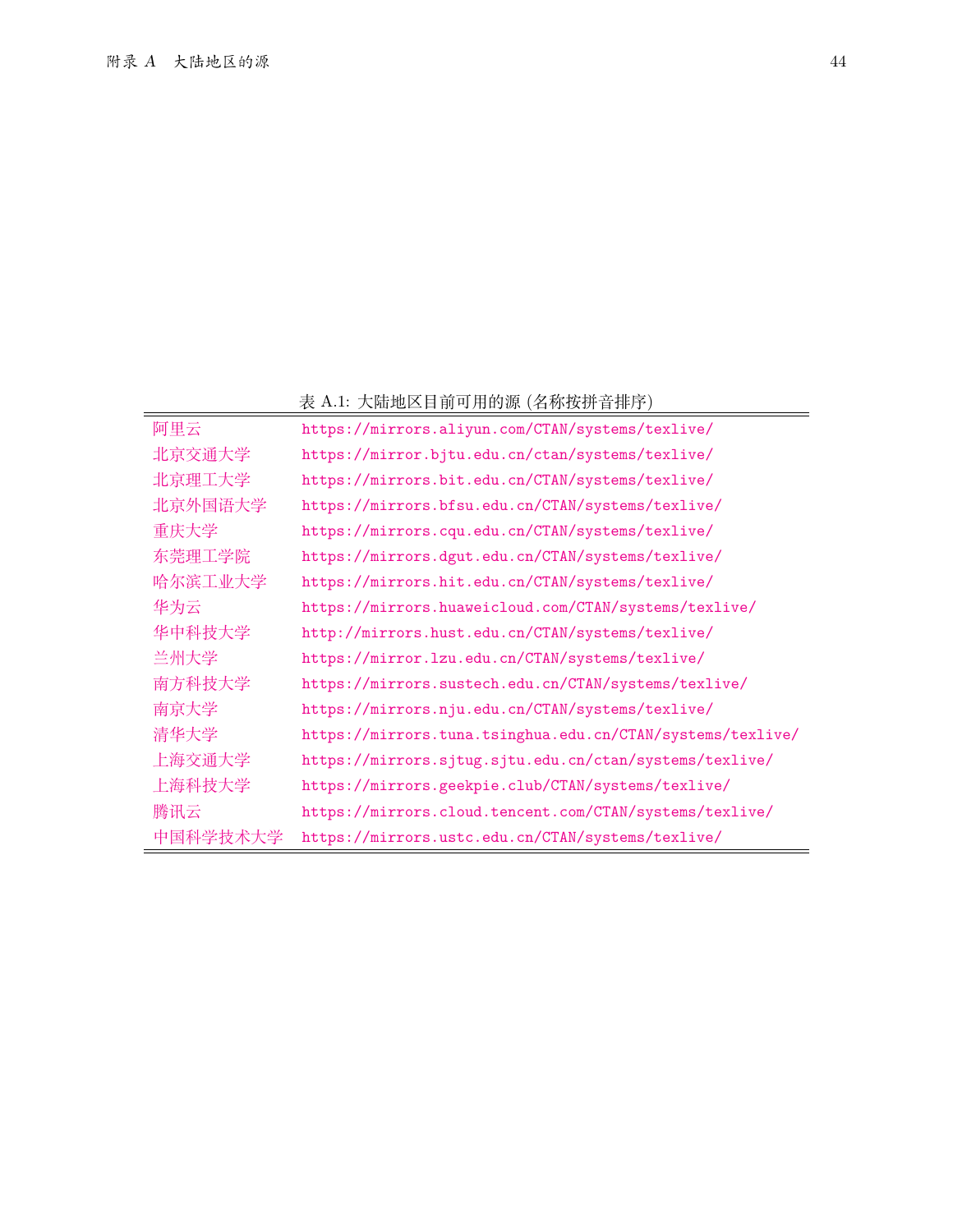# <span id="page-45-0"></span>**附录 B 有关 WSL 的一点补充内容**

有用户指出, WSL (本质上是 Ubuntu) 中安装字体比较麻烦. 这里引用 Ubuntu [系统字体命令和字](https://www.jianshu.com/p/e7f12b8c8602) [体的安装](https://www.jianshu.com/p/e7f12b8c8602) 一文. 大致步骤如下.

首先获取需要安装的字体文件, 假设文件保存在 ~/fonts/. 然后在 /usr/share/fonts/ 文件夹中创 建新的文件夹, 例如 myfonts

```
cd /usr/share/fonts/
```

```
sudo mkdir myfonts
```
接下来将获取的字体文件复制到 myfonts 中

```
1 sudo cp \sim/fonts/*/usr/share/fonts/myfonts/
```
然后修改字体文件的权限

```
_{1} sudo chmod -R 755 myfonts
```
最后建立字体缓存

```
mkfontscale
```

```
2 \sqrt{m} mkfontdir
```

```
fc-cache -fv
```
实际上有部分字体可直接使用源进行安装, 如安装 Noto CJK

```
sudo apt-get install fonts-noto-cjk
```

```
sudo apt-get install fonts-noto-cjk-extra
```
由于 TrXstudio 在 WSL 中无法正常正反搜索, 因此我使用了 VS Code 配合 [Remote WSL](https://marketplace.visualstudio.com/items?itemName=ms-vscode-remote.remote-wsl) 和 ISTrX [Workshop](https://marketplace.visualstudio.com/items?itemName=James-Yu.latex-workshop) 来编写文档. 这里将个人使用的相关配置附上, 其中注释的部分是调用外部 SumatraPDF 阅 读器的配置, 用户可参考 [latex-editor-sumatrapdf](https://github.com/OsbertWang/latex-editor-sumatrapdf) 来了解更多内容.

```
"latex-workshop.latex.tools": [
2 {
     "name": "latexmkpdf",
     "command": "latexmk",
     "args": [
      "-synctex=1",
       "-interaction=nonstopmode",
      "-halt-on-error",
9 "-file-line-error",
```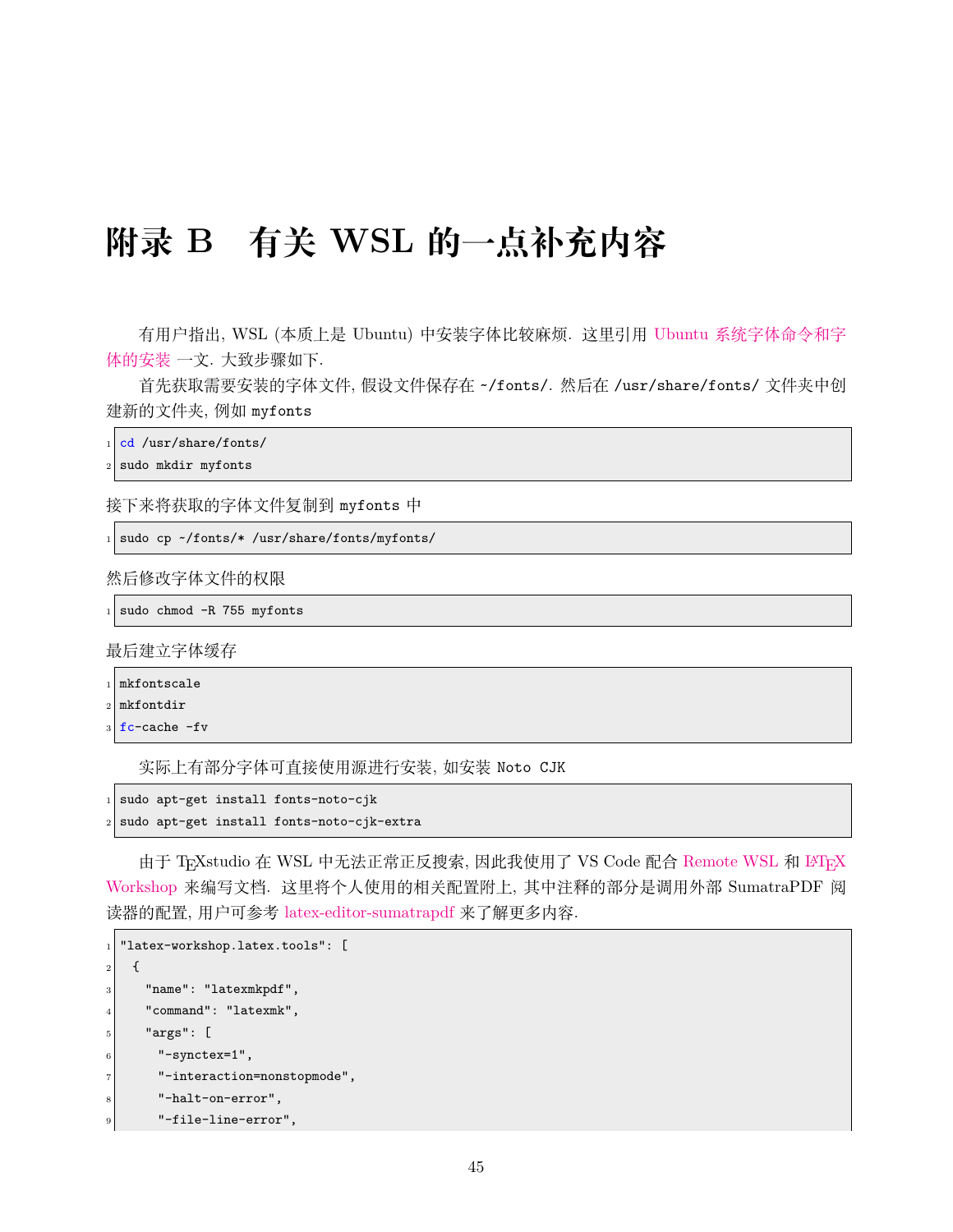```
\begin{array}{c|c}\n\hline\n10\n\end{array} "-pdf",
11 "%DOCFILE%"
\vert 12 \vert 1
\begin{array}{c|c} 13 & \text{ } \end{array}14 {
15 "name": "latexmkxe",
_{16} \vert "command": "latexmk",
\begin{array}{c|c} \hline \end{array} "args": [
\begin{array}{c} 18 \end{array} "-synctex=1",
19 "-interaction=nonstopmode",
_{20} "-halt-on-error",
|21| "-file-line-error",
\begin{array}{c|c} 22 & \text{``-xelatex''}, \end{array}23 "%DOCFILE%"
_{24} ]
_{25} },
26 ],
27 "latex-workshop.latex.recipes": [
28 {
_{29} "name": "latexmkpdf",
30 "tools": [
31 "latexmkpdf"
32 ]
33 \mid \},
34 \mid \{35 "name": "latexmkxe",
36 "tools": [
37 "latexmkxe"
38 ]
39 },
_{40}],
41 "latex-workshop.latex.autoBuild.run": "never",
42 "latex-workshop.view.pdf.viewer": "tab"
43 // "latex-workshop.view.pdf.viewer": "external",
44 // "latex-workshop.view.pdf.ref.viewer": "external",
45 // "latex-workshop.view.pdf.external.viewer.command": "<SumatraPDFROOT>/SumatraPDF.exe",
46 // "latex-workshop.view.pdf.external.viewer.args": [
47 // "-inverse-search",
_{48} // "\"<VSCodeROOT>/bin/code.cmd\" -r -g \"%f:%l\"",
49 // "%PDF%"
50 \mid \frac{1}{1},
51 // "latex-workshop.view.pdf.external.synctex.command":"<SumatraPDFROOT>/SumatraPDF.exe",
52 // "latex-workshop.view.pdf.external.synctex.args":[
53 // "-forward-search",
_{54} // "%TEX%",
55 // "%LINE%",
56 // "%PDF%",
```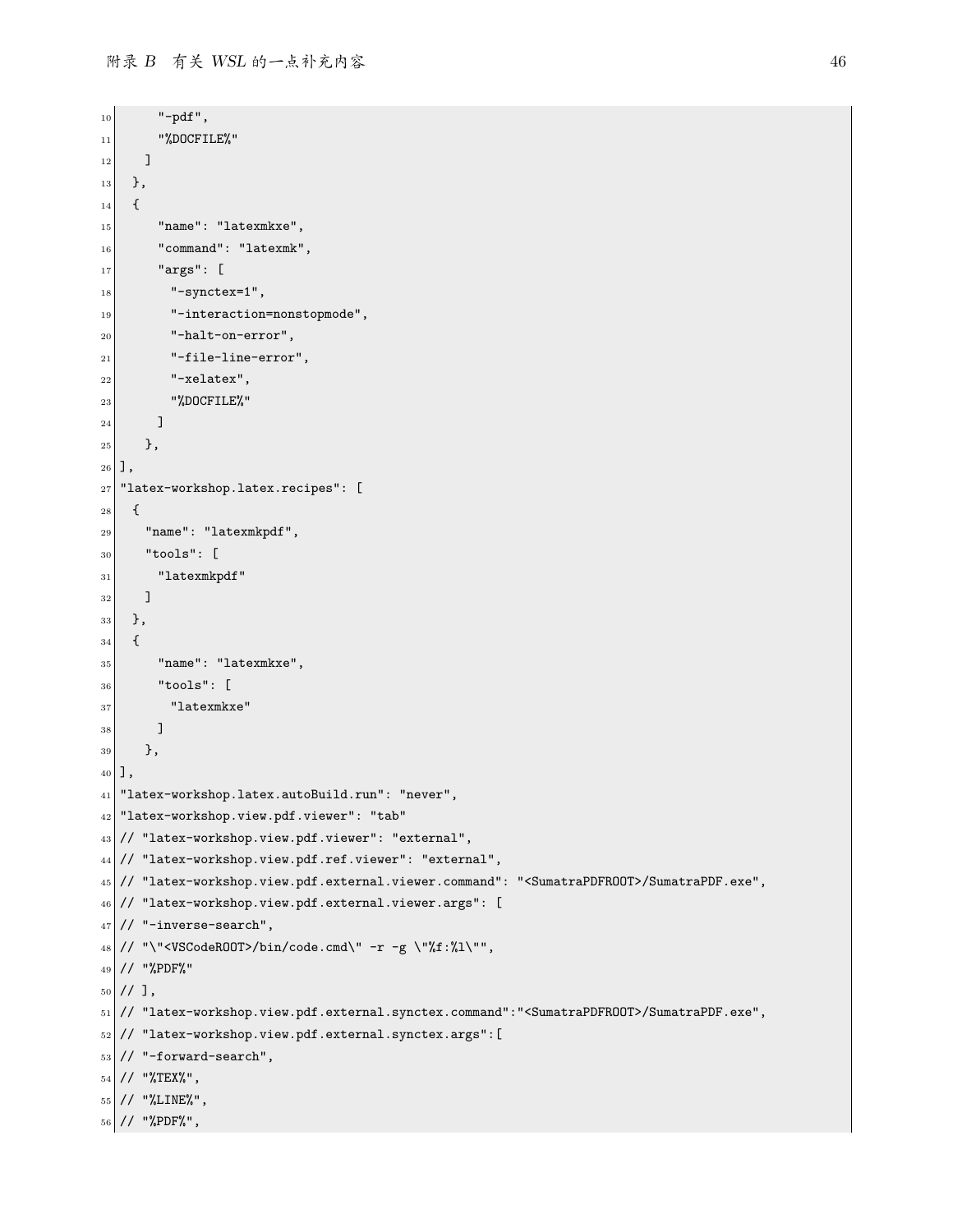$57$  // ],

实际配置时, 用户需要结合自身安装情况更换 <SumatraPDFROOT> 和 <VSCodeROOT>, 即 SumatraPDF 和 VS Code 各自的安装路径. 希望阅读本文的用户能够尽快上手使用 LATEX.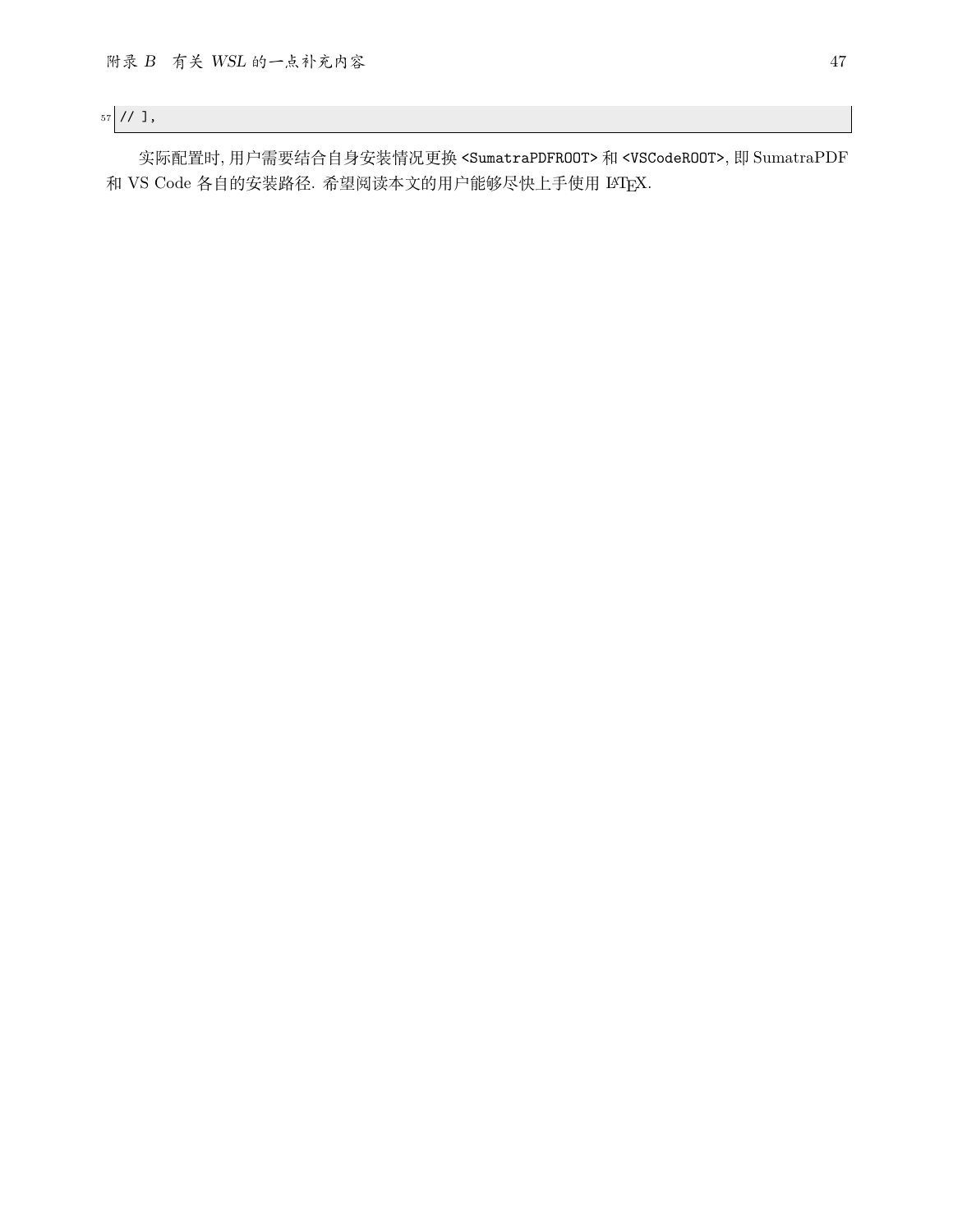# <span id="page-48-0"></span>**附录 C 离线安装宏包**

由于一些原因, 有些电脑不能联网, 这对升级宏包不利. 这里介绍离线升级标准 TFX Live 的包 (pkg) 的方法, 主要是用 tlmgr install 的 --file 参数来实现.

首先在能够联网的电脑上访问 [archive](https://ctan.org/tex-archive/systems/texlive/tlnet/archive) 页面, 下载 <archivename>.tar.xz 文件. 文件列表很长, 加 载需花费些时间. 注意 <archivename> 未必是 [pkg](https://ctan.org/pkg/) 上的 <pkgname>, 例如在 pkg 上的 [lshort-zh-cn](https://ctan.org/pkg/lshort-zh-cn) 对应 着 archive 上的 [lshort-chinese.tar.xz](http://mirrors.ctan.org/systems/texlive/tlnet/archive/lshort-chinese.tar.xz) 和 [lshort-chinese.doc.tar.xz.](http://mirrors.ctan.org/systems/texlive/tlnet/archive/lshort-chinese.doc.tar.xz)

这里多解释一点 <archivename>. 前面已经看到一个 <pkgname> 可能会对应多个 <archivename>, 但基本上 <archivename> 的命名规则是 <xxx>, <xxx.source> 和 <xxx.doc>. <xxx> 是必装的宏包文 件; <xxx.source> 是选择安装的源码, 如 dtx 文件; <xxx.doc> 是选择安装的文档, 如 pdf 文件等. 这三 者未必同时存在, 例如前面提到的 lshort-chinese.

另外, 如果需要安装的是一个可执行文件, 例如 pdftex 或 xetex, 那么会涉及到根据操作系统进行 下载的相关判断. 如果要升级本地已安装的可执行文件, 可以在命令行输入以下语句查询:

|  | Windows 系统 |                                                  |  |  |
|--|------------|--------------------------------------------------|--|--|
|  |            | 1 tlmgr info --only-installed   findstr "pdftex" |  |  |
|  |            |                                                  |  |  |

Ubuntu 和 Mac 系统

tlmgr info --only-installed | grep 'pdftex'

在输出结果中可看到带系统信息的名称. 如果是升级本地未安装的可执行文件, 那么用户就需要根据经验 自行判断.

下载正确的 <archivename>.tar.xz 后, 可先检查一下该压缩文件中是否包含了 tlpobj 文件. 之后 将压缩文件拷贝到未联网电脑上, 在命令行执行

tlmgr install --file <archivename>.tar.gz

系统便可自行安装.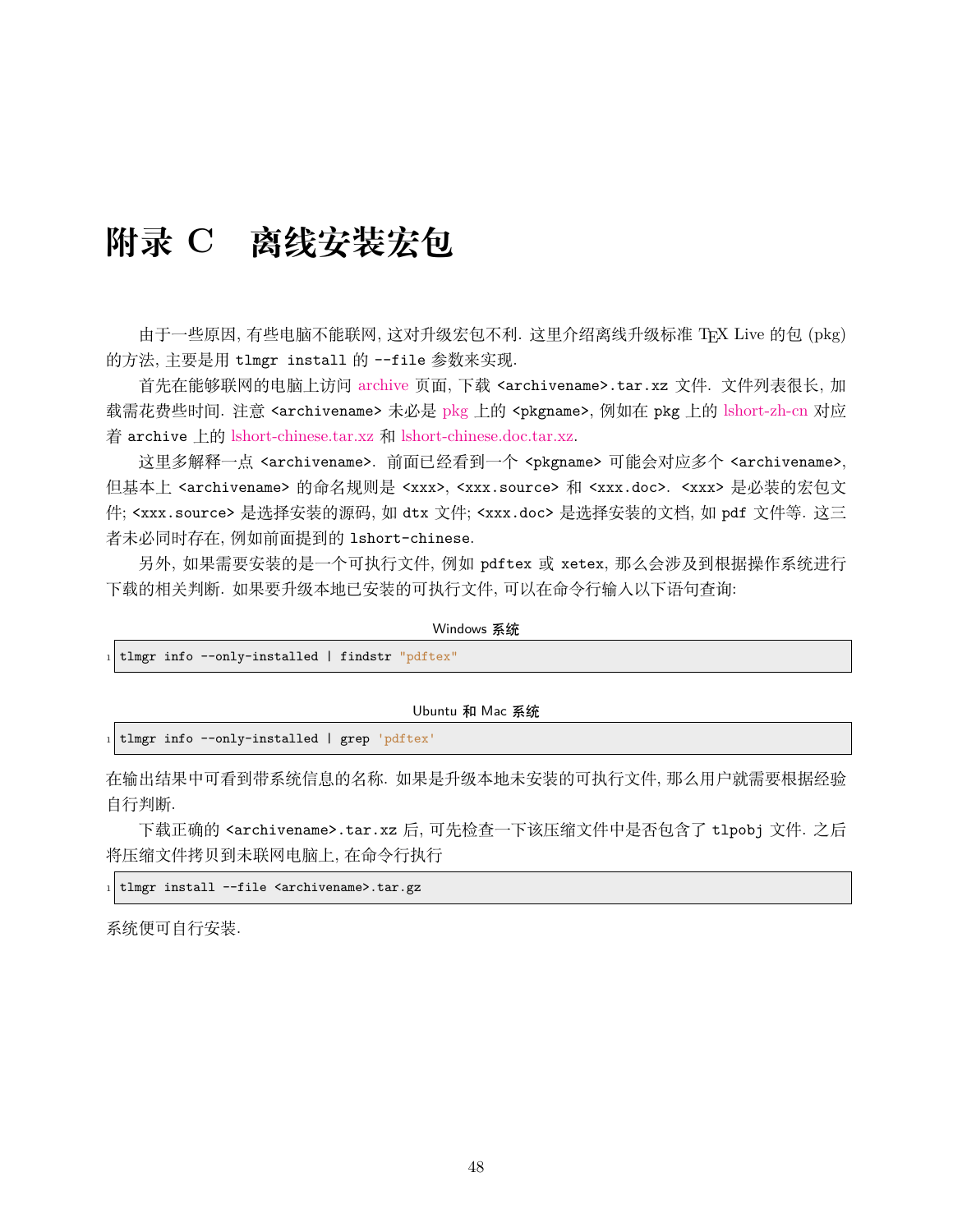# <span id="page-49-0"></span>**附录 D 版本信息**

### **v2022.7.1**

1. 补充 TeXPage 相关内容

### **v2022.5.1**

- 1. Windows, Ubuntu 和 WSL 下安装 TFX Live 2022 的内容更新
- 2. 统一挂载、加载为装载, 与现行 Windows 系统名称统一

## **v2022.4.1**

1. 根据 Dongsheng Deng 提供的内容, 修改 macOS 安装文本

# **v2022.3.1**

1. 更改 TEXworks 的编译命令设置

### **v2021.12.1**

1. TEXstudio Qt6 版本在 Windows 系统上存在问题

# **v2021.11.1**

1. Overleaf 升级为 TEX Live 2021

## **v2021.10.1**

1. 添加 ubuntu 和 WSL 在用户文件夹安装的相关内容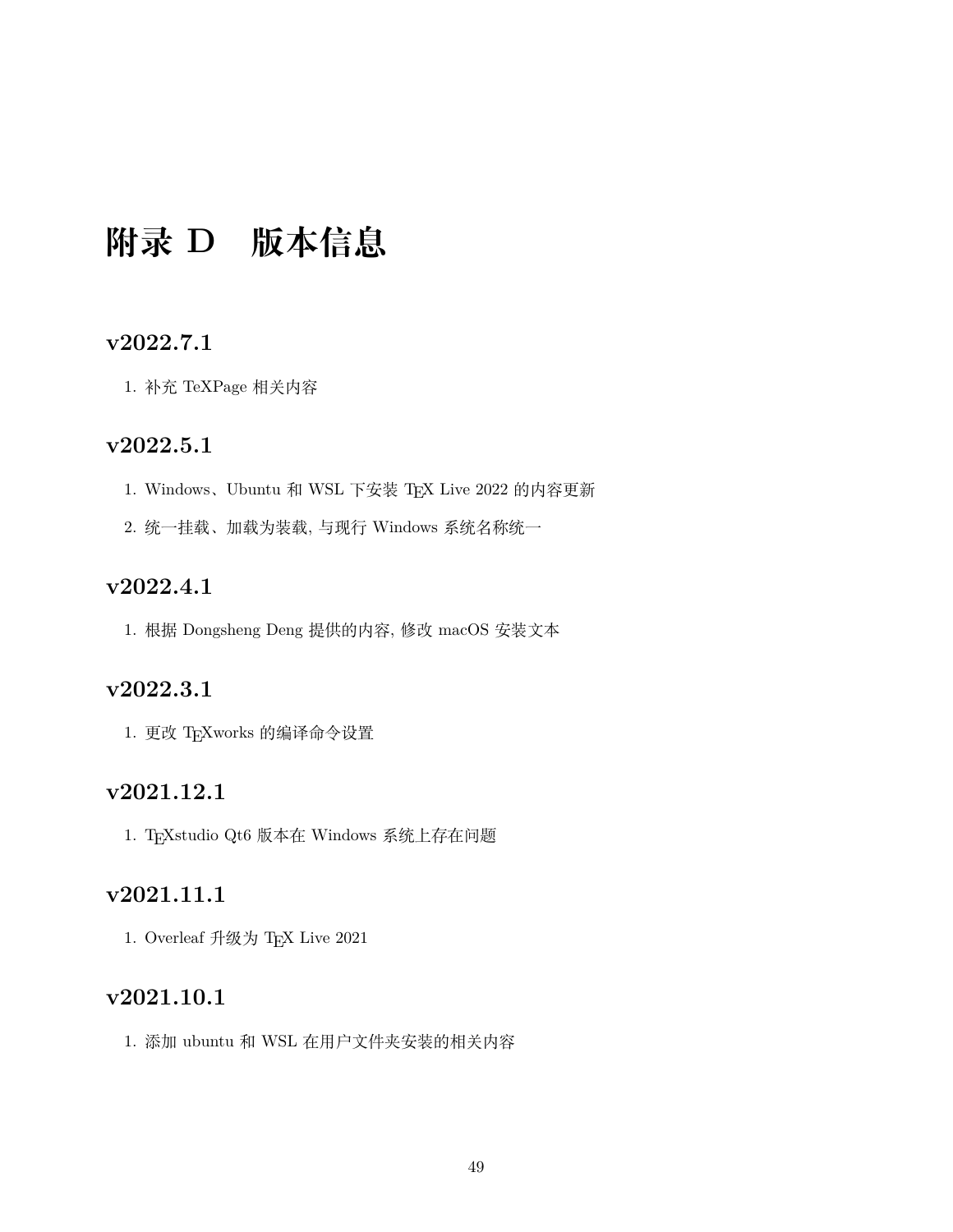### **v2021.8.1**

- 1. 改动一些文本上的小问题
- 2. 改动错误的链接
- 3. 添加南方科技大学镜像
- 4. 添加 Windows 10 系统内注册表位置

### **v2021.7.3**

- 1. 添加 Windows 中文用户名处理方法的提示
- 2. 添加 TEXworks 拼写检查文件夹建立的提示

### **v2021.5.1**

- 1. 添加 Windows 中文用户名导致安装失败的解决方法
- 2. 添加升级宏包的必要性
- 3. 更正两处超链接

### **v2021.4.7**

- 1. 更新安装 TEX Live 2021 内容
- 2. 添加东莞理工学院源
- 3. 补充 TEXstudio 下载方法
- 4. 补充 WSL 中使用 texdoc 的方法

### **v2021.2.1**

- 1. 更新 l3backend-\* 解决方案
- 2. 补充调整安装路径后的操作
- 3. 调整大陆镜像地址

### **v2020.12.1**

- 1. 更新哈工大源
- 2. 添加 CTAN 镜像列表和连接情况网址
- 3. 调整 Ubuntu 和 WSL 字体相关内容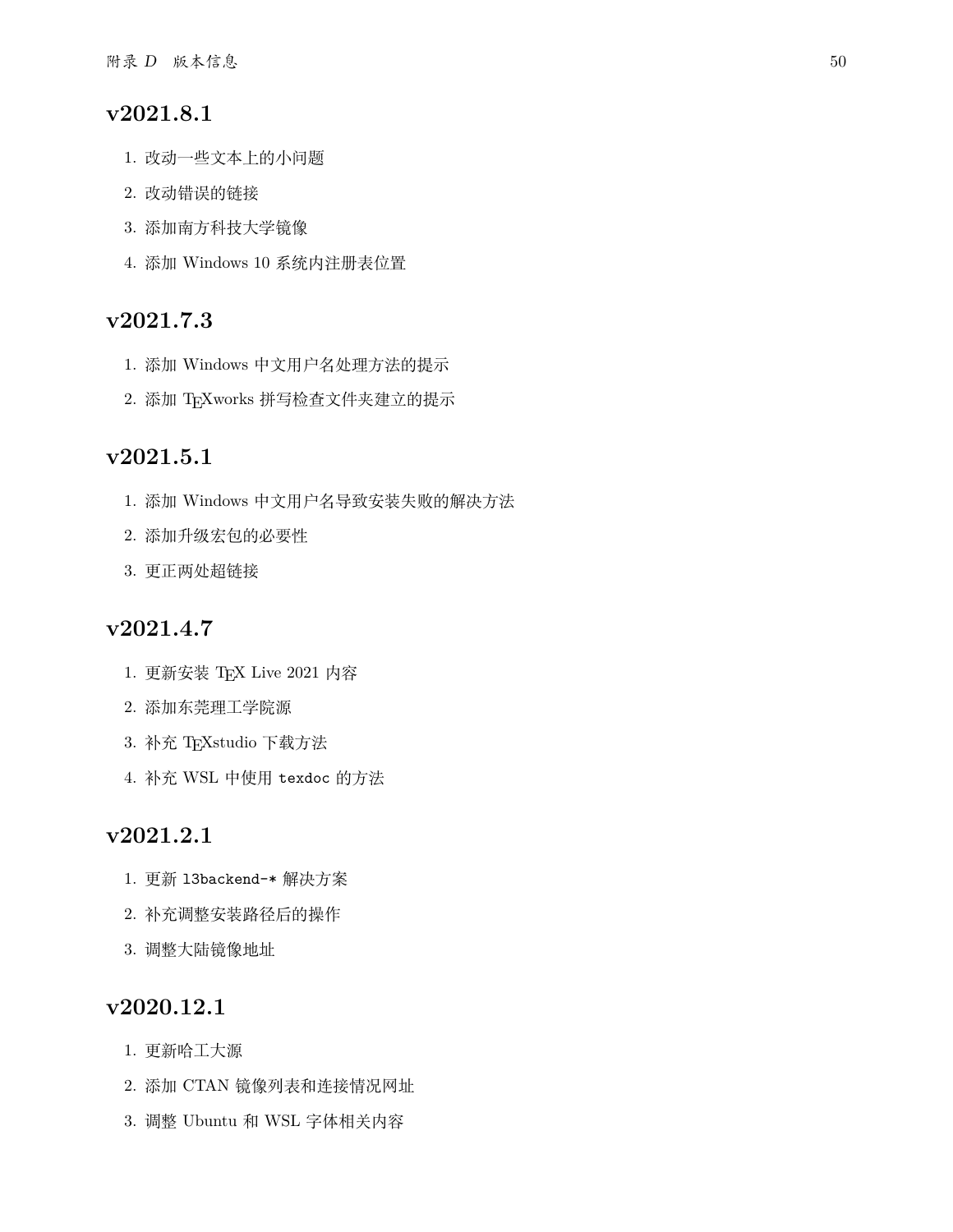### **v2020.11.1**

- 1. Overleaf 后台更新为 TEXLive 2020
- 2. 补充卸载方法
- 3. 补充 PPA 反向代理安装 TEXStudio 的方法

### **v2020.10.1**

- 1. 增加北京外国语大学镜像链接
- 2. 修正 Windows 10 中用 sudo 命令的错误
- 3. 完善 Windows 下手动删除涉及的注册表位置

### **v2020.8.2**

- 1. 增加验证 sha512 的内容
- 2. 将本文提交至 CTAN 而进行必要更改
- 3. 利用 texdoc 调出本手册
- 4. 给出直接下载 MacTEX 的链接

### **v2020.7.1**

- 1. TEXworks 拼写检查调整
- 2. VS Code 是开源软件
- 3. 改摘要为前言并增加内容
- 4. 增加调出宏包手册内容

# **v2020.6.1**

- 1. 重述大陆地区的源的相关内容
- 2. 为适应 Ubuntu 20.04 调整某些内容
- 3. 调整有关管理员权限的内容
- 4. 调整有关编辑器的内容
- 5. 借助网站加速下载 TeXstudio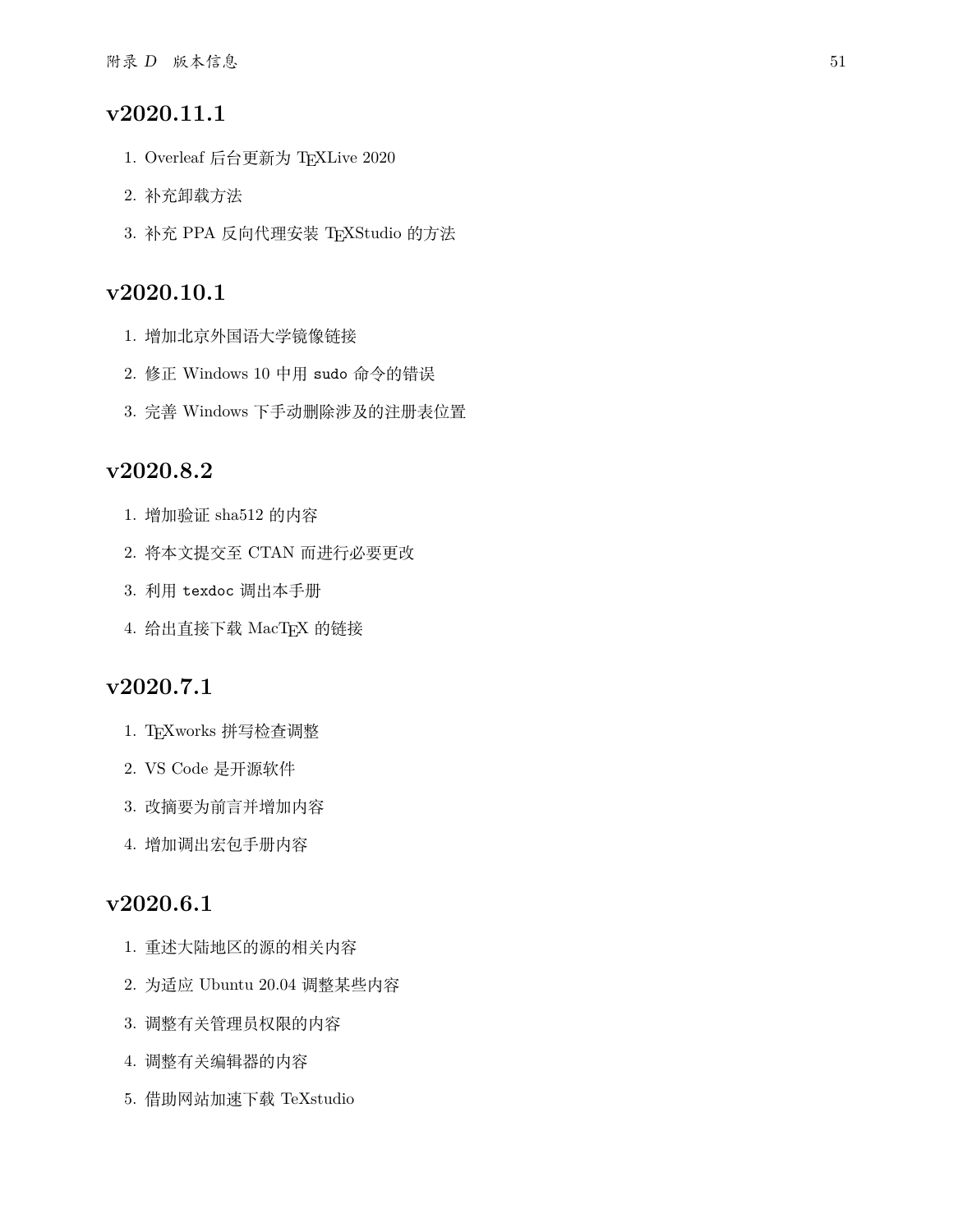- 6. 提示卸载时的权限
- 7. 给出 make.bat 与 makefile
- 8. 增加 MD5 的说明
- 9. 更正设置主文档的错误

### **v2020.5.1**

- 1. 更新 MiKTFX 相关网址
- 2. 更新至 TEX Live 2020
- 3. 更新 Windows 10 手动卸载 TFX Live 的内容
- 4. 调整 TFXstudio 图标大小
- 5. 更新镜像网址
- 6. 更改 openoffice 网址
- 7. 更新 Windows 10 升级宏包描述
- 8. 更新 Overleaf 的介绍

### **v2020.4.1**

- 1. 简要介绍 WSL 辅助程序
- 2. 添加 Overleaf 学习与帮助
- 3. 添加两处与 WSL 有关的内容
- 4. 增加几处软件菜单栏的讲解
- 5. 更清晰查看 Windows 10 环境变量的代码
- 6. Windows 10 直接以管理员身份打开命令行安装
- 7. 调整标点

### **v2020.3.1**

- 1. 摘要中明确提到 CTEX 套装和发行版、编辑器
- 2. 更改 Windows 10 安装 TEX Live 的描述, 如路径名, 文件扩展名等
- 3. 将文件名要求写入注释